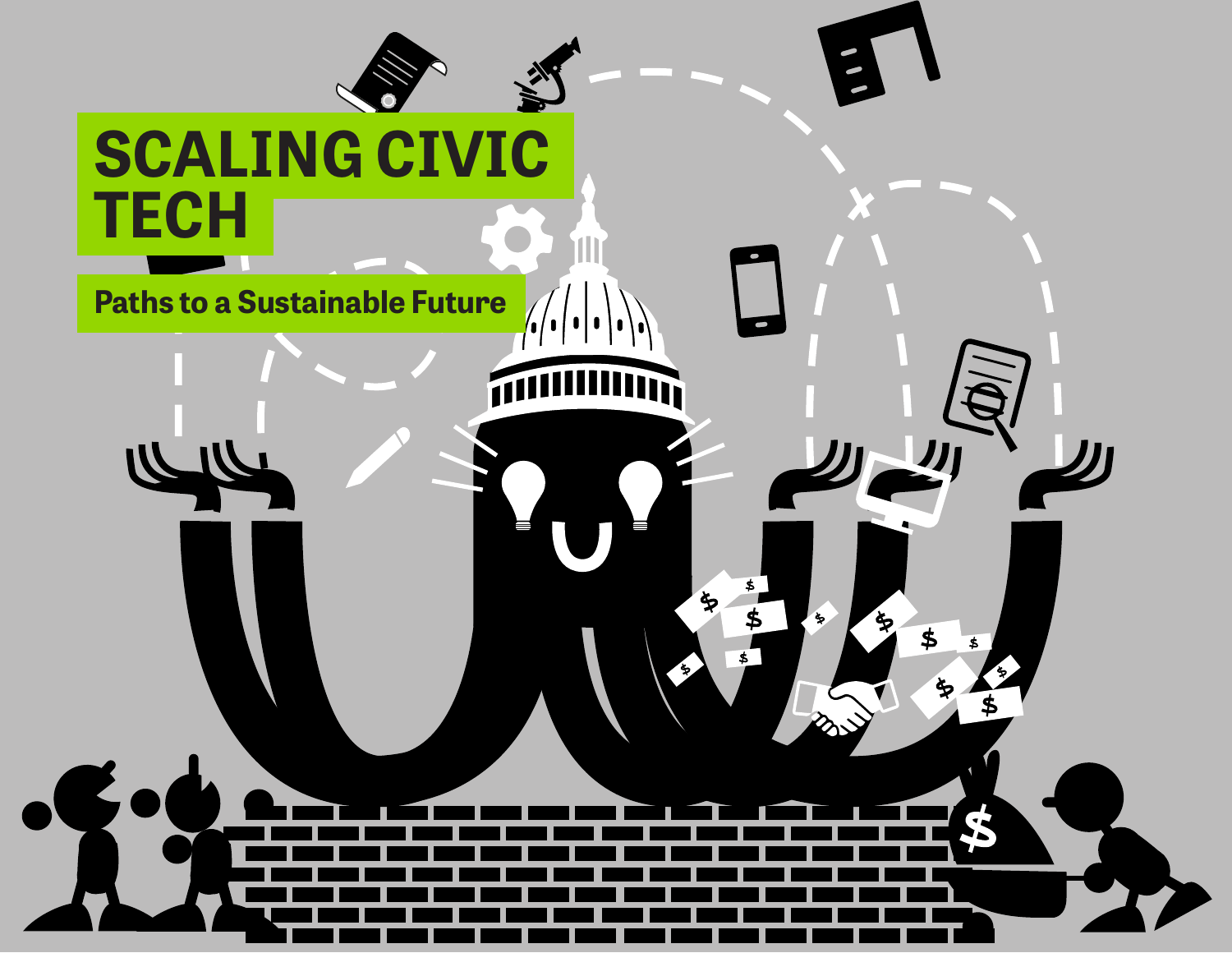# **TABLE OF CONTENTS**

|                                          | 3  |
|------------------------------------------|----|
|                                          | 5  |
|                                          | 8  |
| Revenue sources<br>Landscape analysis    | 10 |
| Philanthropic capital<br>Venture capital | 26 |
|                                          | 33 |
| <b>CONCLUSION</b>                        | 41 |

Sustaining Civic Tech **2 KNIGHT**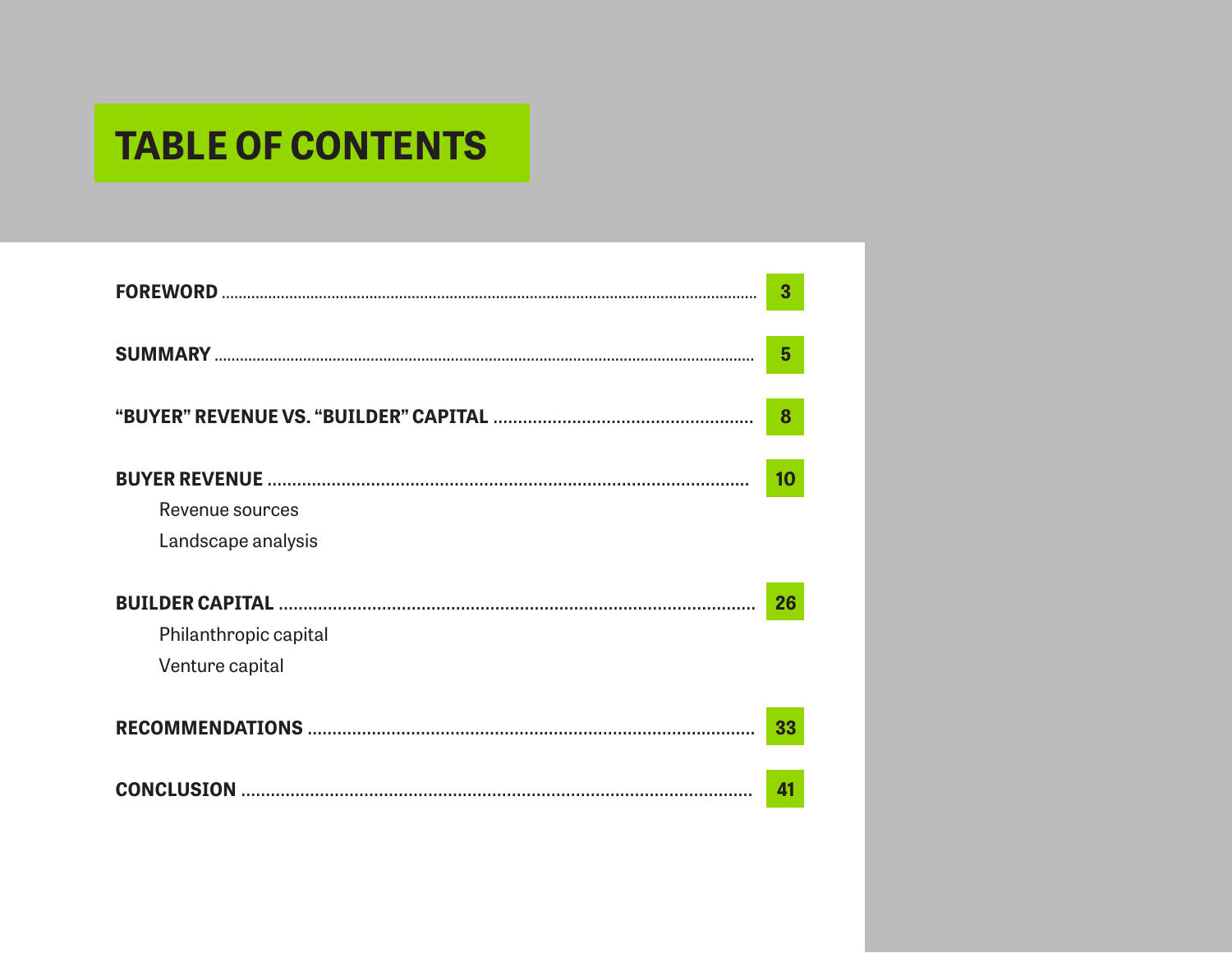# **FOREWORD**

# **How can we harness technology to promote civic engagement and more responsive government?**

This foundational question lies at the heart "civic tech," a constellation of activity seeking to use technology to enhance how people interact with government and one another. What began as a series of ad hoc efforts and hackathons has developed over the past decade into a broader civic tech community of for-profit and nonprofit organizations and investors.

In many respects, there has never been a more exciting time for the **[civic tech community](http://enginesofchange.omidyar.com/)**. The 2016 presidential election fanned the flames of citizen engagement and illustrated to many the importance of investing in organizations serving to strengthen our democracy. Since the election, a growing number of foundations, investors and high-net-worth individuals have begun

exploring ways to support civic engagement and democracy either in conjunction with their existing strategies or as a standalone opportunity. This surge of interest and potential capital could be transformational for civic tech.

As civic tech funders with a longstanding commitment to supporting informed communities and civic participation, we at **[Knight Foundation](https://www.knightfoundation.org)** and the **[Rita Allen](http://www.ritaallen.org)  [Foundation](http://www.ritaallen.org)** are eager to help the field use new resources and interest to capitalize on this moment in time. To do so, we need to examine a sobering reality: very few civic tech startups formed over the last decade have meaningfully scaled or sustained their work. With a few notable exceptions, civic tech organizations

have struggled to translate prototypes, pilots and products into full-fledged organizations with business models that assure ongoing impact. Even the best-known organizations face very real challenges in sustaining and expanding their work. Countless conversations with our grant partners, peer funders, researchers and other practitioners have confirmed the unfortunate reality that the lack of proven business models has constrained the growth of civic tech.

Inspired by these conversations, we commissioned research to generate deeper insights about business models in the field and surface ways of overcoming challenges. Today we are excited to share that research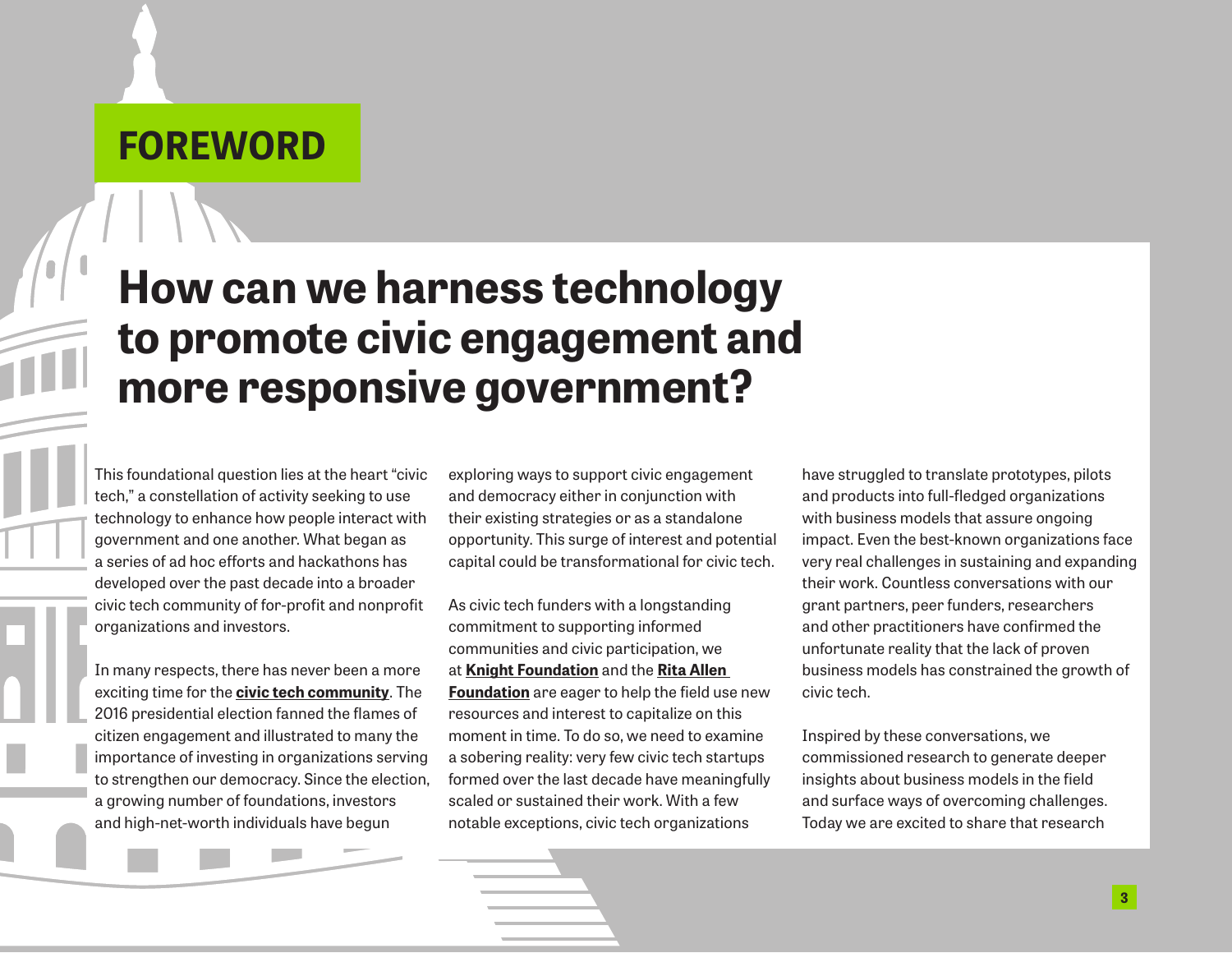in a new report, **["Scaling Civic Tech: Paths to](http://kng.ht/civictechbiz)  [a Sustainable Future."](http://kng.ht/civictechbiz)** The report captures sustainability challenges, bright spots and recommendations based on the perspectives of nearly 50 startup leaders (for-profits and nonprofits) and funders (foundations, venture capitalists and angel investors) interviewed by Catherine Bracy and Elana Berkowitz, two experienced practitioners in the field. The Nonprofit Finance Fund also provided guidance based on their extensive experience promoting business models and business-minded approaches across the social sector.

This latest research builds on Knight's report **["The Emergence of Civic Tech"](https://www.knightfoundation.org/features/civictech/)** and New Media Ventures' recent **["Making Money for](http://www.newmediaventures.org/making-money-impact/)  [Impact"](http://www.newmediaventures.org/making-money-impact/)** report about revenue models. It confirms the hard truth that few civic tech startups have developed repeatable and reliable revenue to cover their costs and grow their operations—indeed, many startups in the field launch without an anticipated business model. That said, the research pointed to a number of different ways organizations are exploring to monetize efforts to promote open government, voting and other forms of civic engagement. It emphasized the need for organizations and funders to distinguish between "buyer" revenue, supporting core operations, and "builder" investments intended to fuel their long-term success. It also highlights a series of important skills that funders can help startups to develop, including business planning, sales

and fundraising, and evaluation. In addition to approaches for attracting more funders, including impact investors, the research suggests how funders can structure their funding to encourage longer-term success.

As a field, we have spent considerable time lamenting civic tech organizations' struggles with sustainability. Our hope in presenting this report is to begin to change this narrative by provoking a more consistent, collaborative and rigorous field-wide conversation about not just challenges but potential solutions. We look forward to working with others to pursue these ideas into a resilient and impactful future for civic tech.

### **Jon Sotsky**

Director, Strategy and Assessment Knight Foundation

## **Jonathan Kartt**

Program and Evaluation Rita Allen Foundation

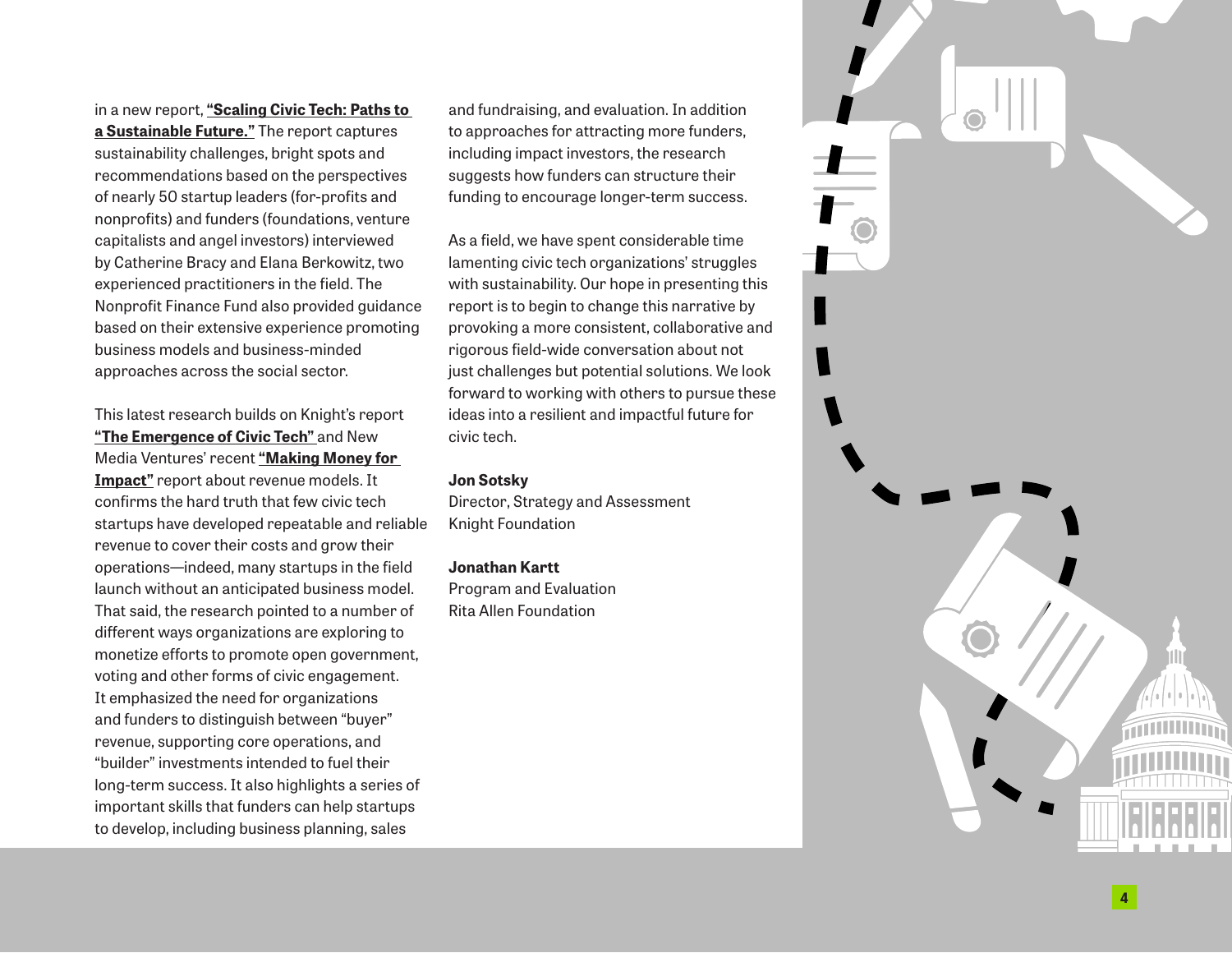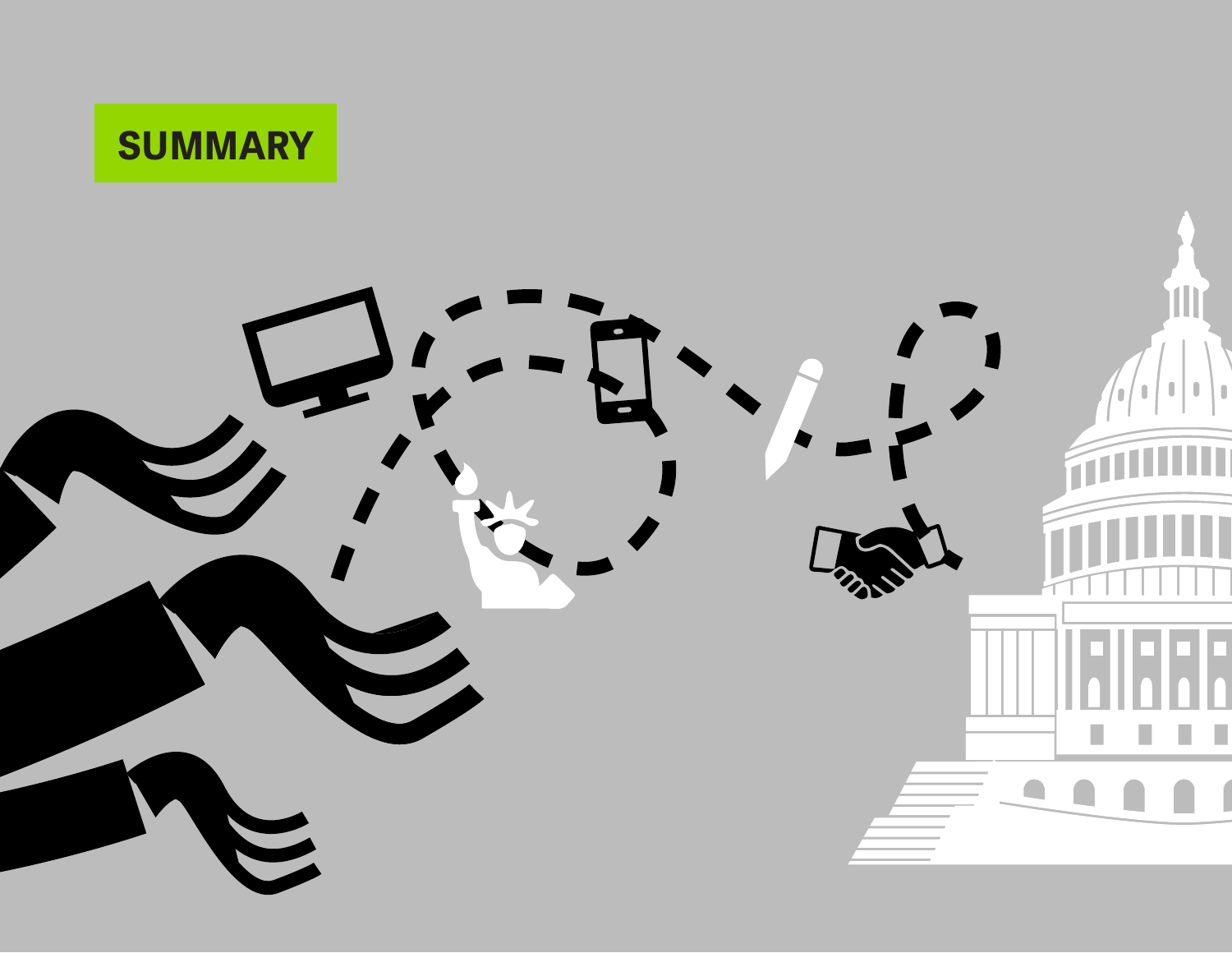**TECHNOLOGY** has the potential to massively change the way citizens interact with<br>government and one another, strengthening communities and governance. Per<br>organizations and government have begun to leverage technology to government and one another, strengthening communities and governance. People, organizations and government have begun to leverage technology to inform and encourage civic engagement, from simplifying voter registration to hosting virtual government town halls to launching crowdfunding campaigns supporting civic assets. This growing cluster of activity has become known as "civic tech."

Despite the proliferation of activity in civic tech, few startups in the field have meaningfully scaled and demonstrated sustainable business models capable of adapting to a rapidly changing operating landscape and set of needs. Civic tech for-profits and nonprofits alike have struggled to identify business models to expand their reach and impact. The struggles with sustainability have been increasingly observed and lamented by startups, funders and others committed to leveraging technology to promote a vibrant civil society.

Knight Foundation and Rita Allen Foundation commissioned research to deepen understanding about emerging business models and the dynamics of sustainability for civic tech organizations, including for-profits and nonprofits. The research was conducted by Catherine Bracy and Elana Berkowitz, two individuals with deep sector knowledge, in collaboration with Nonprofit Finance Fund, which brought significant expertise in funder

policies and practices as well as social enterprise business models and capitalization. The research consisted of analysis and interviews with nearly 50 stakeholders, including founders of forprofit and nonprofit civic tech organizations, foundations, venture capital firms and other prominent stakeholders in the field.

The research addressed the following key questions:

# **What are emerging business models and earned revenue sources, and how do they vary across segments of the civic tech field?**

**What are notable examples of civic organizations that have scaled and insights from their work?**

**What are opportunities to increase and optimize the effectiveness of philanthropic and private capital funding in the field?**

**What lessons about growth and sustainability can be drawn from other fields in the social sector?**

**How can civic tech practitioners and funders support more sustainable growth among individual organizations and the field as a whole?**

This report reflects insights, examples and lessons about the successes of and challenges to the sustainable growth of civic tech organizations. Key themes include:

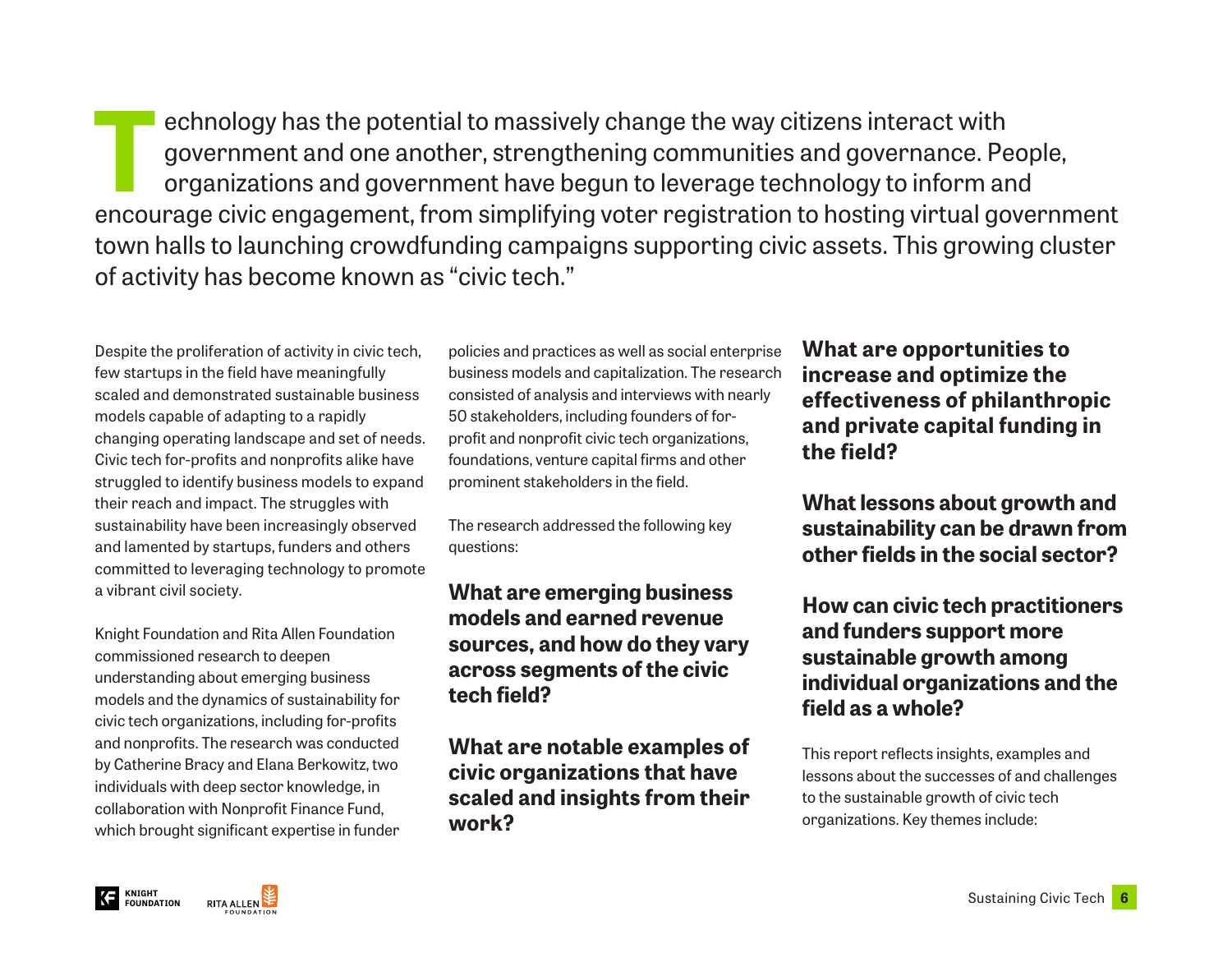# **Success stories lacking**

The research originally aimed to showcase a cohort of organizations that have achieved solid financial footing, but found that even the organizations most often cited as success stories still struggle with sustainability. The report discusses several leading practices and revenue sources, but few organizations can truly be described as sustainable yet—which may be partly attributable to the relative youth of the field.

# **Revenue model variances**

Sources of repeatable and reliable revenue and the organizational capacities required to access them differ considerably across segments of the civic tech landscape (such as transparency, voting and resident-to-government interaction). Even within segments, organizations have approached business models quite differently and represent a mix of forprofits and nonprofits.

# **Growth paths**

The organizations that have grown the most have largely been for-profit software companies that sell to government and enterprise clients. These organizations have focused on developing their sales capacity and often had founding teams with existing strong government networks. Organizations have grown through other business models, but generally not as quickly.

# **Impact measurement underdeveloped**

Inability to assess and communicate impact has

limited the ability of civic tech organizations to attract funding. The lack of rigorous and consistent outcomes measurement, and of compelling evidence of impact, poses a barrier to more philanthropic funders supporting civic tech.

# **Underinvestment in core capacities**

While venture funding enables tech companies to invest in core capacities such as tech development and sales staff, philanthropic funding for civic tech startups has largely supported the implementation of specific projects. Philanthropic funders should consider how they invest in civic tech startups to ensure that investments support their long-term growth and not just the short-term implementation of specific projects and programs.

The report findings and recommendations seek to inform the strategies and operations of civic tech startups and funders. More broadly, the report aims to contribute to growing discussion about sustainability in the field. By lifting factors hampering growth and providing recommendations, this study aspires to provoke more conversation about how to overcome barriers faced to date and help to scale organizations with potential to have the greatest impact on government transparency, citizen engagement and effective local governance.

# **What exactly is "civic tech"?**

Several reports have sought to provide greater clarity about the contours and growing field of civic tech. Suffice to say, there is no universally accepted definition of the term.

For the purposes of this report, key terms are defined as follows:

- **• Civic tech:** Technology used to inform, engage and connect residents with government and one another to advance civic outcomes.
- **• GovTech:** Technology designed with government as the intended customer or user.

Whereas GovTech is defined by the intended user (that is, government), civic tech is defined by the intended outcome. Thus, civic tech and GovTech are neither mutually exclusive nor perfectly overlapping.2 As opposed to GovTech, which includes many technologies government uses to increase the efficiency of its internal operations, civic tech tools largely include a citizen-facing component.

This report focuses on civic tech organizations of which a subset would also be considered GovTech. Furthermore, the research concentrated on organizations whose primary mission concerned civic tech rather than large tech companies whose "civic features" constitute only a fraction of their intended use (such as Facebook's Town Hall).



<sup>1</sup> See Knight Foundation report **["The Emergence of Civic Tech:](http://www.knightfoundation.org/features/civictech/)  [Investments in a Growing Field"](http://www.knightfoundation.org/features/civictech/)**; Omidyar Network and Purpose report **["Engines of Change: What Civic Tech Can Learn from Social](http://enginesofchange.omidyar.com/)  [Movements"](http://enginesofchange.omidyar.com/)**; and Civic Hall Labs and Microsoft resource **["Civic Tech](https://docs.google.com/spreadsheets/d/1FzmvVAKOOFdixCs7oz88cz9g1fFPHDlg0AHgHCwhf4A/edit#gid=963594345)  [Field Guide."](https://docs.google.com/spreadsheets/d/1FzmvVAKOOFdixCs7oz88cz9g1fFPHDlg0AHgHCwhf4A/edit#gid=963594345)**

<sup>2</sup> This **[blog post](http://govtechfund.com/2016/01/govtech-the-400-billion-market-hiding-in-plain-sight/)** by Ron Bouganim of Govtech Fund explains the difference between GovTech and civic tech.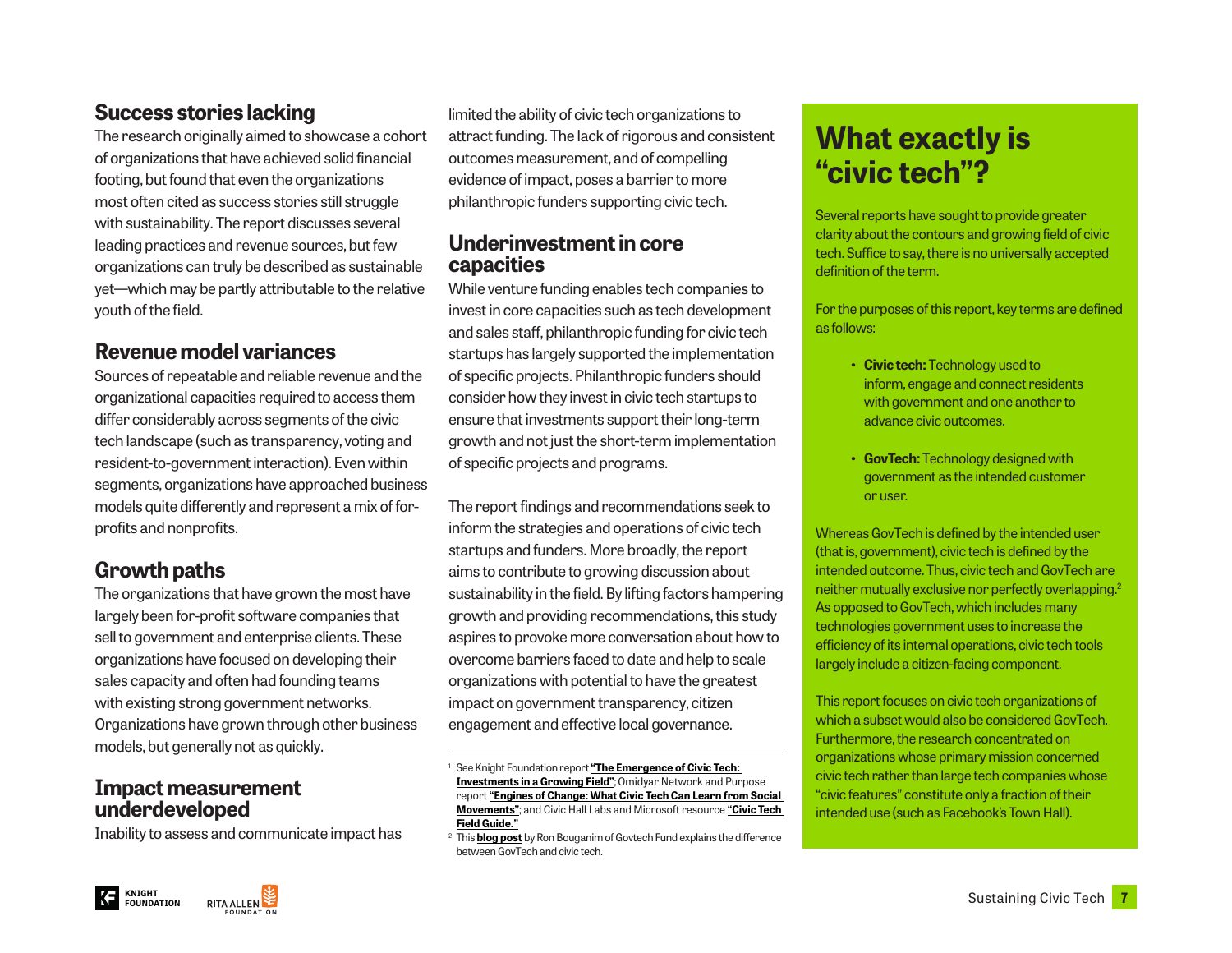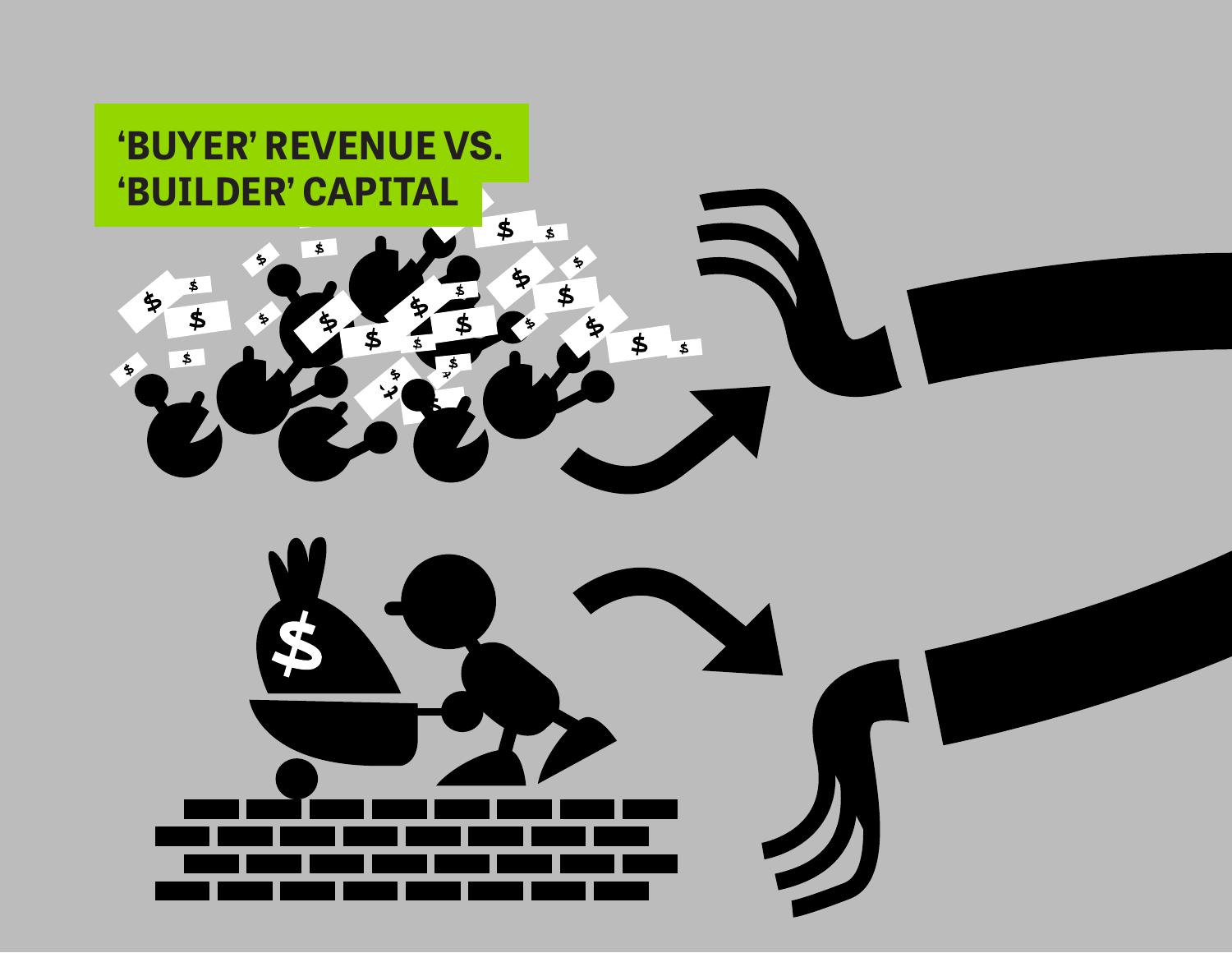The distinction between a company's operating revenue and investment funding is<br>well-understood among for-profit companies and investors. However, nonprofits<br>and their funders often don't distinguish among different forms well-understood among for-profit companies and investors. However, nonprofits and their funders often don't distinguish among different forms of capital. This imprecision has been an impediment to more sophisticated conversations about business models and sustainability in the social sector.

The civic tech space contains a mix of for-profits and nonprofits, so establishing clear vocabulary from the outset is even more important. Adopting terminology used by the Nonprofit Finance Fund (NFF)3 , this research explores two distinct types of funding: "buyers" and "builders."

# **Buyers**

Buyers provide revenue to cover the ongoing costs of social enterprises, whether for- or nonprofit, to deliver impactful programs. Several sources of funding constitute buyer revenue, including earned revenue for services, small donors and paying members, and program-restricted grants. Though buyers often "purchase" program execution on behalf of others (such as a donation for disaster relief efforts in a distant country), they may also be the direct beneficiaries (for example, paying museum admission or donating to a local NPR station). Buyers pay organizations to perform their existing work rather than to grow, adapt or innovate. In sum, buyer money is the lifeblood for social enterprises and provides them with

repeatable and reliable funding to deliver programs and services.

# **Builders**

Builders provide capital to fund startup costs, growth and ongoing transformation and innovation. Builder investments intentionally support the launch and expansion of social enterprises, including paying for deficits incurred by social enterprise business lines until these efforts can be sustained by repeatable and reliable buyer revenues. Whereas buyer revenue supports the execution of services, builder capital enables organizations to develop their product/service offering as well as their core capacities and administrative capabilities. The injection of builder capital tends to be more episodic and considered to be riskier in that it intends to support long-term growth and impact rather than the immediate execution of programs.

An example from Knight's own grant-making that illustrates the distinction is its funding to Democracy Works. Knight has acted as a builder through several grants that provided capital to the organization to launch and iterate its TurboVote services. Meanwhile, Knight was a buyer through a grant that allowed TurboVote to deliver services to three university partners.

A sustainable and adaptable business model provides reliable and repeatable revenue that covers the full costs of operations. Achieving sustainability is a process, and organizations fall on a spectrum from total reliance on builder capital through operations based solely on repeatable and reliable earned revenue.

The report findings are organized by these different forms of funding. A social enterprise that is both currently sustainable and able to invest in growth and adaptation over time will have adequate access to both "buy" revenue and "build" capital. When funders and social enterprises operate and communicate cognizant of the delineation between builders and buyers, they are more likely to achieve their aspirations.



<sup>3</sup> For more background about Nonprofit Finance Fund's concept of build vs. buy, see its **["2011 Portfolio Performance Report,"](http://c.ymcdn.com/sites/www.philanthropynetwork.org/resource/resmgr/research_reports/2011nffrpt_philanequity.pdf)** 2012.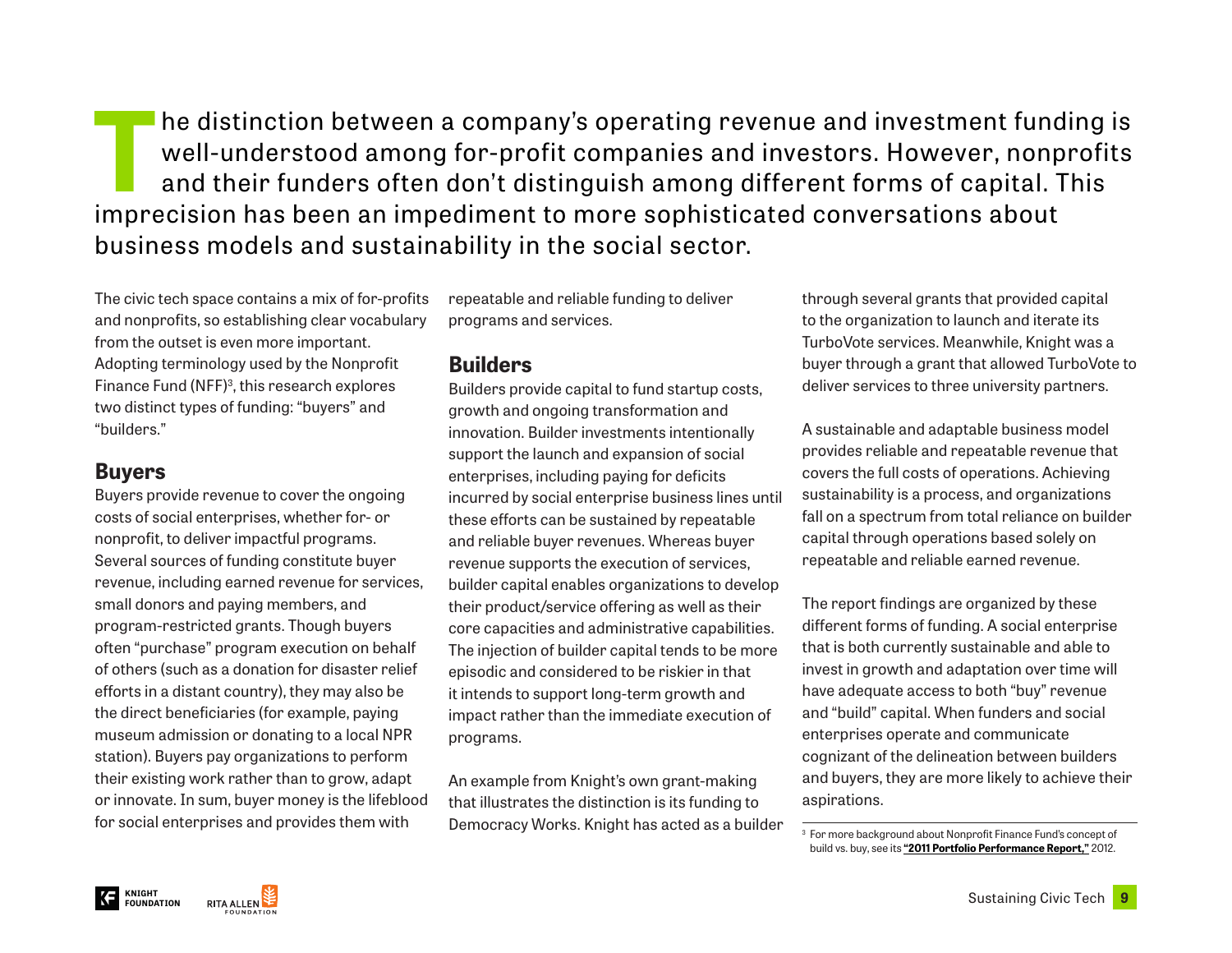# **BUYER REVENUE: REPEATABLE AND RELIABLE INCOME SOURCES**

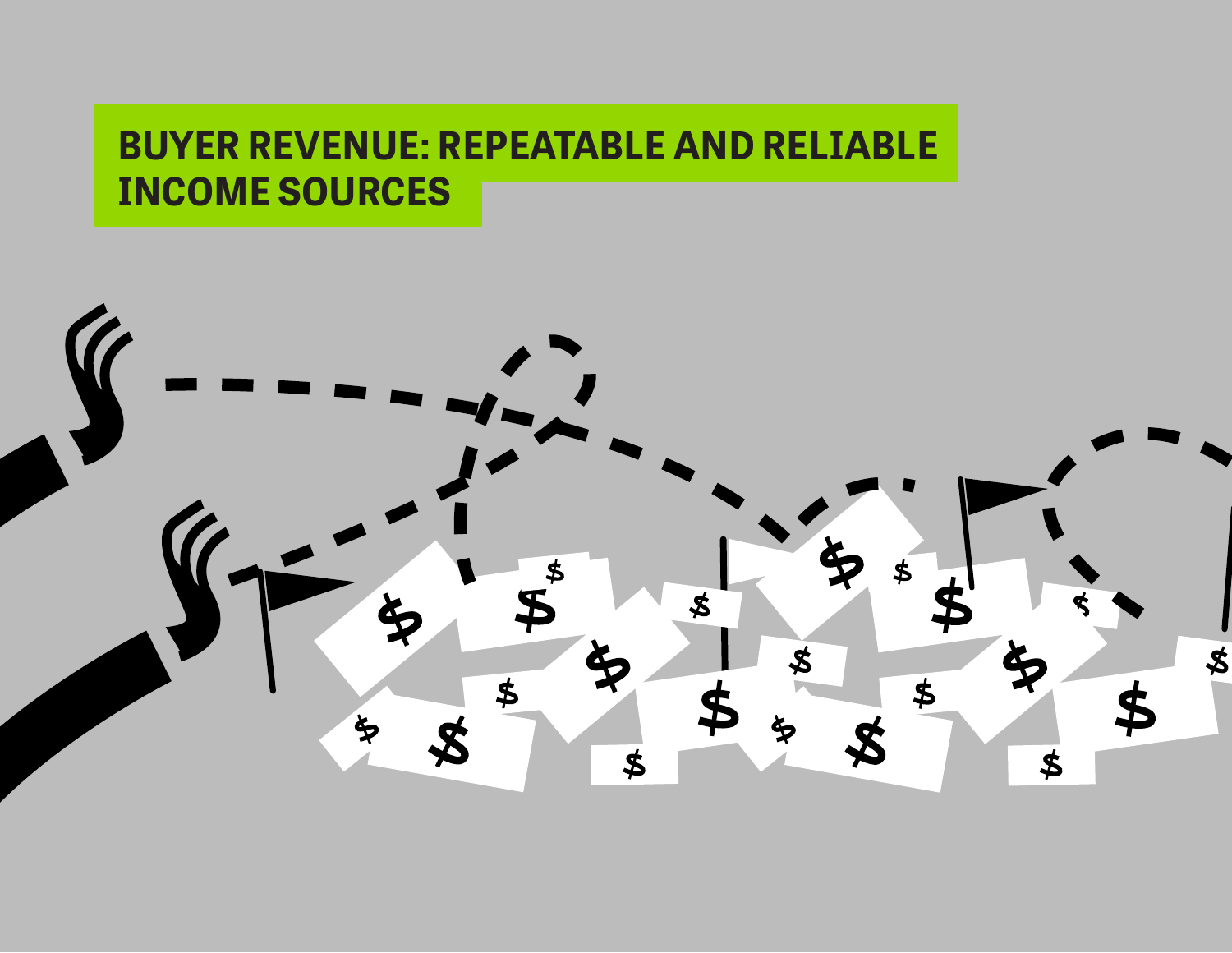**C**ivic tech organizations derive earned revenue from a variety of clients as well<br>as from individual donations. While some organizations focus on a single form<br>of revenue and a single type of client (such as city governme as from individual donations. While some organizations focus on a single form of revenue and a single type of client (such as city government), others earn income through multiple revenue sources and types of clients. As a general rule, some diversification in sources of earned revenue can contribute to better sustainability and adaptability. However, these gains from diversification can quickly reach diminishing and negative returns as additional investment in capacity is required to manage and support these added revenue streams and relationships.

This research identified several sources of repeatable and reliable income for civic tech organizations. The most prevalent and promising revenue sources are noted below and discussed in the report.

- **Enterprise software**
- **Consulting**
- **Government procurement and sales**
- **Corporate partnerships**
- **Advertising**
- **Data monetization**
- **Transaction fees**
- **Small donor dollars**

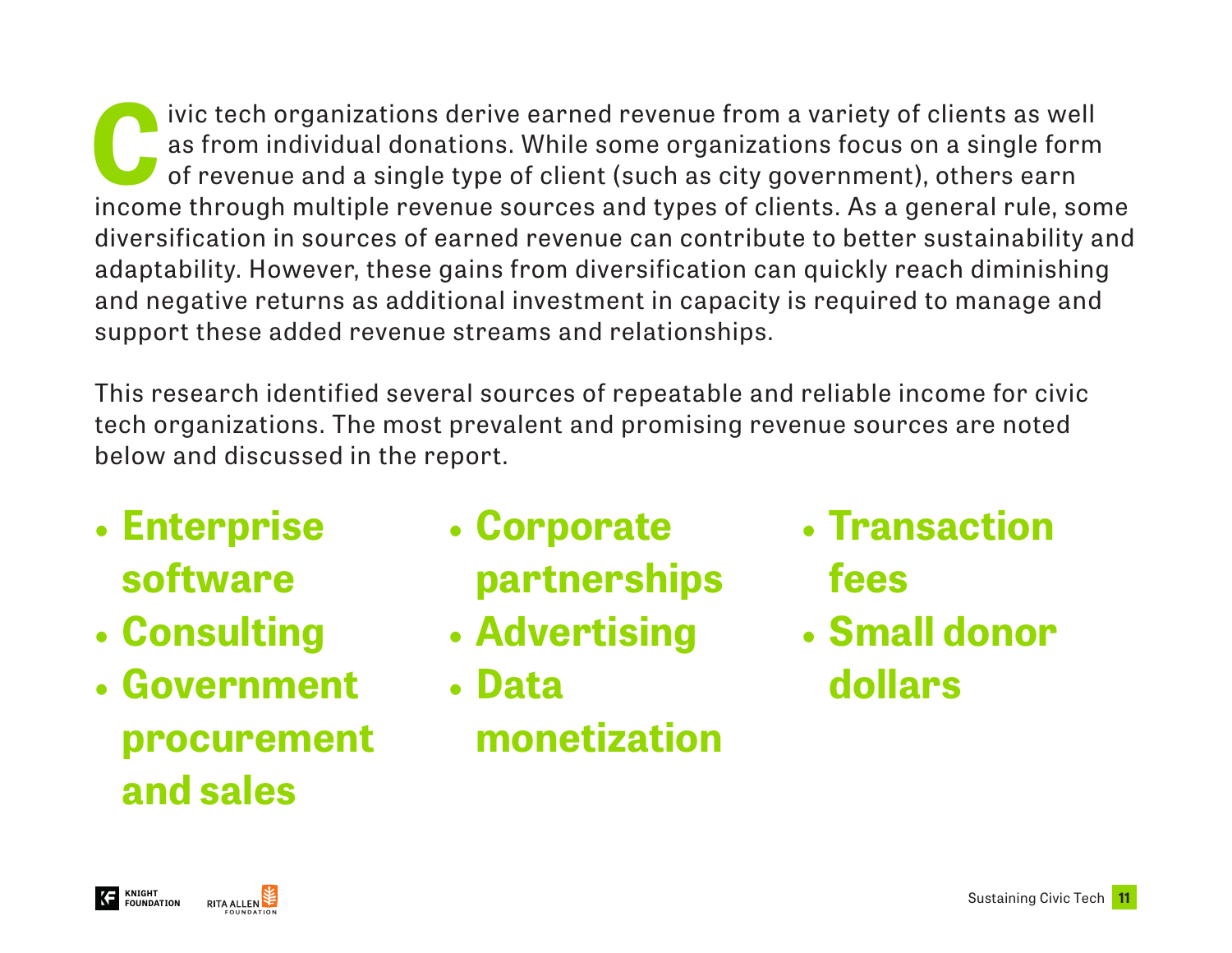# **Enterprise software**

Software sales and related services were the most common form of revenue discovered in the research and among the organizations that have exhibited the most growth. Frequently, most revenue was derived by offering Software as a Service (SaaS) to enterprise clients paying monthly or annual license or subscription fees. Often though, companies earn additional revenue associated with consulting and customization of their software to meet the needs of clients.

Organizations sell software that meets a variety of needs to several types of enterprises. The biggest civic tech SaaS customer segment is government clients that seek software for managing citizen engagement and open data efforts. However, several large nonprofits and advocacy organizations also purchase civic tech SaaS to manage communications and engagement with their constituencies.

# *Solving a customer pain point*

Civic tech companies achieving the greatest traction with software sales offer solutions that squarely address a clear and urgent client need. However, many civic tech organizations design software intended to serve a broad public/ civic purpose but fail to address a need for any particular client that could actually pay for it. This misalignment between the beneficiaries (for example, the public) and customers (often government) often leads to software without a

natural buyer.

Clients, particularly government, are often seeking software that improves the efficiency of workflows and processes. **[NextRequest](https://www.nextrequest.com/)**, a tool that streamlines the public record request process, benefits the public by improving government transparency but earns revenue because it addresses a pain point for its government clients. The tool makes fulfilling requests more efficient for government employees. By focusing on the request fulfiller as a user, NextRequest offers a clear value proposition to government clients that want software that minimizes the time and resources needed to perform mandated public functions.

# *Balancing level of customization*

Government and other enterprises frequently request additional support and customization from civic tech companies selling software. As one entrepreneur put it, "Government loves buying tech with hand-holding attached."

Customized SaaS can certainly have advantages from the perspective of the startup. First off, customizing software increases the chance of "lock-in" whereby customers will continue to be committed to the software because of the high switching costs associated with implementation and transition. Moreover, ancillary revenues can prove valuable for younger companies still eagerly seeking money to support core product development.

But there are trade-offs. Several CEOs said their teams and top product people found consultative and customization work to be unsatisfying. Their top product people wanted to focus on large product problems, not bespoke tweaks and client management, and they believed that making that team focus on consulting instead of challenging engineering problems was a recipe for losing top performers.

Perhaps most important, supporting oneoff customizations can dilute the focus on producing a great product with the potential to scale. **[Civic Insight](http://civicinsight.com/)**, a platform for analyzing and visualizing government data sets (which was acquired by **[Accela\)](http://accela.com/)**, earned revenue early on through custom SaaS projects. These companies phased out consulting because they perceived a far larger upside in profitability by scaling usage and driving down costs.

**11**<br>"We<br>value **"We close deals by conveying the value proposition to the workinglevel government employees who will use this and can do smaller contracts. It's about how much money you can save them or how much time you can save them." — Josh Goldstein, CEO, Department of Better Technology (DOBT)**

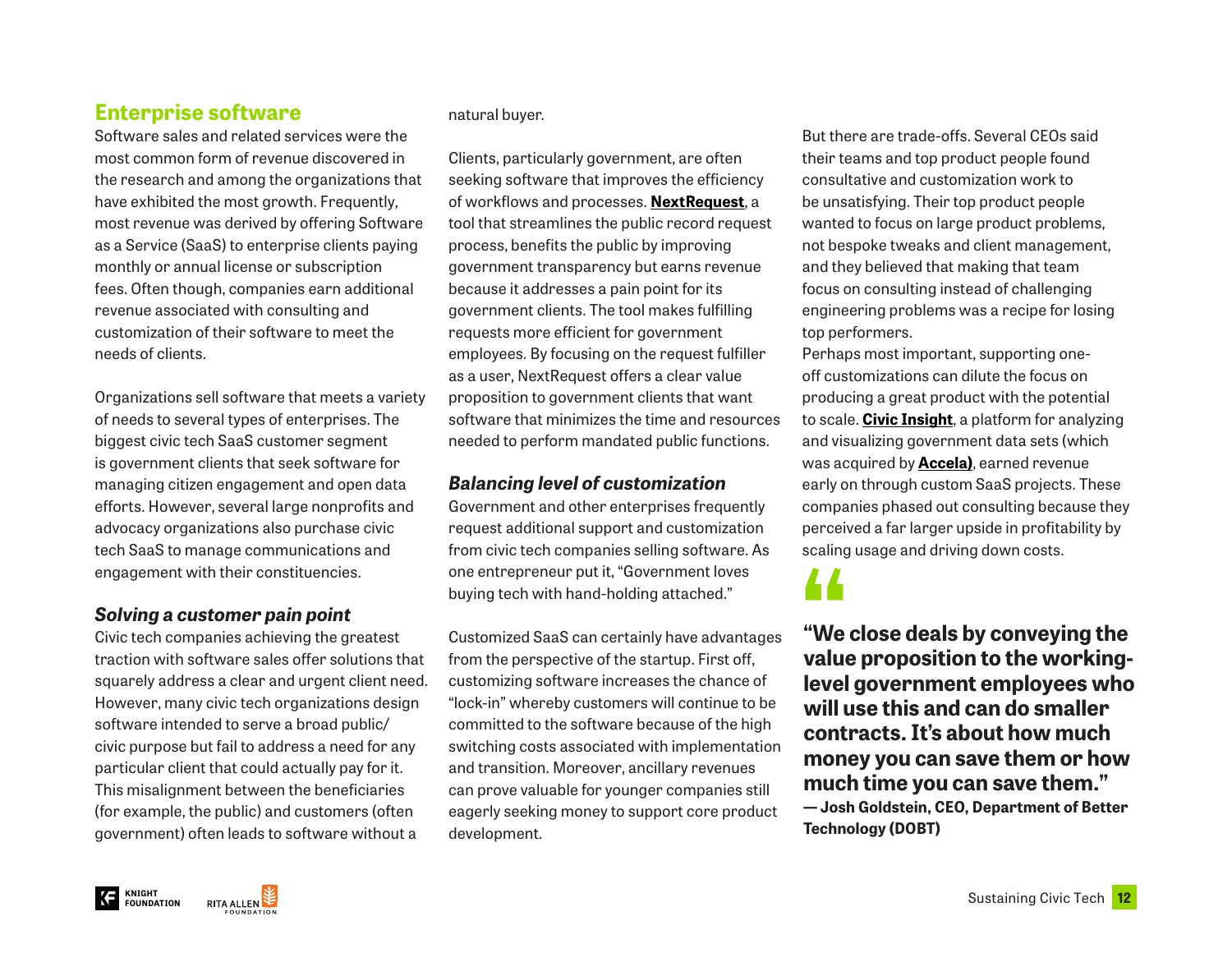# *Partial vs. end-to-end solution*

Few civic tech SaaS applications are "plug and play" solutions that government can buy as stand-alone products. Government clients are often required to integrate new software into complex and often aging workflows and software systems. Thus, selling a solution to government intended to solve for just one component of a larger process or replace one aspect of an existing software serving multiple purposes can prove challenging.

For example, a piece of software that allows the government to communicate with citizens about sanitation issues would be insufficient to many potential government customers. Instead, they would want the software to interface seamlessly with a system that manages incoming requests, tracks progress on those work orders and allows for easy analytics of the performance of the department in responding to those initial pieces of citizen feedback.

Civic tech organizations have overcome this limitation in a few ways. **[OpenGov,](https://opengov.com/)** a software company that aims to advance government efficiency and accountability, has developed a full suite of products that solve pain points adjacent to the initial product it offered. OpenGov launched its first product, OpenGov Transparency, with a focus on making it easier for cities to provide citizens with transparency into how tax dollars were spent but now also offers additional tools to government including a budget builder and a data analytics platform.

# **"**

**"We had to do a major rewrite of the application to serve both New Orleans and Palo Alto from the same application. Turning the application into SaaS was a big gamble for us because it was not clear that the idea would work—our alternative was to do more contract work and custom implementations, which were less scalable, more complex and less interesting. Also, going SaaS allowed us to lower our price and allowed us to avoid threshold that required complex procurement and RFP processes." — Eddie Tejeda, Civic Insight**

Subcontracting is another approach that smaller civic tech organizations have taken to selling to government clients. By subcontracting, startups can focus on product development and service delivery while the primary contractor navigates larger processes and complexities associated with selling to government. **[Placemeter](https://www.placemeter.com/)**, which converts video about pedestrian, bicycle and vehicle

habits into actionable data for cities, has subcontracted with companies such as **[ARUP](http://www.arup.com/)** that have contracts in place with government agencies such as the United States Department of Transportation (Placemeter was acquired by Netgear).

# **Consulting**

Consulting, advisory and training services are a frequent form of revenue in the field, though few organizations concentrate solely on this revenue source. Most frequently, companies earn consulting revenues for services delivered in conjunction with implementing their software. **[Neighborland](https://neighborland.com/)**, a communications platform that supports stakeholder collaboration, provides advisory services to organizations leveraging its software for civic engagement. **[The Center for Technology](https://www.techandciviclife.org/)  [and Civic Life \(CTCL\)](https://www.techandciviclife.org/)**, a nonprofit leveraging technology to modernize engagement between residents and local government, offers training and advising to local election boards adopting election toolkit software it offers on its site.

Some organizations offer consulting based on unique expertise they have developed. Leveraging its extensive experience working with millennials, **[DoSomething.org](https://www.dosomething.org/us)**, an organization activating young people to support social campaigns, launched a millennial marketing consulting arm called TMI in 2013 that serves both brands and causes. **[mySociety](https://www.mysociety.org/)**, a U.K.-based social enterprise that builds

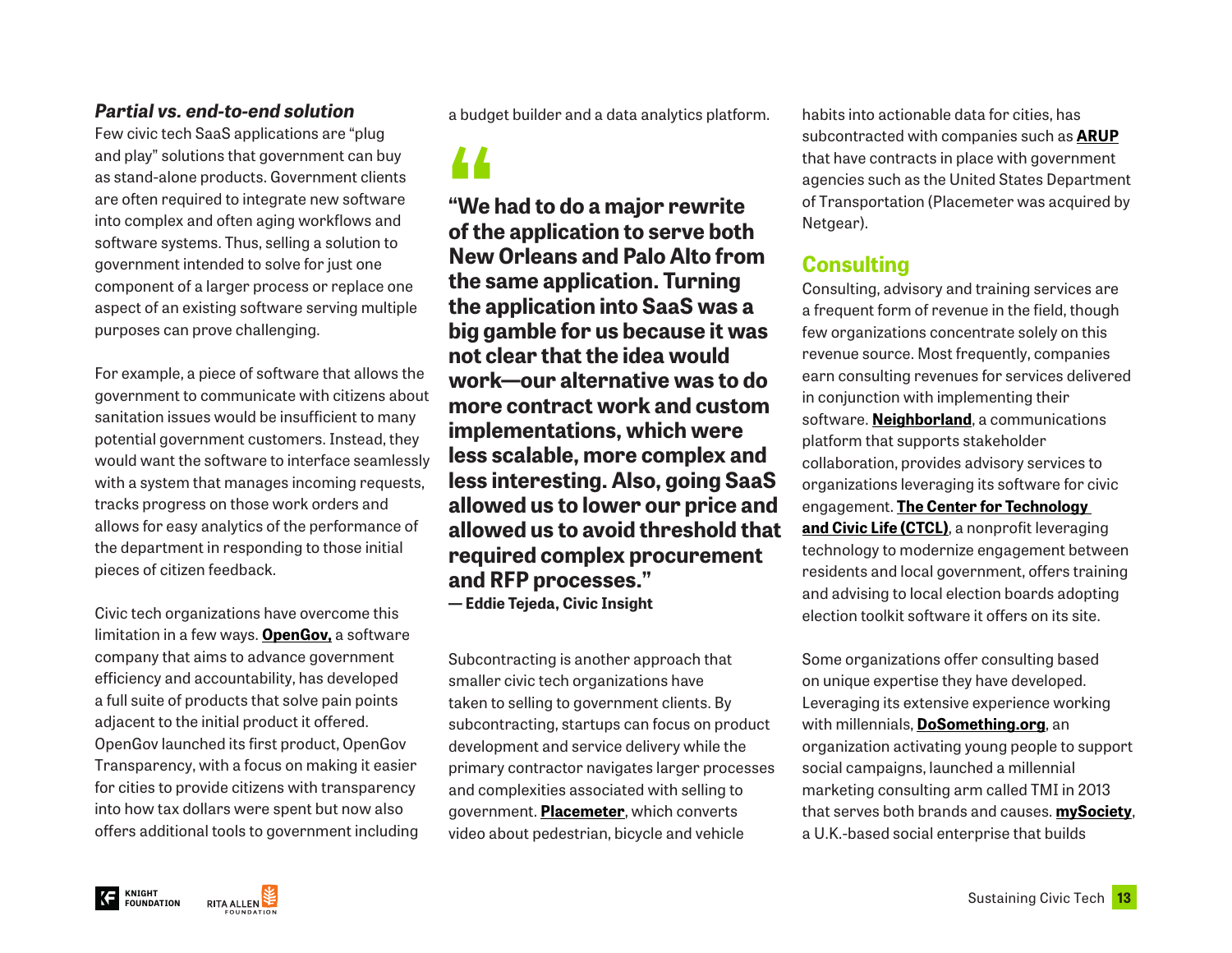civic engagement technologies, operates a commercial subsidiary providing digital services that complement a petition website it built; the subsidiary now accounts for 10 to 20 percent of the company's revenue.

# *Issues with scalability*

Consulting simply doesn't scale very easily compared with software revenue models; that is, the marginal costs of expanding a consulting business, namely hiring more consultants, will be greater than expanding a software business. Nevertheless, consulting is still a worthwhile and underused form of revenue in the field. Several civic startups that have raised venture funding began by earning revenue through consulting and believed it created an "on-ramp" for both customer learning and revenue without diluting equity or taking on demanding investors before they were ready. In particular, nonprofits that have founding teams with insights and experience with civic engagement and specific markets have an opportunity to further leverage this expertise and set of relationships to earn income from government and companies that value it.

## *Willingness to pay*

Organizations that offer consulting and training to government have discussed challenges attracting paying clients. This may partly stem from the lack of perceived benefit by clients, but also points to limited budgets in government and the importance of understanding the

**K N I G H T FOUNDATION** 



willingness and ability of government to pay for services. CTCL trainings on modern voting tools and design principles for government officials are popular free offerings, but the company is still wrestling with strategies for coaxing clients to pay for training.

# *Staffing the right competencies*

Organizations aggressively pursuing consulting revenues have recruited staff and developed competencies to deliver these services. For instance, TMI hired someone with deep experience running client services for advertising agencies. Without the appropriate resources to dedicate to this, others have struggled.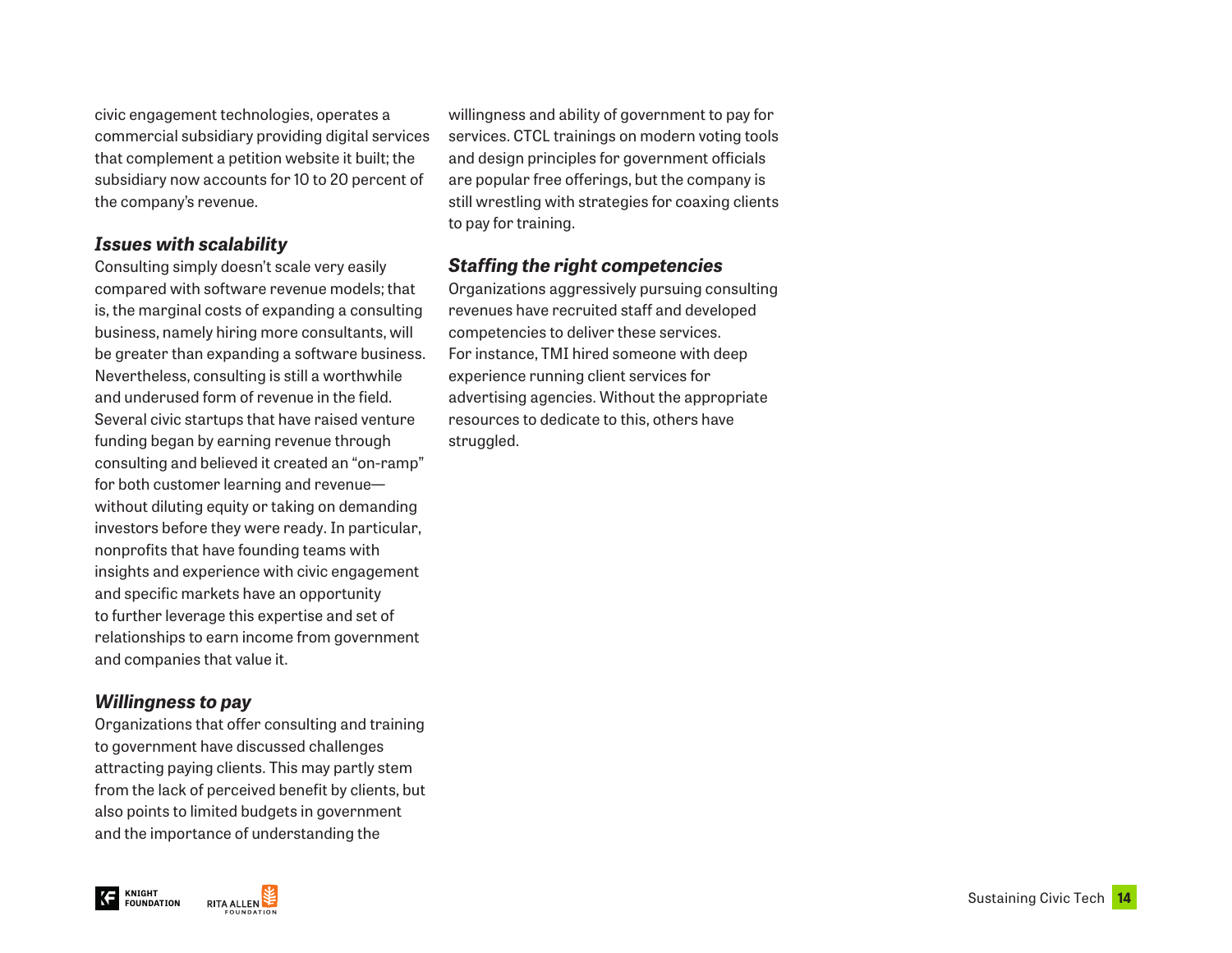# **GOVERNMENT PROCUREMENT AND SALES**

I vic tech founders enjoy trading battle stories about the challenges of<br>government procurement. (For instance, sometimes getting the contr<br>signed means driving three hours to drop off a stack of three-ring bin<br>CD-POMe wit government procurement. (For instance, sometimes getting the contract signed means driving three hours to drop off a stack of three-ring binders and CD-ROMs with your documentation because that is what an agency requires.) The complexity and difficulties of government procurement are especially frustrating to founders in this space because many of them entered this segment precisely because they want to help government be more citizen-centered, transparent and effective but, in the short term, they need to play the game they had hoped to reinvent.

Nevertheless, the importance of "hacking" government enterprise sales was the most common issue raised by SaaS startups. Organizations have taken different approaches, but a few keys to success for government sales emerged during the conversations.

## *Government expertise*

Successful companies usually had founding teams with government experience (whether as an employee or as a **[Code for America](https://www.codeforamerica.org/)** fellow) or quickly hired people who did. In fact, several companies grew directly out of products their founders supported while working in government:

**•** The teams at **[Nava](http://navahq.com/)** and **[Ad Hoc](https://adhocteam.us/)**

 came together during the rebuild of [HealthCare.gov](http://HealthCare.gov).

- **•** Civic Insight, NextRequest, **[Remix](https://www.remix.com/)** and **[Textizen](http://www.textizen.com/)** were founded by Code for America fellows, and **[SeamlessDocs](https://www.seamlessdocs.com/)** went through the Code for America Accelerator program.
- **• [Department of Better Technology](https://www.dobt.co/)** was built by Presidential Innovation fellows.

This direct experience has been invaluable for designing products that address true problems and opportunities. Teams with a government background adopt a mentality of "we built the product for ourselves" and design solutions using their knowledge of existing needs and

workflows, and what would truly make the dayto-day work of public servants more efficient and effective.

Those with government experience possess a fluency in government procurement processes and culture that provide them a sales edge. They understand hierarchies within and between agencies, and know who actually has the budget and procurement authority. Furthermore, they respect informal cultural norms and know how to "speak the language" of government customers.

**Embracing a sales mentality** Civic tech organizations that have grown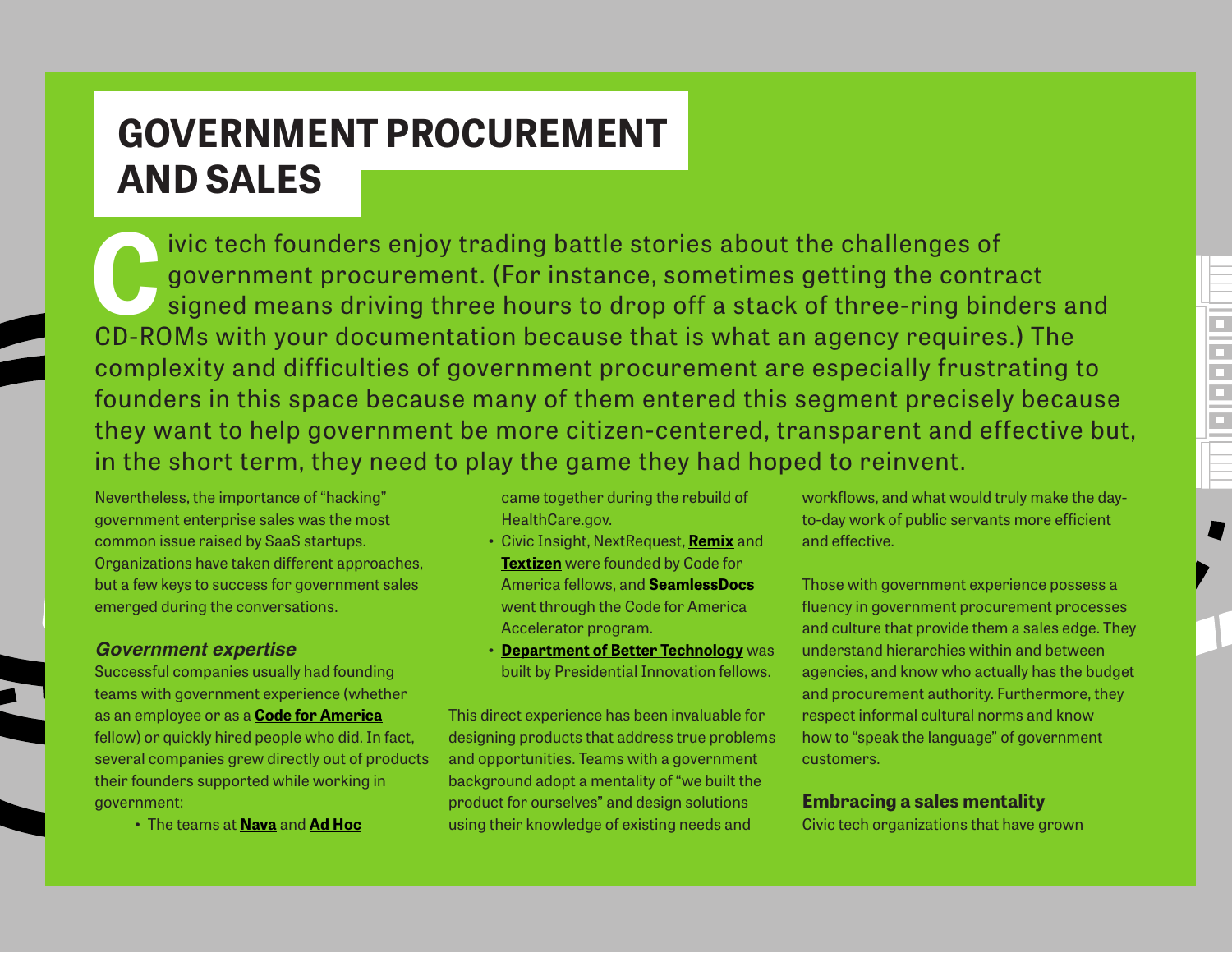$\Box$  $\Box$ 

through SaaS revenue fully recognize they are in the sales business. As one founder put it: "If you don't want to do government sales, it doesn't mean your business model fundamentally requires philanthropic capital. It means you maybe don't want to run a software business." The founders of Remix, all former Code for America fellows with product, design and engineering backgrounds, understood the importance of pairing sales efforts with product early on to achieve a sustainable business model.

**AA**<br>"Acturned"<br>that **"Actually selling is hard. Few of the civic tech people want to do that part. They want to build a great product and not do sales. That is what I realized as a Code for America fellow. You need to feel comfortable doing your pitch presentation 15 times in a week and convincing cities and organizations that your product is going to solve their problem." — Ariel Kennan, New York City Mayor's Office** 

## **for Economic Opportunity**

During their three months at Y Combinator, they went on to sign 20 government contracts under the guidance of other SaaS startup founders and experts. They did this by talking to more than 100 potential customers largely

identified among users of the initial free version of the product, who were already using Remix day-to-day for transit planning. Paul Graham, co-founder of Y Combinator, inspired them by saying, "Enterprise software companies aren't technology companies, they're sales companies, and sales depends mostly on effort."

**AA**<br>"Peo<br>getti<br>minu **"People complain about not getting funded, but it takes 20 minutes on pitch day to tell who is actually working on a project and who wants to build a business. I don't need to be confident that you know how to actually build a business the day you pitch me, but I want to see some intent and willingness to learn." — Corey Ford, Matter**

## *CEOs and sales teams*

Most companies did not bring on a full-time salesperson until after they received significant funding or experienced considerable growth. The most successful companies generally had CEOs with a proclivity toward sales who shouldered most of the responsibility early on. At the time of their series A round of funding, open-source mapping platform **[Mapbox](https://www.mapbox.com/)** had 30 employees but no sales team and was growing primarily through the efforts of its founder/CEO,

Eric Gunderson. Since then it has formed a sales team of about 10 employees headed by a sales professional.

**//**<br>"We<br>pass **"We vet salespeople for fit and passion for our mission but, yes, compared to the rest of our team, the sales people are kind of like Action Jack Barker in 'Silicon Valley.' " — Startup CEO**

Many founders noted that sales hires were a bit of a "shock" to the civic hacker culture of the original teams. Issues can stem from compensation since salespeople with performance incentives can end up earning more than almost anyone in the company. But CEOs reinforced the notion that moving up the ladder and landing larger contracts required hiring dedicated sales staff, even if they looked and acted differently from the early, scrappy product development team members.

# *Tracking sales funnel performance*

Growing startups in this space are constantly trying to optimize their sales funnel and lower cost of customer acquisition. They continuously experiment with different sales approaches (for example, inside vs. outside) and contract sizes to identify the most effective sales strategies.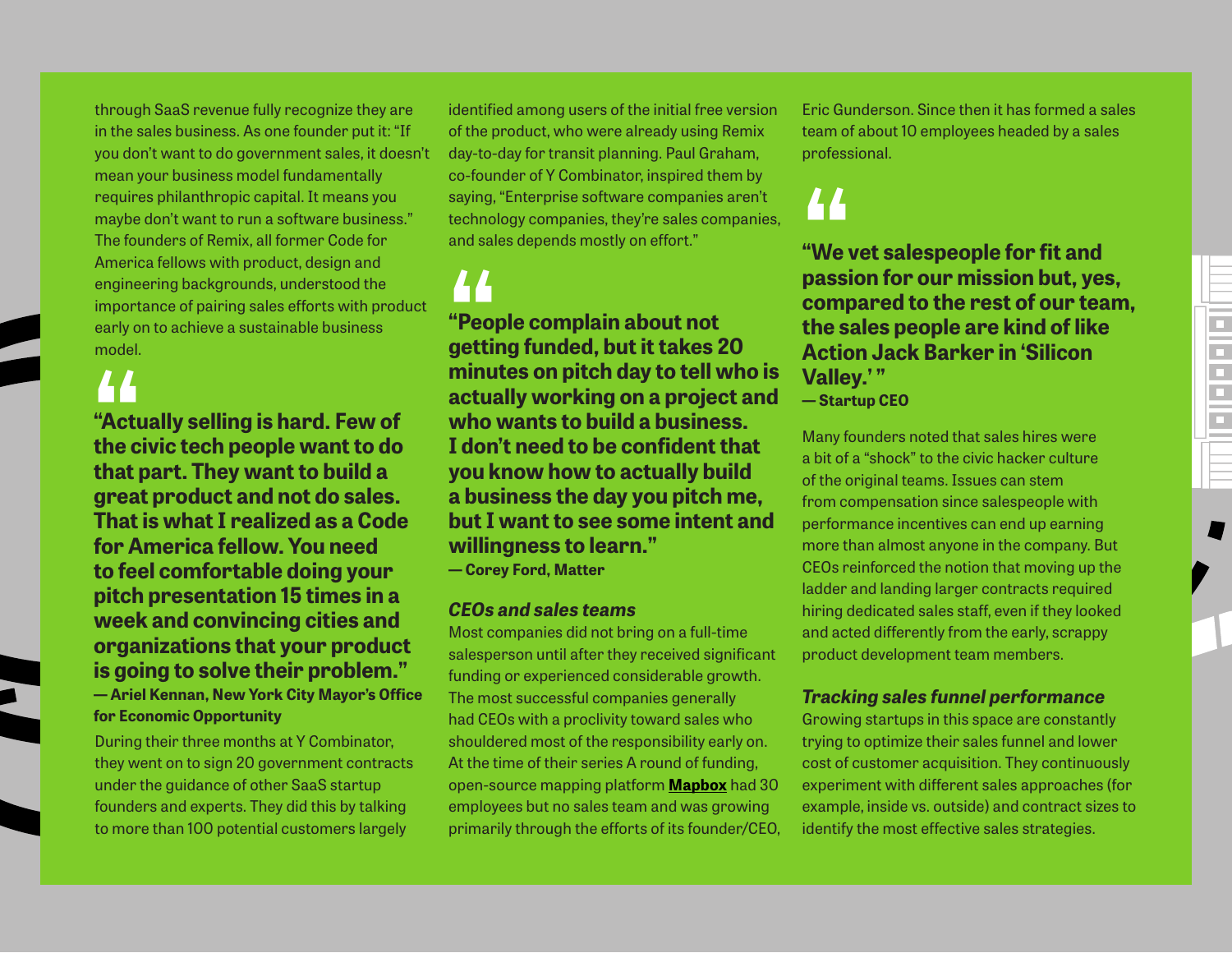# **Corporate partnerships**

Several forms of corporate partnerships produce meaningful revenues for civic tech organizations. For companies, these partnerships produce benefits ranging from brand marketing to employee engagement. While civic tech nonprofits say considerable time is needed to manage these partnerships effectively, many believe that corporate partners' processes and report requirements tend to be less stringent and onerous than those of foundations.

The most common form of partnership involves companies sponsoring campaigns to affiliate their brand with certain causes. The most lucrative opportunities exist where civic tech organizations reach very large or targeted audiences with whom companies want to market. For eight years, DoSomething (with nearly 5 million teen/young adult members) received sponsorship from Aeropostale for the "Teens for Jeans" campaign, which collected over 4 million pairs of jeans for homeless children and drove foot traffic to Aeropostale stores, which served as drop-off points.

Another set of services supports companies with employee engagement and corporate social responsibility offerings. An example is **[Democracy Works,](http://democracy.works/) an organization building** tools to improve the voting experience for voters and election officials, which has partnered with Starbucks to adopt its

TurboVote software to get customers and employees registered to vote.

Startups also stressed the importance of defining in advance what makes an appropriate corporate partner—and what that partner can and cannot influence. Business goals and impact goals should be kept as aligned as possible, and when they conflict this should be made explicit to avoid any situations where civic tech organizations believe these partnerships could undermine or tarnish their effectiveness. Brand partnerships can certainly generate buzz and revenue, but civic startups need to know the reputational risks that can accompany these partnerships and approach them accordingly.

# **Advertising**

A few platforms earn revenue from advertisements on their sites and group email lists. Generally, though, few civic tech organizations earn revenue this way, and many feel bearish about the long-term prospects of advertising as a meaningful revenue driver.

Significant advertising revenue is feasible only for platforms reaching a large or targeted set of users that are considered valuable to advertisers. **[Change.org](https://www.change.org/)**, a large online petition site, originally focused on earning revenue through sponsored campaigns (it recently began pivoting toward a different business model). It adopted a "neutral platform" policy to broaden the types of campaigns and related

sponsorship opportunities beyond only causes viewed to be progressive-leaning. On the other end of the spectrum, neighborhood-level social networks such as **[Nextdoor](https://nextdoor.com/)** (which operates nationally) and **[Front Porch Forum](http://frontporchforum.com/)**  (based in Vermont) rely fairly considerably on advertising revenue because the forum attracts a geographically targeted set of users the business can market to.

Civic engagement platforms have largely struggled to reach and cultivate audiences. Even popular sites such as Change.org reaching several orders of magnitude larger audiences than nearly all sites in the space still face challenges converting episodic traffic into more frequent and sustained use. While people may occasionally visit a civic platform and take an action (sign a petition, donate to a cause), most people do not identify strongly enough with these platforms to engage daily as they do with Facebook and other social networks. The relatively small user bases of most civic tech products along with infrequent engagement by those users has limited the potential for advertising revenue.

# **Data Monetization**

A few companies have monetized civic-related data sets. Democracy Works and CTCL generate a considerable portion of their revenue by licensing the electoral data they gather (local ballot and candidate information) either to tech companies that provide it in the search results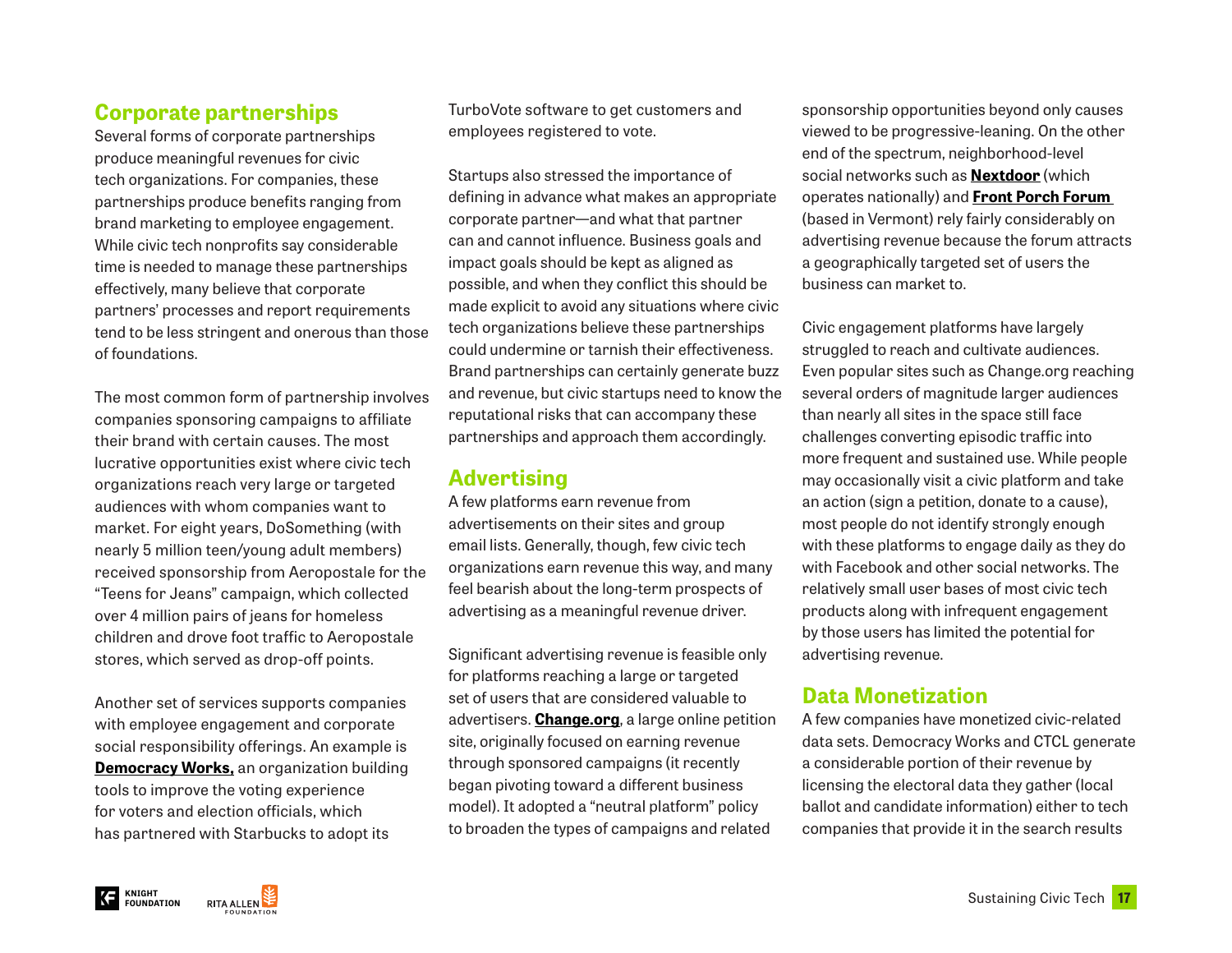for their users or to initiatives such as the Voting Information Project.

Companies also discussed the possibilities and perils of selling user data. On the one hand, this is a common and lucrative form of revenue among consumer tech companies, and some companies indicated that they were selling data about users to companies or nonprofits who would like to market to or fundraise with individuals who have expressed interest in particular issues. But monetizing user data creates a moral hazard for many civic-minded organizations that believe selling access to a user's civic activity or political profile conflicts with their core values.

# **"**

**"Monetizing user data was the model suggested to us frequently by many VCs—selling user data or email addresses— but we decided against it and prioritized user privacy and user control of their own data, which is why we ended up pursuing an enterprise model."**

**— Marci Harris, PopVox**

# **Transaction fees**

Organizations supporting fundraising and crowdfunding on their platforms often generate revenue through these transactions with multiple flavors of how the fees are implemented. Some use the "Kickstarter model" of taking a straight percentage of the total amount raised as the transaction fee. **[ioby](https://www.ioby.org/)**, a hyperlocal civic project-centric crowdfunding site, charges a flat \$35 fee per project that meets a funding goal over \$1,000. It also offers donors the option of providing a gratuity to ioby on top of their donation, and over 60 percent of donors pay a gratuity. Similarly, three-fourths of **[DonorsChoose.org](https://www.donorschoose.org/)** donors elect to pay an optional 15 percent gratuity charge of the donation amount which the organization uses to support overhead, teacher outreach and site maintenance (the fee is required for institutional and corporate partners).

Similar to advertising, meaningful revenue is predicated upon significantly scaling activity on the site. Startups that are funding a few hundred projects a year might earn somewhere in the five figures from transaction fees, well short of the income they need to sustain their operations. Whether venture-backed like **[Crowdpac](https://www.crowdpac.com/)** or philanthropy supported like ioby, civic crowdfunding startups are not yet sustaining themselves based on transaction fees from activity on their platforms.

# **Small-dollar donors**

While all the previously mentioned revenue sources are considered to be "earned revenue" because they come in exchange for goods and services, small-donor revenue qualifies as "contributed revenue" because it is gifted. Yet, individual donors are often a critical revenue source for nonprofits because this income is repeatable and reliable over time.

Individual donors constitute the largest revenue source for nonprofits throughout the social sector (such as NPR and Doctors Without Borders). Though small-donor giving is a sizable source of income for those in the activist tech community (MoveOn, SumOfUs), there are scant examples in civic tech of organizations raising significant money through small-dollar donors. And while the 2016 election fueled a surge in small-donor giving for many organizations, it appears few civic tech nonprofits have capitalized on this fervent support. In fact, many sites examined did not even prominently feature a "Donate" option anywhere.

Building a reliable base of small-dollar donors requires organizations to invest in things such as donor prospecting, campaign development and outreach. Organizations also need to adopt a community-based mentality that prioritizes deeply engaging with audiences as a core component of ultimately seeking their financial support to further the work.

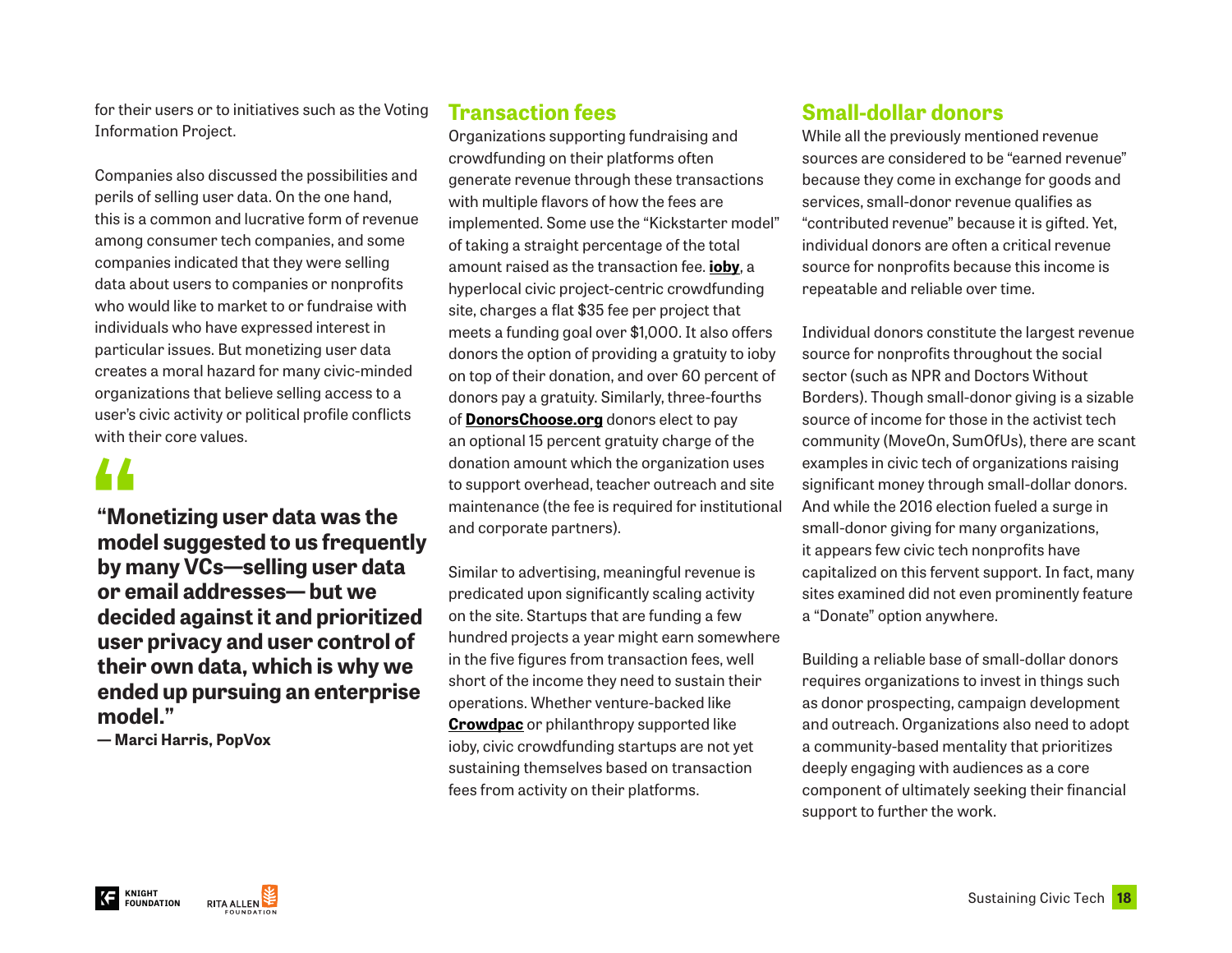Few civic tech organizations have invested in small-donor development strategies and capacities. A notable example of an organization that has concentrated on small donors is the social campaign platform **[Avaaz](https://secure.avaaz.org/page/en/)**, which invested resources early in the infrastructure needed to cultivate small-dollar donors. This included building a mailing list, investing in digital marketing capabilities and understanding how to run goal-driven campaigns to engage its community.



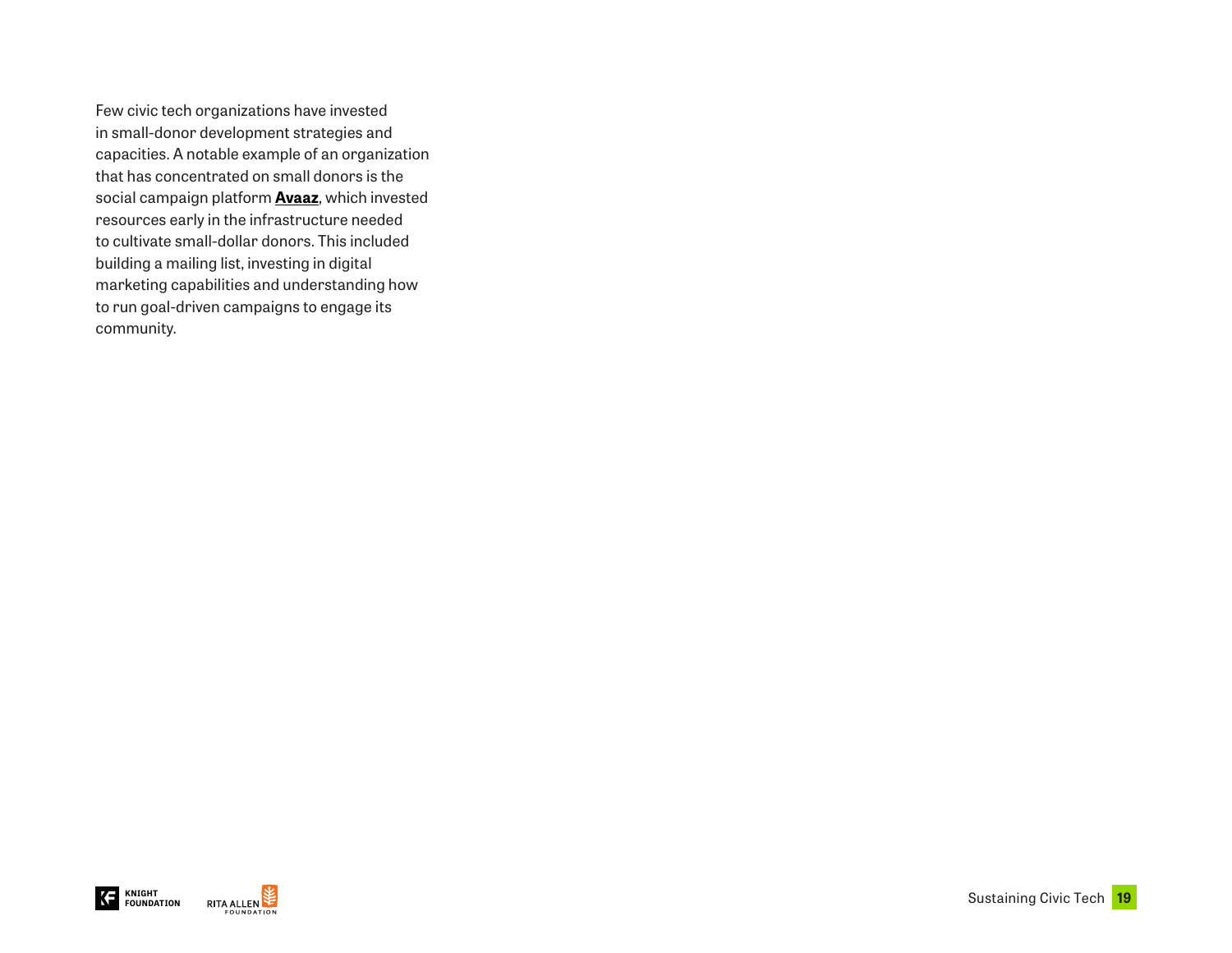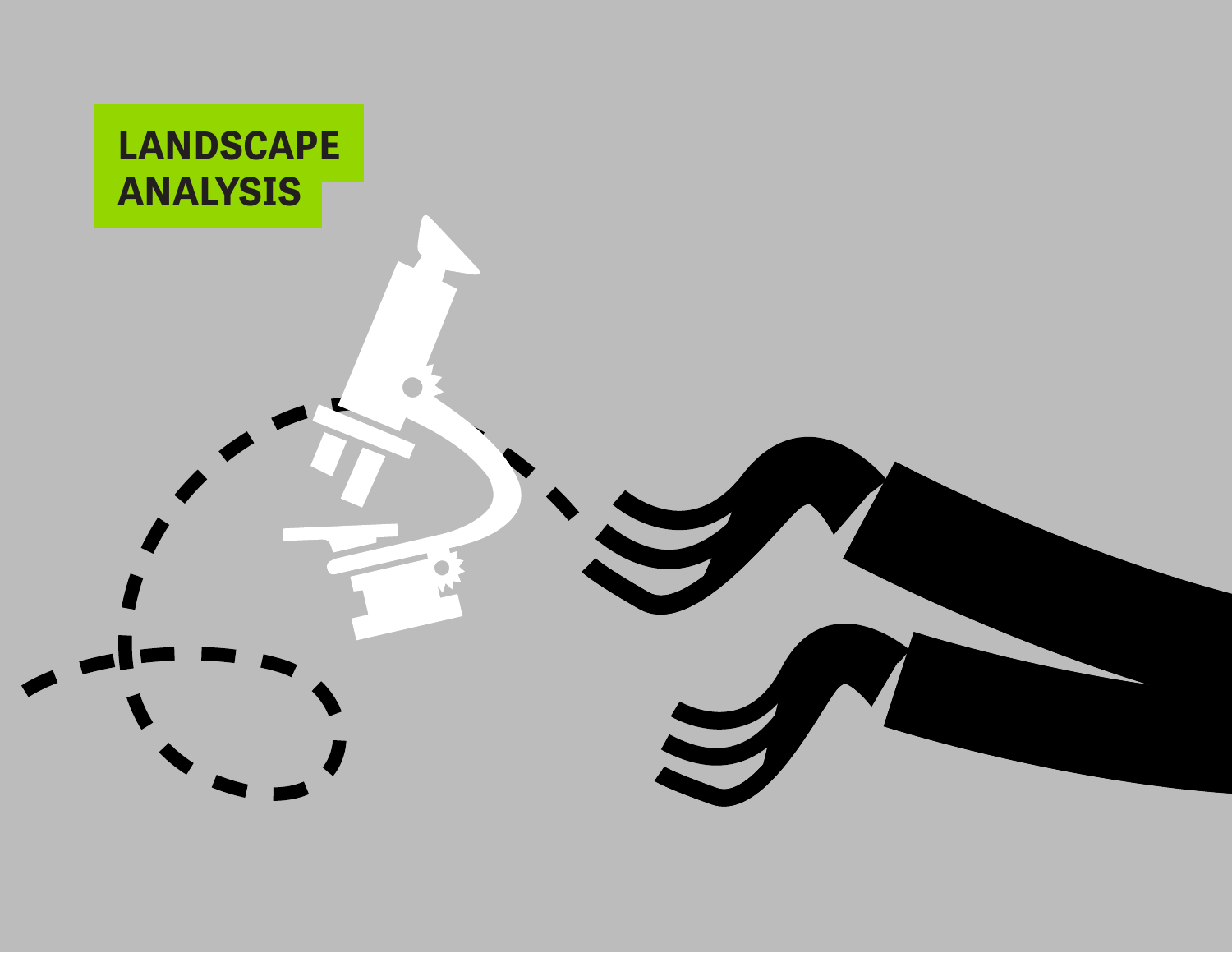**I** n addition to identifying prominent civic tech revenue sources, the research examined how revenue and business models varied among different segments of activity within civic tech.4 This section outlines the unique dynamics, challenges and opportunities associated with a few key clusters of activity within civic tech along with a selection of organizations that illustrate key points. Indeed, revenue models and sustainability prospects vary quite a bit across segments of civic tech.

|                                        | <b>Open Data and</b><br><b>Transparency</b>                                                                                          | <b>Voting</b><br>and Elections                                                | <b>Government-</b><br><b>Resident Interaction</b>                                                                 | <b>Citizen</b><br><b>Mobilization</b>                                                            |
|----------------------------------------|--------------------------------------------------------------------------------------------------------------------------------------|-------------------------------------------------------------------------------|-------------------------------------------------------------------------------------------------------------------|--------------------------------------------------------------------------------------------------|
| Enterprises<br>(illustrative)          | • Countable<br>• Granicus<br>$\cdot$ Mapbox<br>• MapLight<br>• NextRequest<br>• OpenGov<br>$\cdot$ PopVox<br>• Socrata<br>• Sunlight | • BallotReady<br>$\cdot$ CTCL<br>• Democracy Works<br>• Vote.org              | · Accela (Civic<br>Insight)<br>• coUrbanize<br>• mySociety<br>• Neighborland<br>• Peak Democracy<br>· SeeClickFix | • Avaaz<br>• Brigade<br>$\cdot$ Change.org<br>• Crowdpac<br>• Do Something<br>• ioby<br>• Loomio |
| <b>Buyer Revenue</b><br><b>Sources</b> | • Software<br>· Small donors                                                                                                         | • Data licensing<br>• Corporate<br>partnerships<br>• Consulting<br>• Software | • Software<br>• Consulting                                                                                        | • Corporate<br>partnerships<br>• Consulting<br>• Advertising<br>• Transaction fees<br>• Software |

<sup>4</sup> **[Civic Hall](https://civichall.org/)** and Microsoft developed and maintain the **[Civic Tech Field Guide](https://docs.google.com/spreadsheets/d/1FzmvVAKOOFdixCs7oz88cz9g1fFPHDlg0AHgHCwhf4A/edit#gid=963594345)**, which offers a more comprehensive taxonomy and list of civic tech organizations. This **[blog post](https://blogs.microsoft.com/on-the-issues/2016/04/27/towards-taxonomy-civic-technology/#sm.0000xndq1d50de9sqq61rb2jxaoo5)** by Matt Stempeck at Microsoft provides an overview of the project.

**FOUNDATION**

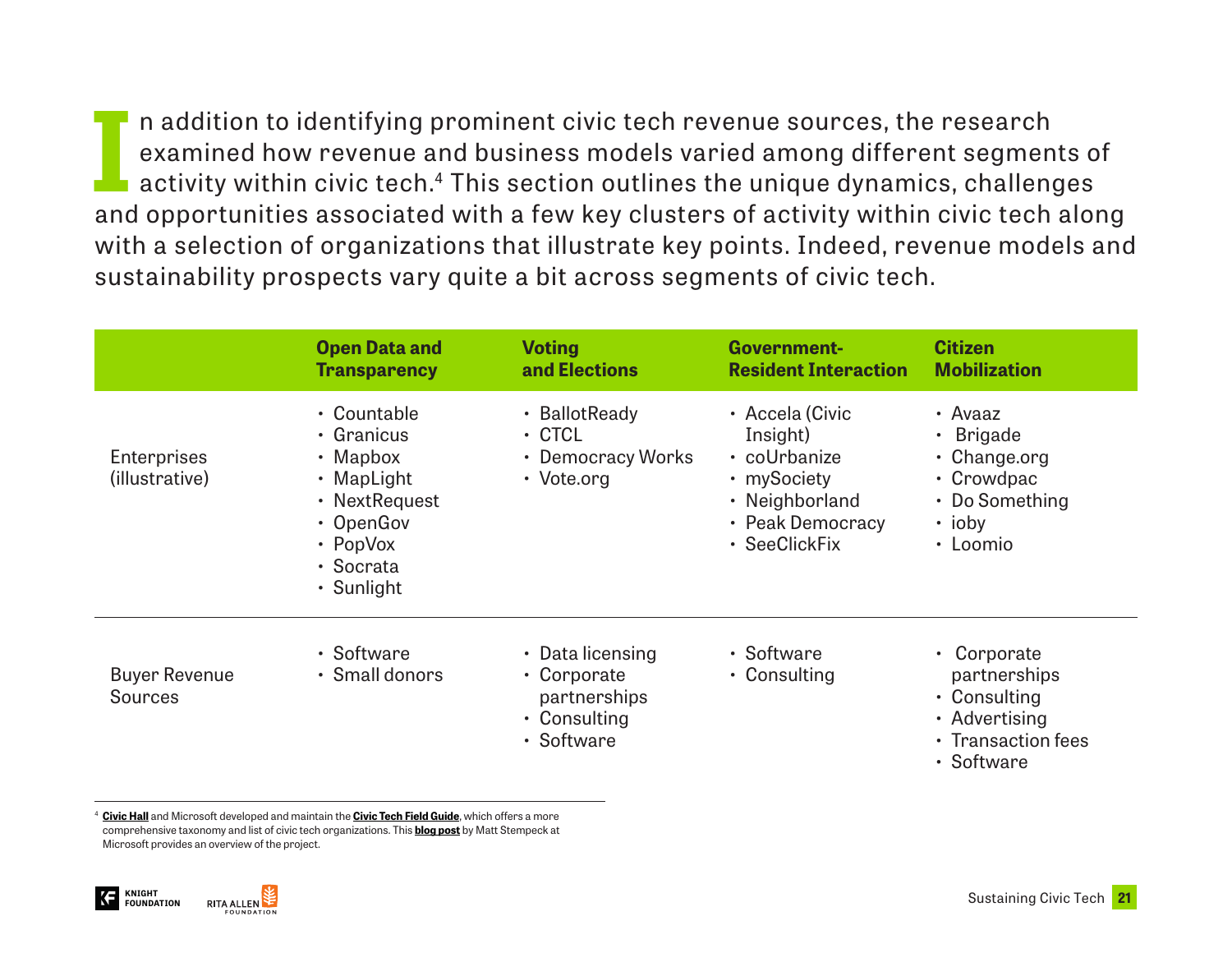# **Open data and transparency**

Several organizations promote more open and transparent government operations, and increase the availability and accessibility of government data. Some companies come at this work from an accountability lens and see themselves as an extension of journalists and watchdog organizations. Meanwhile, other businesses take a more collaborative posture and seek to partner with government to openly publish data and increase its utility. Though the collaborative approach certainly has limits when it comes to driving transparency, organizations serving government as a client can still generate important public value through advancing government openness.

The collaborative approach is typified by SaaS companies providing tools to government that enable citizens to access, analyze and visualize public data sets. These organizations have garnered more significant earned revenue streams and scaled more significantly. An example is **[Socrata](https://socrata.com/)**, which exclusively focuses on government clients and whose products include a general open data solution and specific modules for public finance and safety data. **[Granicus](https://granicus.com/)** also offers a few different SaaS solutions designed explicitly for government, including tools to make government data and meetings more transparent and communications software for citizen engagement

# **"**

**"When you look at cities using open data, it's a tax on people working there. They often see it as a cost center because it is so separate and distinct from the rest of their job. You need to build a suite of products that deliver value to civil servants." — Josh Goldstein, DOBT**

Contrarily, organizations primarily focused on holding government accountable have established fewer reliable sources of revenue. Because of the critical watchdog role they serve, they inherently face greater challenges forming revenue-generating partnerships with government clients and instead tend to rely heavily on philanthropic funding.

A promising source of revenue for some of these organizations has come from advocacy organizations that want to use open data to inform and engage their members around important issues. **[PopVox](https://www.popvox.com/)**, a site that fosters more transparency and citizen participation in policymaking, earns money from large nonprofits that use its tools for advocacy (PopVox explored advertising and individual subscriptions as sources of revenue but found they weren't viable). Similarly, **[Countable](https://www.countable.us/)** is a website and popular app that makes bills being considered by Congress

easier to understand and streamlines the process of directly contacting representatives about these bills. It also earns revenue from advocacy organizations using the tool to inform and mobilize their bases concerning pending legislation.

Transparency-focused nonprofits were some of the few nonprofits in civic tech that have pursued or considered cultivating a small-dollar donor base. For organizations such as Sunlight Foundation, Center for Responsive Politics (which operates **[OpenSecrets.org](http://www.opensecrets.org/)**) and National Institute on Money in State Politics (which operates **[FollowtheMoney.org](https://www.followthemoney.org/)**), this has yielded limited success; a review of their 990 forms in recent years shows donations accounting for 5 to 25 percent of their total revenues. Sunlight Foundation and MapLight considered bringing on consultants to support donor development consultation and decided the likely returns could not justify the costs. They see more funding potential among foundations and major donors, who they believe are better fits for the type of large-scale tech projects they support, and have focused most of their fundraising development resources in this direction.

Though not prominent, a few other examples of revenue sources were notable. MapLight has licensed its data set on company campaign contributions to media companies (such as Bloomberg and LexisNexis) and perhaps shows that others could pursue licensing revenue

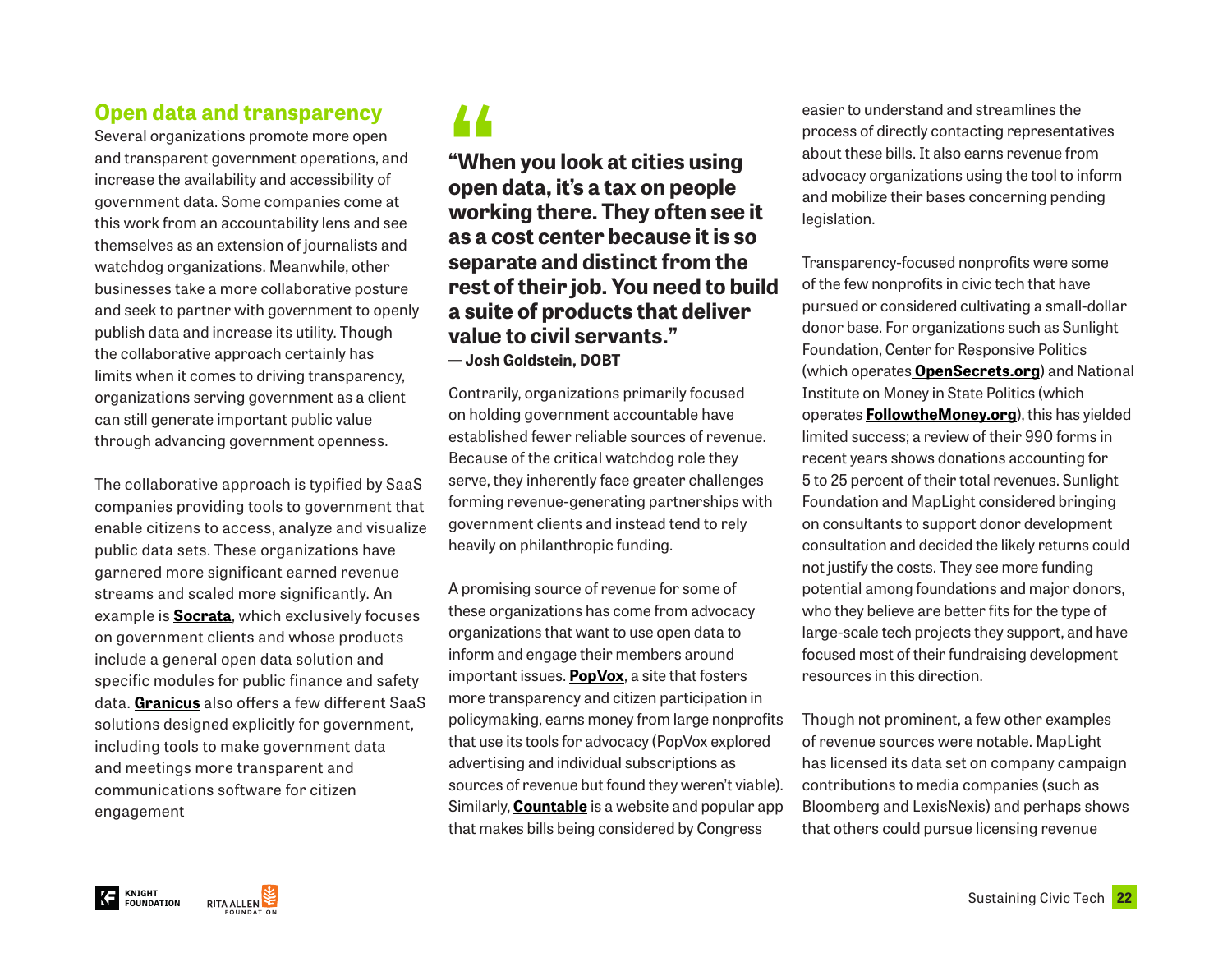for government data they can make more transparent. The National Institute on Money in State Politics has earned fees by providing expert witness testimony for legal cases, demonstrating an interesting way organizations in this area could commoditize the expertise they have developed.

# **Voting and elections**

A variety of new tools, platforms and sites seeks to improve the process of voting and information about voting and elections (such as registration, election dates and polling locations, and candidate and ballot information). This research report focused on nonpartisan organizations and tools seeking to increase democratic participation rather than tech for running political campaigns or advancing a partisan agenda.

A few dynamics make the voting and election segment unique. First, people respect the sanctity of the civic right and duty of voting, so perceptions of this process being commercialized could damage user trust in these tools and ultimately their impact. Furthermore, since voting is such an episodic behavior, it does not lend itself to business models that require consistent and frequent user engagement.

Though these dynamics likely explain why most organizations in this space are nonprofits, a few have pursued for-profit business models. **[BallotReady](https://www.ballotready.org/)**, which offers free online voter guides

for tens of thousands of state and local electoral candidates, launched through grant funding but now operates as a for-profit. They earn revenue by selling access to their elections API and making white-label SaaS products for civic organizations, advocacy groups, and PACs.

While most other prominent organizations reviewed were nonprofits with individual and institutional donors, they have developed several revenue-generating business lines including SaaS, data licensing, consulting and corporate sponsorships. Democracy Works offers a SaaS product called TurboVote that simplifies the processes of registering to vote. In the last two presidential election years, it earned a third of its total revenue through partnerships with universities and other institutions that adopt TurboVote to make voting easier for their students, employees and other constituencies (this revenue source constitutes a lower share of revenue in nonpresidential election years). Democracy Works also recently launched a brand marketing partnership program with businesses including Starbucks and Target featuring a corporate campaign to get employees registered—which both generates revenue and massively expands their reach.

Voting and elections organizations led the way when it came to data licensing revenue. Democracy Works, CTCL and **[Vote.org](https://www.vote.org/)** either currently or at one point licensed electoral information to big technology companies

and initiatives providing voting information (such as local polling place, logistics and ballot information) to people seeking it.

Another key revenue source comes from organizations leveraging these tools for voter registration campaigns. TurboVote and Vote.org earn revenue in this way; Vote.org charges an installation fee and a monthly rate for the use of its tool, which has been used by organizations such as MoveOn and 18MR.

Though slower to materialize, these organizations have begun seeing traction from services targeting government as a client. Democracy Works has formed partnerships with two states for its Ballot Scout service to streamline the tracking of mail-in ballots: In Virginia it has a direct contract with the state, while in New Jersey it has contracted with a vendor that the state uses. It has also partnered with the state of Iowa to support the adoption of its TurboVote tool by local businesses and universities. CTCL has sought to grow government training services on the backs of its election toolkit and experience supporting work with local election offices. Democracy Works and CTCL have discussed the challenges of selling to individual governments and jurisdictions one-by-one and wanting to pilot cooperatives, cohorts or convening approaches to reach many election officials and accelerate adoption and sales of their government services; Democracy Works is developing

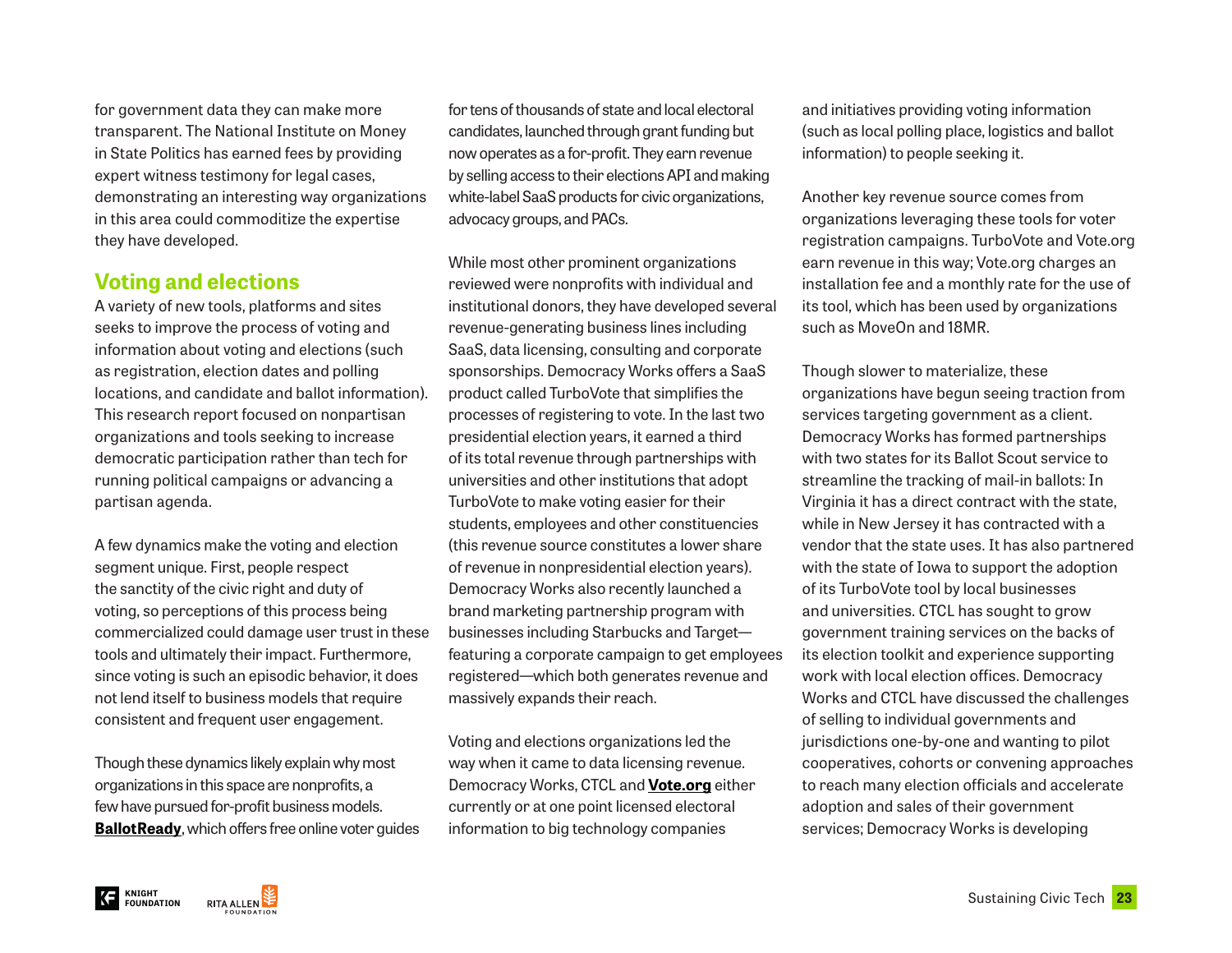an "Election Technology Cooperative" of elections officials and intends to charge an annual membership fee that covers their use of products (such as Ballot Scout or others the group decides it wants).

# **Government-resident interaction**

Several organizations are using technology to enhance how residents interact with government officials. The nature of these tools varies from those focused on more transactional correspondence (such as reporting a downed wire) to others promoting more sustained and widespread deliberative democracy processes (participatory budgeting).

Many companies in this segment derive all or nearly all of their revenue from government clients. Accela, one of the largest and longesttenured companies in civic tech, offers a suite of productivity and engagement software exclusively to government clients. It earns revenue from licensing its software and through customization and implementation of initial deployments. It has raised considerable capital and acquired other civic startups (such as Civic Insight). **[SeeClickFix](https://en.seeclickfix.com/)**, a tool for residents to report service problems (such as a pothole or a water line break), has historically earned all revenue from city government clients, although it has recently contracted with a few university partners that direct their student bodies to download and use the tool to report issues.

# **"**

**"When we started in New Orleans we thought 'The City will pay for ethnographic data.' We built the first prototype of Neighborland based on this assumption. When we shared it with the city, they weren't interested in feedback that wasn't addressing their top priorities – blight, water management, and the murder rate. We shifted our product strategy to helping civic organizations engage with residents on specific projects in an accessible, collaborative, fun new way. This experience taught us a great deal about how city government thinks about wicked social problems. It was very humbling."**

**— Dan Parham, CEO, Neighborland**

Government-serving companies not only tailor their software to meet idiosyncratic government needs but also provide valuable expertise to government clients. **[Peak Democracy](http://www.peakdemocracy.co/)** offers its Open Town Hall tool to city governments seeking a more productive approach to citizen participation and trust development. Peak

Democracy provides valuable knowledge to government clients about effective citizen engagement approaches that transcend the functionality provided by its software.

Meanwhile, other companies pursue a "mixed market" approach that sells to industries beyond government. For example, **[coUrbanize](https://courbanize.com/)** offers an online engagement platform specifically concerning real estate development projects. In addition to municipal housing and development authorities, their clients include private real estate developers soliciting resident input in the development process.

# **Citizen mobilization**

A final group of companies examined connect citizens with one another to discuss, fund and engage with civic causes and issues. Organizations include online petition sites and civic crowdfunding platforms. This segment exhibits perhaps the greatest diversity of business models, signaling the lack of a clear "slam dunk" and complex dynamics facing citizen mobilization tools.

Compared with other segments analyzed, citizen mobilization tools infrequently earn B2B and enterprise sales revenues. Rather, the most common revenue models in this space tend to be predicated upon the volume of activity supported, such as crowdfunding and advertising. Few civic tech organizations at this point have garnered considerable and sustained

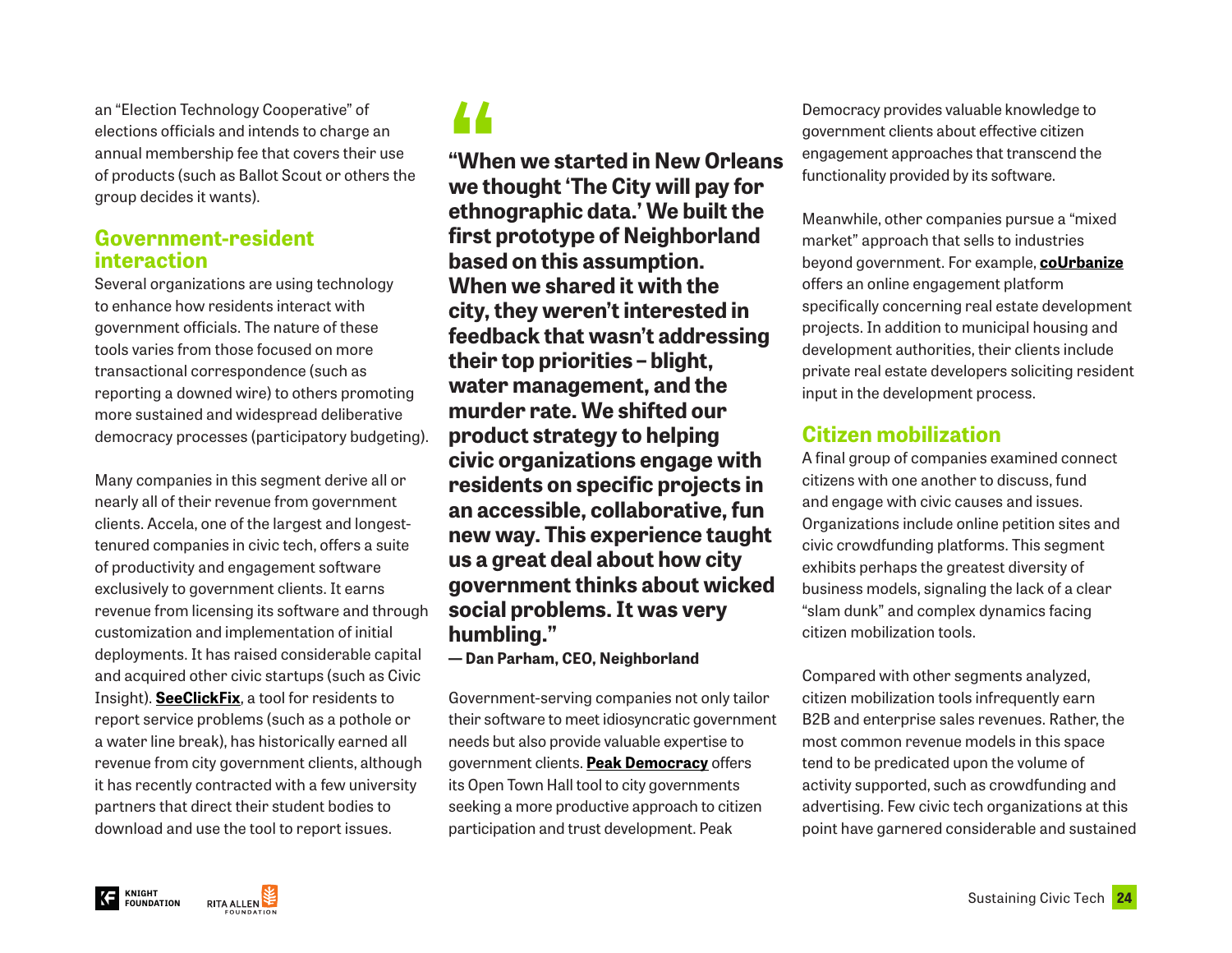use, and the long-term prospects of doing so remain questionable for reasons discussed earlier. Furthermore, whereas companies in mainstream consumer tech industries have the luxury of venture investment that enables them to pursue user growth without prioritizing profitability in early years, companies in civic tech generally have not had enough capital to relegate profitability to a distant worry.

A few companies have developed SaaS models for citizen mobilization. **[Loomio](https://www.loomio.org/)**, a collaborative decision-making tool, was launched by a group of progressive activists as a free tool. While the product is still free for individuals and offered pro bono to community groups, Loomio now earns money from monthly subscriptions to enterprises.

Finally, a few organizations in this segment have begun to cultivate small-dollar donors. The leading example by far is Avaaz, a tool for mobilizing social campaigns that supports 100 percent of its operations through member donations. It attracts members (whom it calls "sustainers") to fund general operations in addition to raising donations for important campaign priorities through one-off fundraisers.

**"Google might say they won't do**<br> **hereof that if they**<br> **build anything that people won't use as frequently as their toothbrush, but I don't know anyone who is involved in their civic life that much of the day unless they are in the midst of the Civil War."** 

**— Tom Steinberg, mySociety founder**

# **"**

**"Once you have a lot of users, how do you directly monetize them in a way that is mission aligned and user aligned? We are still working toward creative, mission-aligned solutions to turning on that spigot in a way that balances revenue with impact. We want to find ways where we can increase chances of our users winning their campaigns while creating monetization opportunities that help us grow sustainably." — Matthew Slutsky, Change.org**

**FOUNDATION**

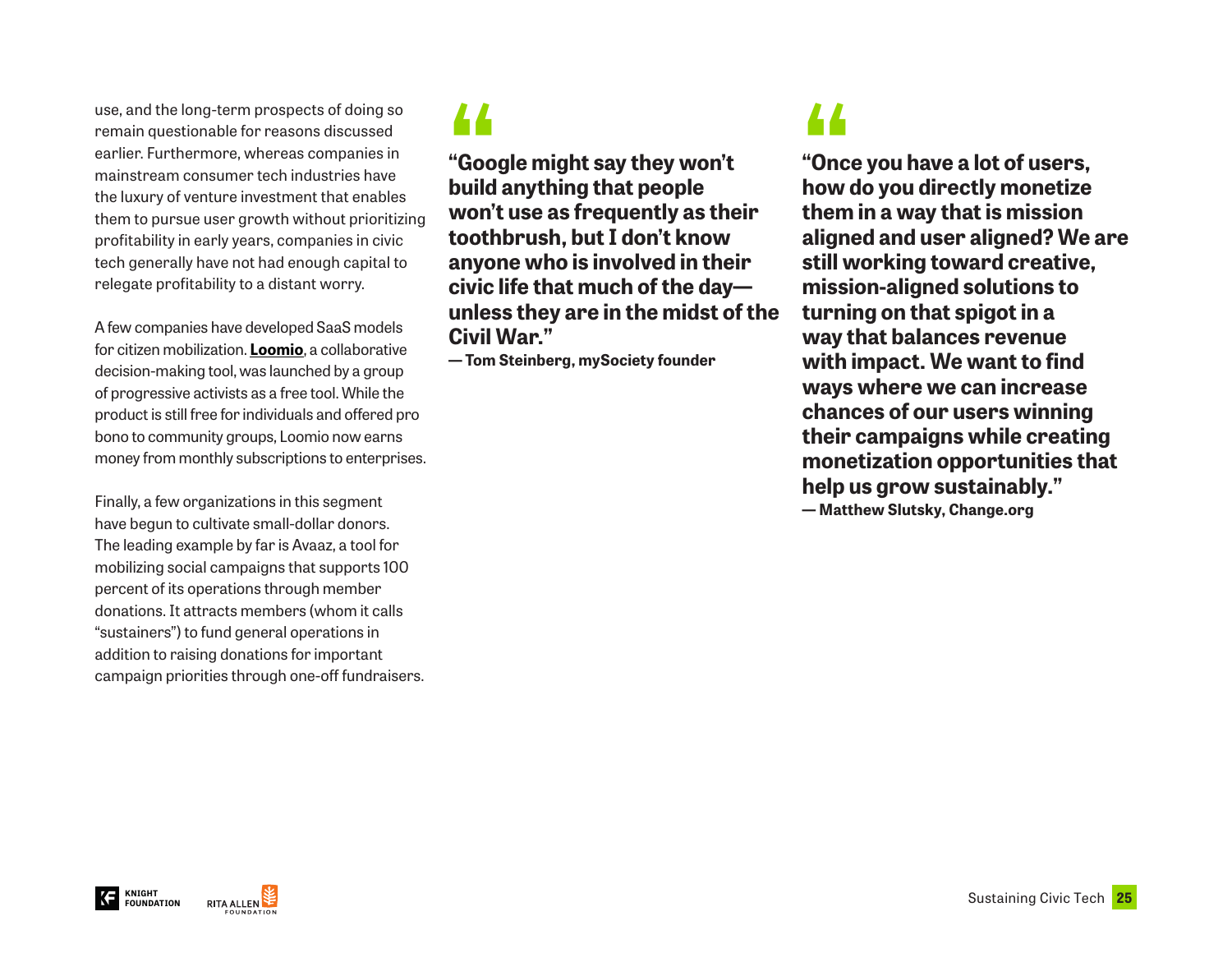# **BUILDER CAPITAL: INVESTING IN GROWTH AND TRANSFORMATION**

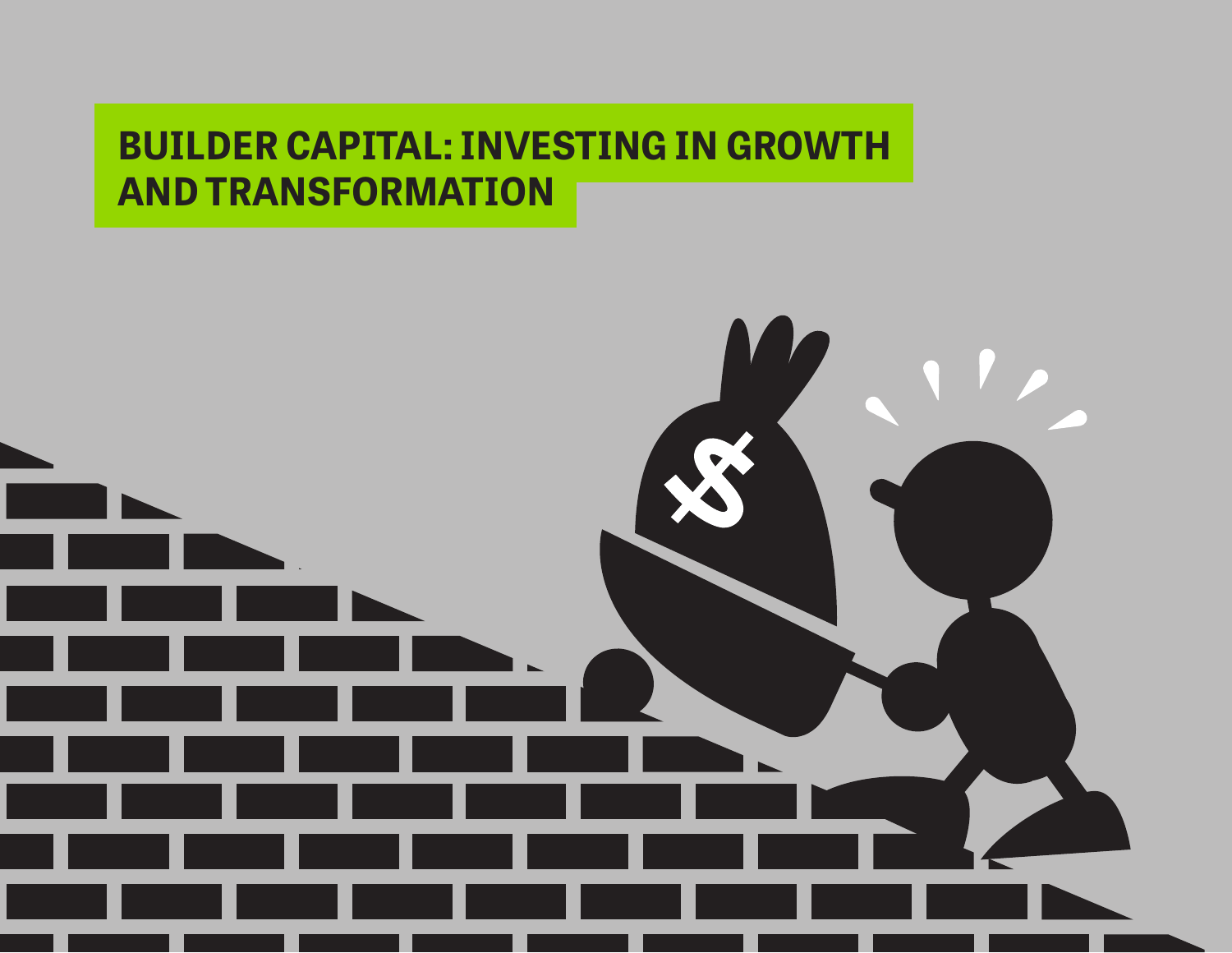# External original to fund and repeatable "buyer" revenue streams to cover<br>their full ongoing costs, they need "builder" capital to fund ongoing operating defi<br>as they develop the capacities to grow. Currently, there is a p their full ongoing costs, they need "builder" capital to fund ongoing operating deficits as they develop the capacities to grow. Currently, there is a paucity of growth capital options suiting the unique (financial and impact) return profiles of civic startups.

This section covers lessons about challenges and opportunities concerning two primary forms of builder capital:

# **• Philanthropic capital • Venture capital**

# **Philanthropic capital**

Philanthropic growth capital consists of investments from institutional foundations and very high net worth individuals (greater than \$500 million in net worth) to support the development and transformation of an organization. These investments may provide unrestricted support for general operations or be restricted grants that support capacity building (for example, technology, leadership development or fundraising) or other costs necessary to grow and innovate. Conversely, foundations that provide restricted funding on a long-term, year-over-year basis act like buyers and should be considered revenue sources rather than capital investors.

These investments are intended to be episodic and are ultimately proven successful if the

organization or program funded develops enough buyer revenue to no longer need philanthropic growth investments (until need for build capital arises for another growth effort or transformation). Capital campaign investments are one familiar example of philanthropic growth capital. Other examples include Omidyar Network's **[2006 investment of \\$6 million in](https://www.omidyar.com/investees/donorschooseorg)  [DonorsChoose.org](https://www.omidyar.com/investees/donorschooseorg)**, an online marketplace that connects teachers in high-need communities with donors who want to help, and its **[2007](https://www.omidyar.com/investees/globalgiving)  [investment of \\$4 million in GlobalGiving](https://www.omidyar.com/investees/globalgiving)**, an online marketplace that allows donors to

support nonprofits and projects around the world.<sup>5</sup>

# *Philanthropic capital has been limited*

Compared with other investment areas (for example, K-12 and higher education, health), there is thus far relatively little philanthropic capital in the civic tech space. Whereas the Foundation Center approximated philanthropic funding for education sector nonprofits in 2014 at \$5 billion, <sup>6</sup> previous research showed a relatively minuscule amount of philanthropic funding for civic tech.<sup>7</sup>

Because of this lack of philanthropic capital

flowing into the space, many civic startups have calculated that there is simply much more potential capital to be raised from tech-focused venture capital firms than from philanthropy right now. Accordingly, many decided at the outset to structure themselves as for-profit enterprises, rather than nonprofit organizations, to attract venture capital. This decision, in turn, makes it difficult to near impossible for many foundations, which are typically ill-equipped to make for-profit investments, to support those organizations except in rare cases. However, it is possible that recent anecdotal funder interest in supporting democracy-related programs and organizations since the 2016 elections might change this calculus.

<sup>5</sup> For more examples of innovative build capital investments in the social sector, see NFF Capital Partners' 2012 SEGUE Portfolio Performance Report, [http://www.nonprofitfinancefund.org/sites/](http://www.nonprofitfinancefund.org/sites/  default/files/paragraphs/file/download/capital_partners_) [default/files/paragraphs/file/download/capital\\_partners\\_2012\\_](http://www.nonprofitfinancefund.org/sites/  default/files/paragraphs/file/download/capital_partners_) [performance\\_report\\_0.pdf](http://www.nonprofitfinancefund.org/sites/  default/files/paragraphs/file/download/capital_partners_).



<sup>6</sup> [http://foundationcenter.org/gainknowledge/research/keyfacts2014/](http://foundationcenter.org/gainknowledge/research/keyfacts2014/  grant-focus-priorities.html) [grant-focus-priorities.html.](http://foundationcenter.org/gainknowledge/research/keyfacts2014/  grant-focus-priorities.html)

<sup>&</sup>lt;sup>7</sup> Knight Foundation, "The Emergence of Civic Tech: Investments in a Growing Field," [https://www.knightfoundation.org/media/uploads/](https://www.knightfoundation.org/media/uploads/  publication_pdfs/knight-civic-tech.pdf) [publication\\_pdfs/knight-civic-tech.pdf](https://www.knightfoundation.org/media/uploads/  publication_pdfs/knight-civic-tech.pdf).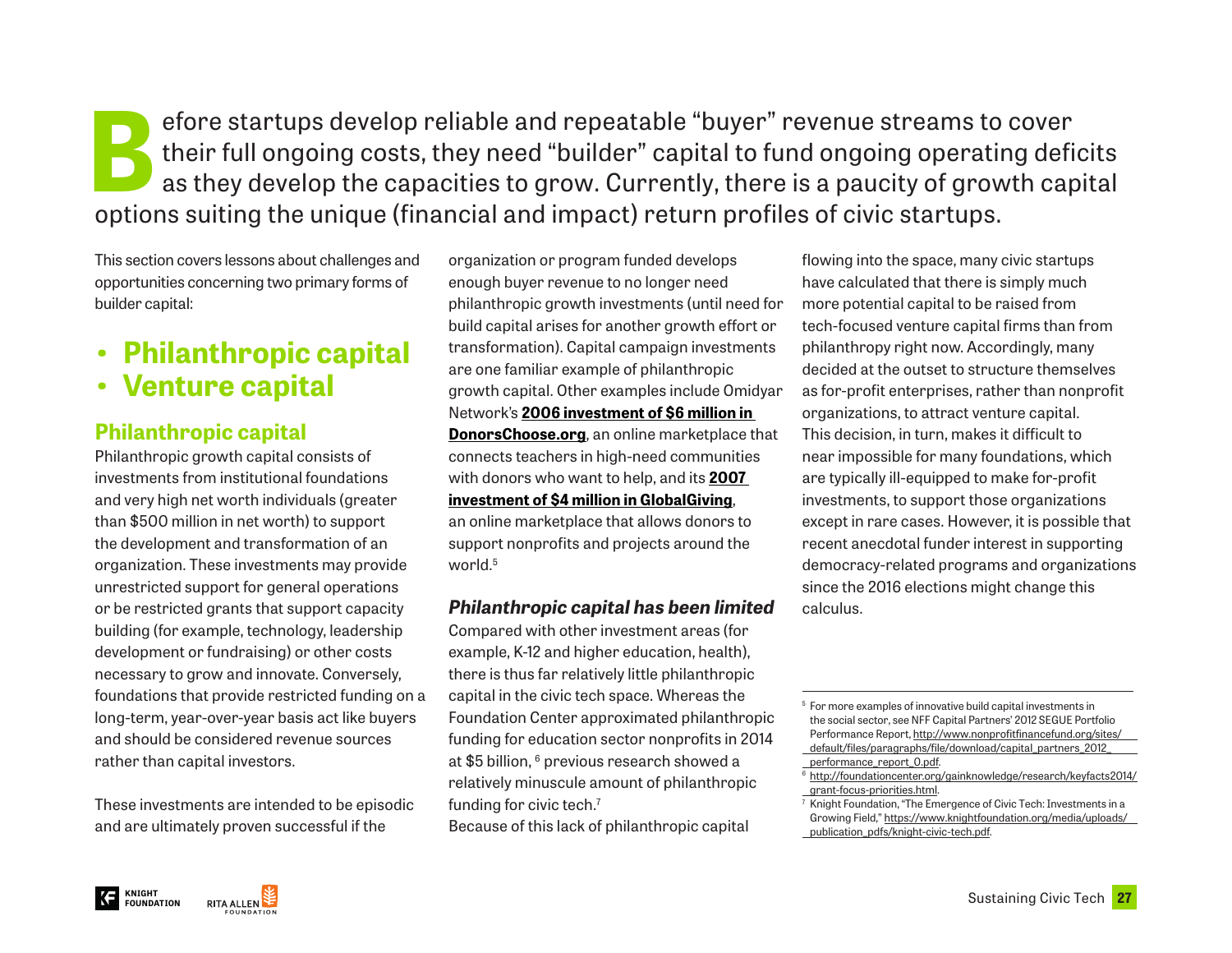# *Challenges with funding nonprofit technology startups*

Many civic tech nonprofits identify more closely with the consumer tech sector than they do with the social sector when it comes to their vision for launching and growing an organization. However, the way philanthropic foundations support civic tech startups differs quite a bit from how venture capital supports for-profit tech startups.

Whereas venture funding provides consumer tech companies with a runway for product development and growth (builder capital), the vast majority of philanthropic funding tends to be restricted to the implementation of specific programmatic activities (buyer capital). Despite a growing recognition of the importance of multiyear unrestricted funding, most foundations fund short-term program delivery causing nonprofits to chronically underinvest in core capacities, a phenomenon dubbed the **[nonprofit starvation cycle](https://www.bridgespan.org/insights/initiatives/pay-what-it-takes-philanthropy/the-nonprofit-starvation-cycle)**. This challenge is experienced even more acutely among civic tech nonprofits that desperately need to invest in core capacities including technology development and sales.

Furthermore, foundations often lack the staff and expertise needed to fully support technology startups. Some funders have sought to overcome these limitations by supplementing traditional grant-making skillsets with external advisers who have product development

experience and can advise and support building internal expertise and capacity. For example, New Media Ventures typically includes readers with tech experience as part of its selection process for open grant calls. The Ford Foundation recently began a **[Technology Fellows](https://www.fordfoundation.org/ideas/equals-change-blog/posts/why-the-ford-foundation-wants-technologists-to-join-the-fight-for-social-justice/)** program in which the fellows provide foundation staff with strategic and programmatic advice concerning issues at the intersection of technology and social justice. As a general matter, however, the lack of technology investment knowledge serves as a barrier to foundation entry into the civic tech sector.

## *Need for more impact measurement*

Challenges with impact measurement in the civic tech field have precluded more philanthropic investment. Funders interviewed pointed to the relative lack of civic tech nonprofits that can clearly articulate their impact in a compelling way. Funders who have already invested in civic technology as part of their theory of change may be willing to invest in nonprofits in their earliest stages before they have clear evidence of impact—or may be willing to invest in nonprofits' abilities to gather that evidence as part of capacity-building efforts. However, foundations that invest in civic participation through more traditional means—such as turn-out-the-vote efforts, government watchdog groups, civic engagement programs and the like—are seeking clearer evidence of impact to consider complementing or shifting funding strategies for increasing civic participation.

# **"**

**"Many [institutional] funders have processes and norms that can undermine product development. There is little institutional knowledge or shared understanding about what is required for a sales or product push. I try to tell them what it costs, and they say, 'This is what I can give,' so you are forced to agree that you can do something for less than you can do it for because that is what is on offer. I get it done by cobbling together all sorts of grants of the angel round size—about \$100,000 to 200,000—doing things that no for-profit entrepreneur would consider sane. I am literally constantly fundraising." — Seth Flaxman, Democracy Works**

**FOUNDATION**

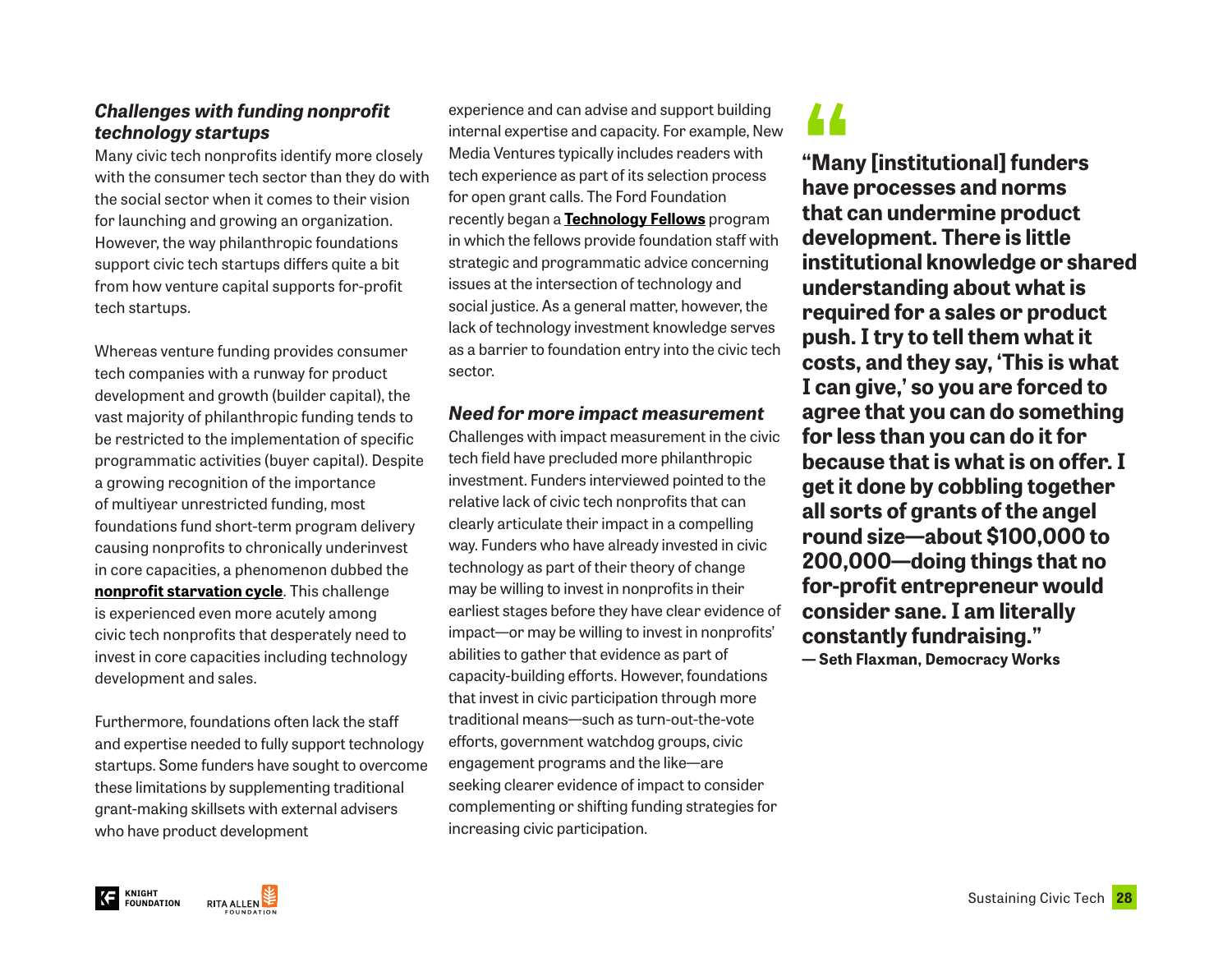Measurement and evaluation—building a theory of change, determining success metrics and collecting outcomes data—require upfront investment on the part of social enterprises. However, very little philanthropic funding has been deployed to gather and communicate evidence about impact. It is also true that a slavish commitment to measuring **["vanity metrics"](https://ssir.org/articles/entry/moving_beyond_vanity_metrics)** such as raw page views or number of email subscribers—measures that look good when presented to funders and boards but do not provide insight into the effectiveness of program operations—can stand in the way of meaningful performance measurement that can generate insight for leaders to improve their programs.

# *Raising capital "rounds"*

Some civic tech nonprofits, borrowing from the venture capital startup space, have started thinking about fundraising for growth capital in terms of "rounds." The prospect of raising large amounts of capital from multiple donors at a single juncture is appealing to organizations that constantly scramble for shorter-term restricted program funding. While results have been mixed, examples of organizations experimenting with this approach are proliferating.

Crisis Text Line, which offers counseling and support to young people in crisis, recently closed a \$25.5 million funding round with investors that included traditional funders and high net worth individual donors. The company's early investments in impact measurement

and the program's focus on a specific target population enabled CTL to demonstrate compelling data about its impact on a very tangible outcome (helping at-risk teens). It took CTL many years to build relationships and trust among the high net worth individuals (including Reid Hoffman, co-founder of LinkedIn) who ultimately funded its round.

Though cultivating relationships and networking with funders do not come naturally to all technology startup founders, it's vital that startups pursue these activities to position themselves down the line for the potential to raise larger sums of capital. Code for America leveraged its board members' and founders' connections to hold several small dinners to introduce high net worth individuals to Code for America's work and lay the groundwork for future requests.

Thinking of fundraising in terms of a "round" can produce benefits, even if the target isn't reached. Democracy Works tried to raise a \$5 million round and though it fell short, it did receive commitments from institutional funders and believed that describing fundraising efforts using the premise of a round was a useful marketing technique.

# *Reliance on high net worth donors and angel investors for flexible funding*

Beyond foundation grants, individual donors and angels play an important role in providing

the runway that organizations need to get on the path to sustainability, particularly for tech organizations that may need time to develop a product before they can sell it or raise money to distribute it. Finding individual champions who can provide flexible general operating support with low reporting requirements has shown to be an important ingredient for growth, allowing startups to build a strong organizational foundation, creating entrees to other donors and important stakeholders, and signaling a level of support and prestige.

Especially in the early stages, founders who were most successful in raising angel money, whether in the form of equity or grants, were highly charismatic, talented at telling their stories, radically inspiring and often wellconnected. Leadership of sector standouts Change.org, Code for America and Democracy Works possessed all of these characteristics to varying degrees and, consequently, benefited from early, flexible funding from an angel investor that served as a validating signal to other investors and allowed them to build systems required to thrive.

Unfortunately, these founders' stories undoubtedly have elements of both luck and access—it's not easy for a founder to conjure a rich, influential investor without already having that personal relationship. Dependence on angels, whose access and privilege put them out of reach of many founders, unnecessarily limits the diversity

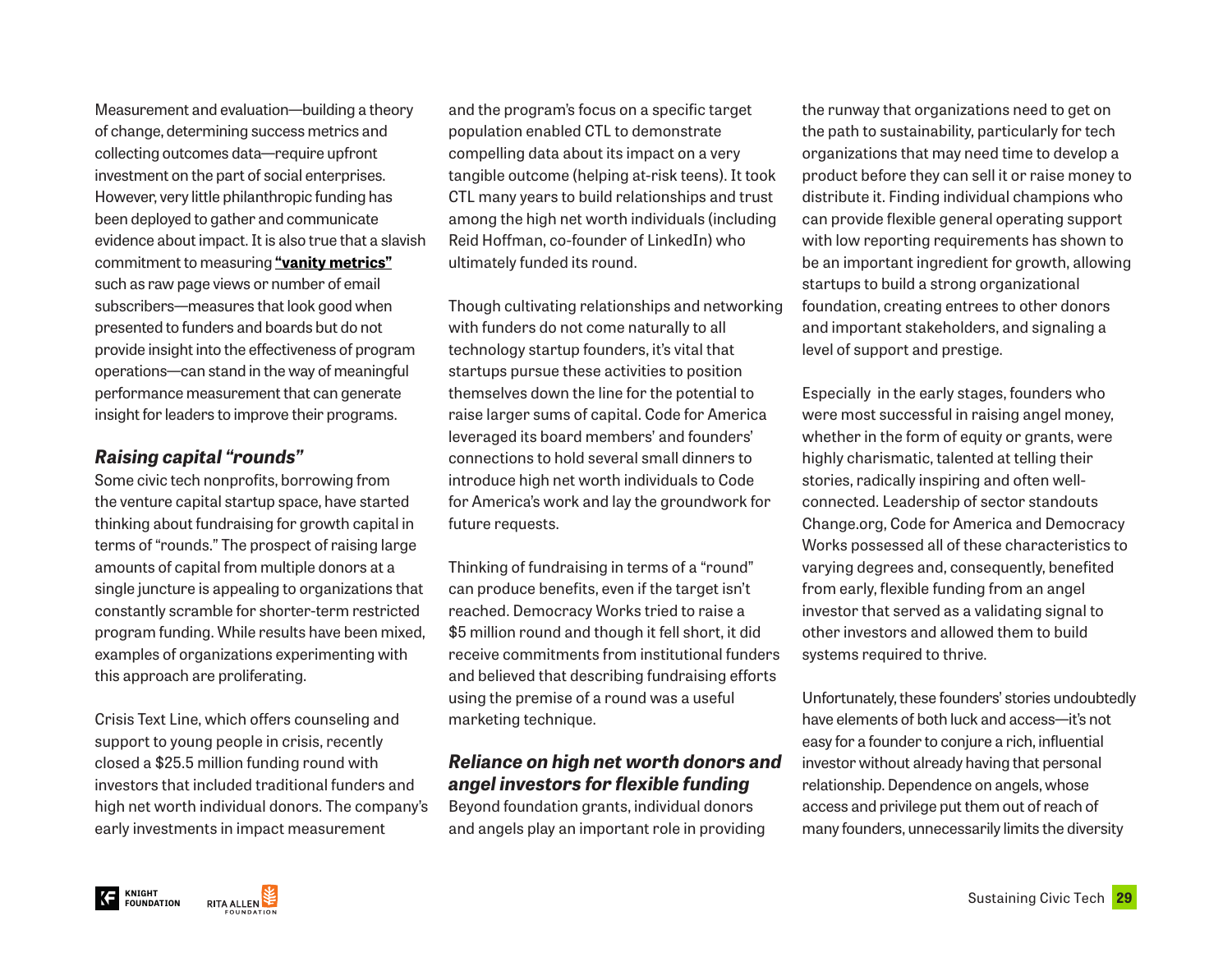of the field and narrows the type of founder who can access capital to scale their work.

# **"**

**"The funding world is still driven by relationships, and all too often success seems determined by who you know. Pitch practice, charisma, and dogged networking can help level the playing field, but access remains a persistent problem. First-time entrepreneurs should seek out champions that explicitly value emerging and diverse voices. Accelerators can be great options, as are open funding calls like those for the Knight Prototype Fund and NMV's Innovation Fund. As funders, it's also our responsibility to be aware of our biases and look for ways to move beyond the 'usual suspects.' "**

**— Seth Flaxman, Democracy Works**

# **Venture capital**

Significant growth and scale are certainly not the aspiration of all civic tech organizations. Many set out to solve a very specific problem (such as to map property vacancies) or work in a specific city. Such organizations still face sustainability challenges, particularly those related to finding ongoing streams of revenue to support their work

The venture capital mindset will always make growth a priority; that is what provides the returns investors expect. But, in civic tech, many organizations may not have scale as their ultimate measure of impact. They might prefer to optimize for depth of impact on one community or focus deeply on the needs of communities and governments involved in one specific issue.

This distinction creates significant challenges for civic tech startups as they think about how to create sustainable, growing organizations and, in particular, to decide whether to structure as for-profit or nonprofit organizations in pursuit of their civic missions. Many feel caught between two worlds. On the one hand, they are comparing themselves to a cohort of companies they view as peers—agile, lean, venture-backed tech startups that are also building and shipping products.

On the other hand, institutional foundations the primary source of philanthropic funding are organized to support more traditional charities and often lack the capacity, technical expertise and funding mechanisms that work

for these agile, iterative, product-centric organizations that move at internet speed.

The **["zebra" initiative](https://www.zebrasunite.com/)**, a nascent movement started by Jennifer Brandel of Hearken and Mara Zepeda of Switchboard, aims to create a network of and make the argument for the value of profit-earning companies that **[don't](https://medium.com/@sexandstartups/zebrasfix-c467e55f9d96)  [necessarily emphasize exponential growth at](https://medium.com/@sexandstartups/zebrasfix-c467e55f9d96)  [the expense of social impact](https://medium.com/@sexandstartups/zebrasfix-c467e55f9d96)**. While early, this initiative offers promise to build a sector of civic tech and other startups that balance growth and impact considerations.

Civic tech companies that desire not just sustainability but also scale need to determine how to attract meaningful growth capital. Early-stage companies still testing product/ market fit have seen accelerator programs and prize competitions (such as **[Big Apps NYC](http://www.bigapps.nyc/)**) as a good "step one" option for building a prototype and landing initial users, and friends and family networks have been viable for raising angel funding. But to scale meaningfully, for-profit civic tech companies have and will continue to turn to venture capital for funding. (Mapbox is one of the only examples of a company that was able to "bootstrap" in this space to over \$1 million in revenue and a 30-person team before raising significant venture funding.)

Founders attract venture investors by showcasing their vision, team, early product/ market fit and a market that is large enough

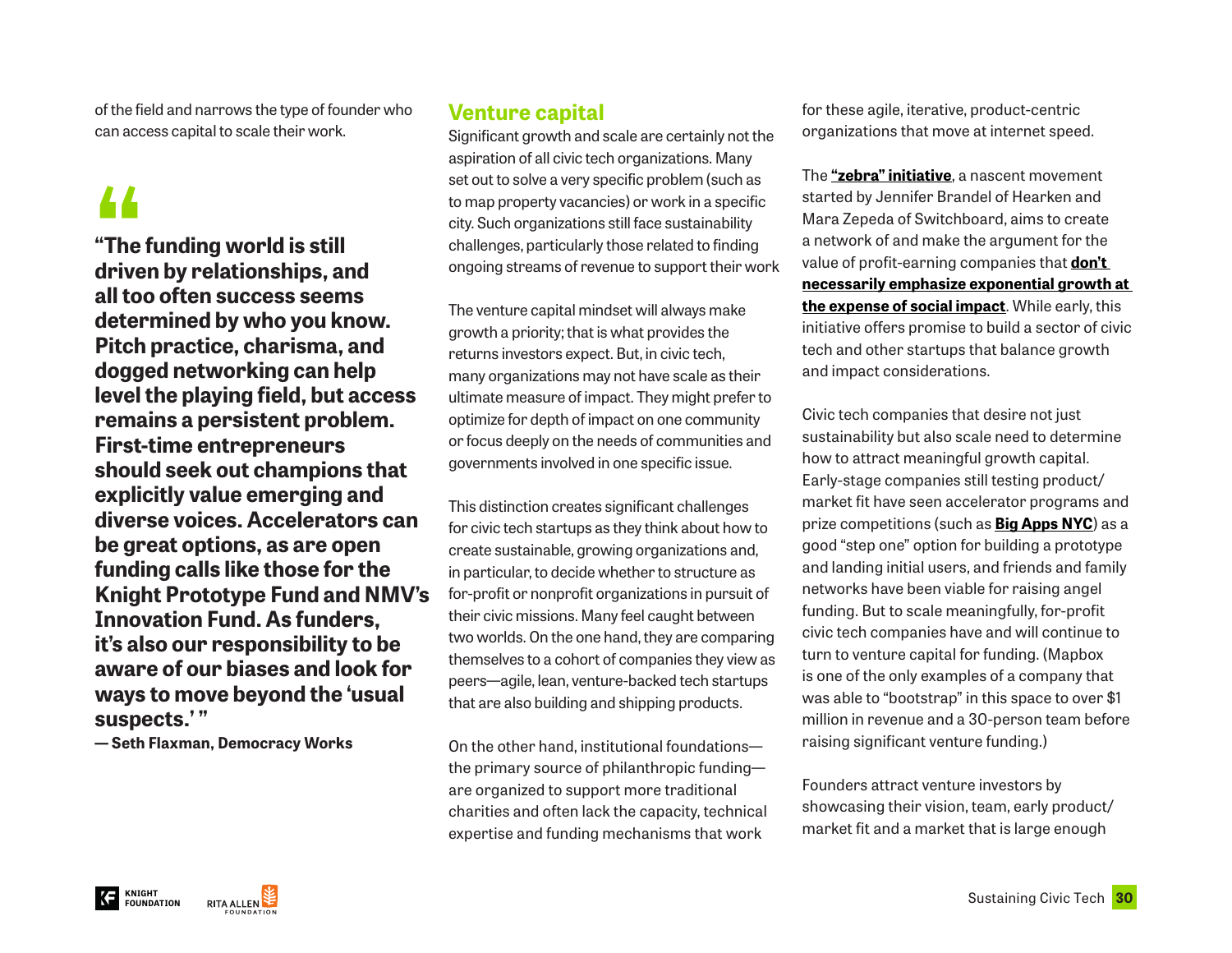to hold the potential for venture size returns; this last piece is especially crucial and largely requires founders to forecast a plan for expansively scaling their work.

**"So maybe growing civic tech isn't a VC mentality, but it isn't a 44**<br>"So n<br>isn't **philanthropy mentality either. Instead of grand slams, I think this space can produce a bunch of singles and doubles, and that is what investors should look for. So investors can make some money but not venture returns. This just will not exist as a credible possibility for a lot of these companies. But this is a very necessary part of the civic space. It takes people who are serious about experimentation and longterm viability at the same time." — Corey Ford, Matter**

# *GovTech coheres as an investment category while "civic tech" remains murky*

Venture investors have a long-standing aversion toward companies with government sales models, since lengthy and complicated sales cycles diminish growth trajectories. However, a growing

cadre of private investors has begun to invest in GovTech and civic tech. In addition to investors such as **[Govtech Fund](http://govtechfund.com/)** and Omidyar Network that explicitly focus on this field, investments have come from a number of blue chip venture funds such as Andreessen Horowitz, Greylock Partners and Spark Capital. Government Technology's **[2017](http://www.govtech.com/100/)  [GovTech](http://www.govtech.com/100/)** 100 profile noted that companies in the space cumulatively raised \$185 million in fresh funding in 2016 and a total of \$949 million over their lifetimes

Venture capital firms interviewed largely viewed this work through the prism of GovTech defined as companies serving government clients. GovTech companies have a clear customer that can pay and, as enterprise SaaS companies, VCs have relatively defined benchmark metrics to look for when conducting diligence on an investment (for example, customer lifetime value, cost of acquisition). Meanwhile, investors largely believed "civic tech" was more nebulous as an investment category, and the diverse set of companies it pertains to complicates the development of cogent investment theses for the space.

To be clear, some civic tech companies that do not have government as a customer, such as NationBuilder, NextDoor and Change.org, have raised significant venture capital. But these companies said they did not use the term "civic tech" to describe what they do and instead used terms such as "marketing platform," "social

network" and "CRM" because they were more understandable categories to investors.

# *Growth paths for companies pursuing venture capital*

Venture investors get their return when there is a liquidity event such as an initial public offering or an acquisition. Though civic tech mergers and acquisitions have increased (Accela acquired PublicStuff and Civic Insight in 2015, Granicus and GovDelivery merged in 2016), civic startups need to be realistic about whether they might be able to achieve a liquidity event and if they are willing to make the sacrifices needed to get there.

Achieving the kind of 10x returns that venturebacked companies aim for is difficult if you have one narrow product intended to be sold to only one customer base. Raising venture capital for civic tech companies often means showing a total addressable market much larger than, say, a focus on one community or narrower problem—regardless of how impactful solving those problems might be. Venture-backed civic tech companies tended to chart growth potential through either a) going deeper by providing additional government enterprise software or b) going broader by offering the product to enterprises beyond the civic/ government sector.

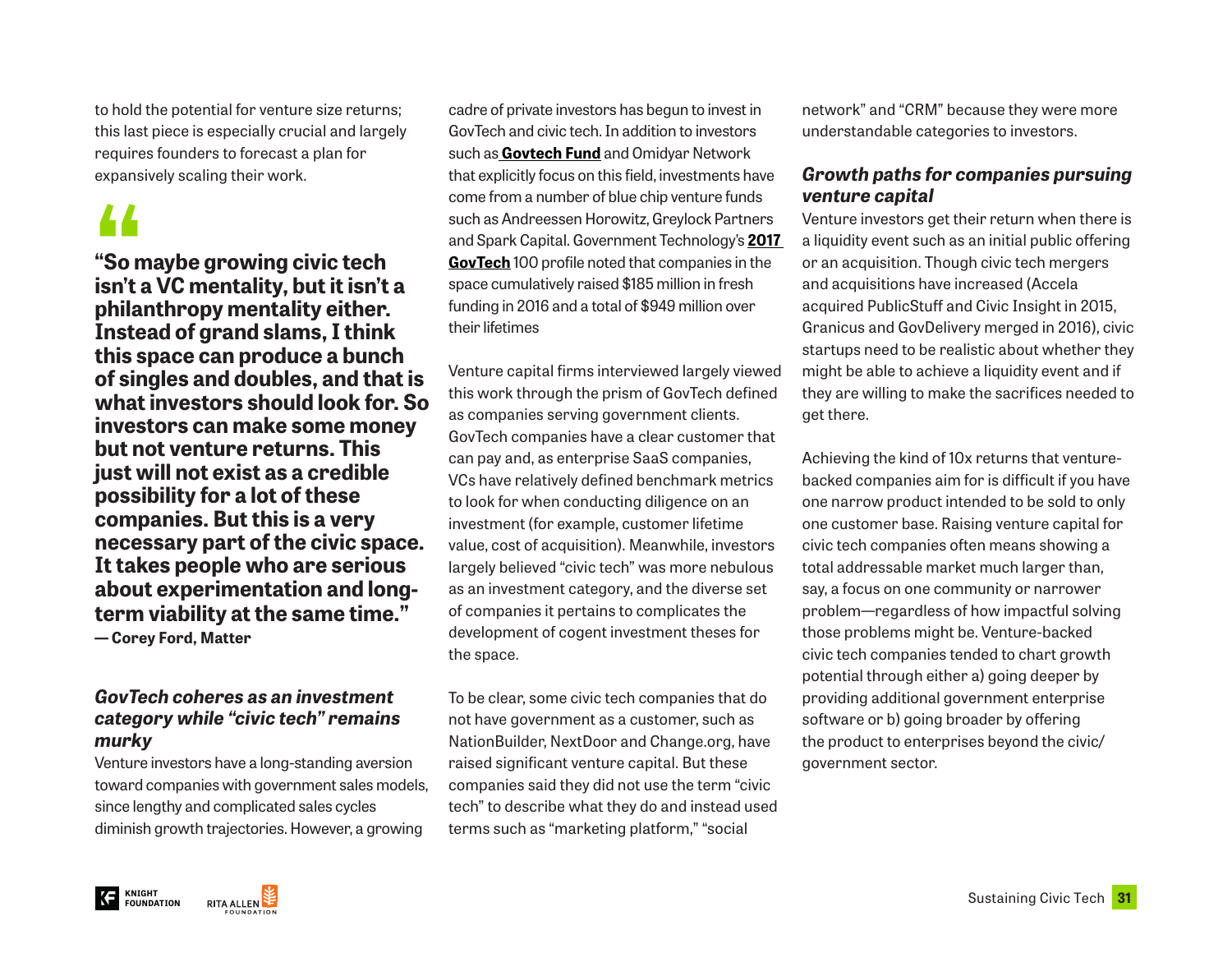- **Go deeper:** Some companies initially developed software to solve a relatively narrow pain point but expanded their product offerings to address adjacent customer pain points. Building additional products that solve pain points adjacent to the initial product can add value for government users and leverage the set of relationships and hard-won insights about selling to governments acquired over time. For example, SeeClickFix began as a tool for residents to report issues with government services to government clients. It has since expanded the capabilities to enable a system that manages incoming requests, tracks progress on those work orders and allows for easy analytics of the performance of the department in responding to those initial pieces of citizen feedback that kicked off the process.
- **Go broader:** Other companies have looked beyond government and targeted additional sectors as an approach to scaling their organizations. Long government sales cycles and procurement hurdles make enterprise software sales to other industries more attractive. Additionally, obtaining revenue from other industries can occasionally cross-subsidize impactful civic work. With a larger base of paying customers, companies sometimes gain the ability to offer their software to civic clients either at lower rates or free of charge while leveraging engineering resources to offer a product that

ultimately delivers more value to civic clients. Mapbox, which sells its mapping software to companies in transportation, travel, real estate and more, has 35 full-time developers working on its open source mapping layer, Open Street Maps—which represents more people than could work full time on this product if the company didn't have such a varied base of paying enterprise clients.

### *Accepting the pivot*

Civic tech funders noted that entrepreneurs in the field who struggle to raise venture funding and grow often seem unable or unwilling to pivot from their initial target focus and market. Though adapting the vision can be challenging to mission-driven entrepreneurs, especially when it means shifting energies beyond the public and social sectors, civic startups that take venture funding must accept that it often comes with an expectation that growth will be pursued in whatever form presents itself. Conversely, entrepreneurs also noted that not all funders are comfortable with grantees' pivots; in some cases, rigid grant agreement terms and perceived funder expectations can make entrepreneurs wary that philanthropic funders may not follow them through their pivots.

# **"**

**"We never use the phrase 'civic tech' with potential customers and investors. We only use 'GovTech,' even though we see ourselves as part of both worlds. A lot of old-school investors barely want to touch GovTech, so why make our lives harder as a startup? The thing that allows GovTech to be comprehensible to investors is that it is just another enterprise SaaS sector. Civic tech is riddled with definitional problems, and if we have 10 minutes with an investor, it shouldn't be on us to unravel that problem."** 

 **- Software CEO**

**FOUNDATION**

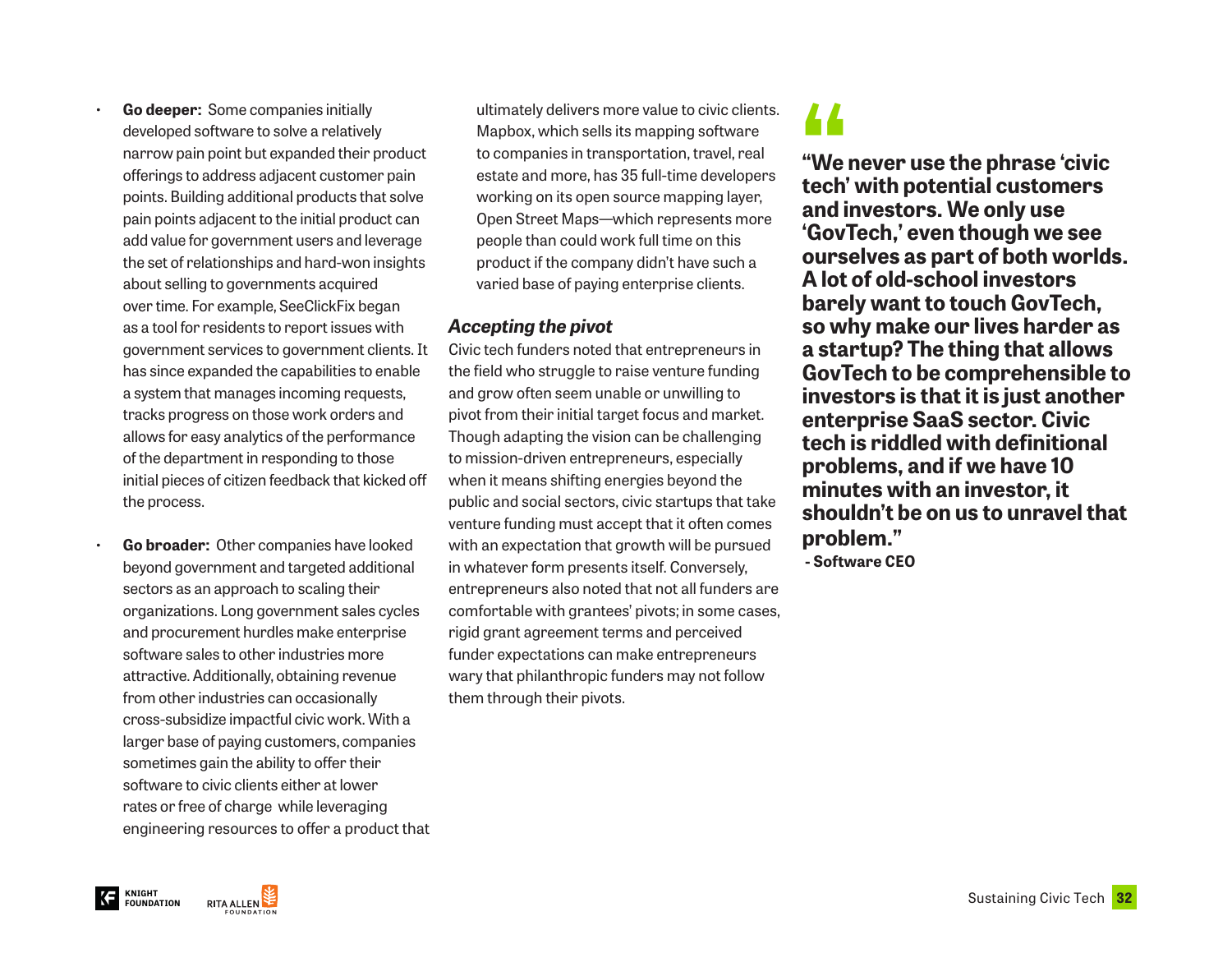# **RECOMMENDATIONS**







Sustaining Civic Tech **33 KNIGHT**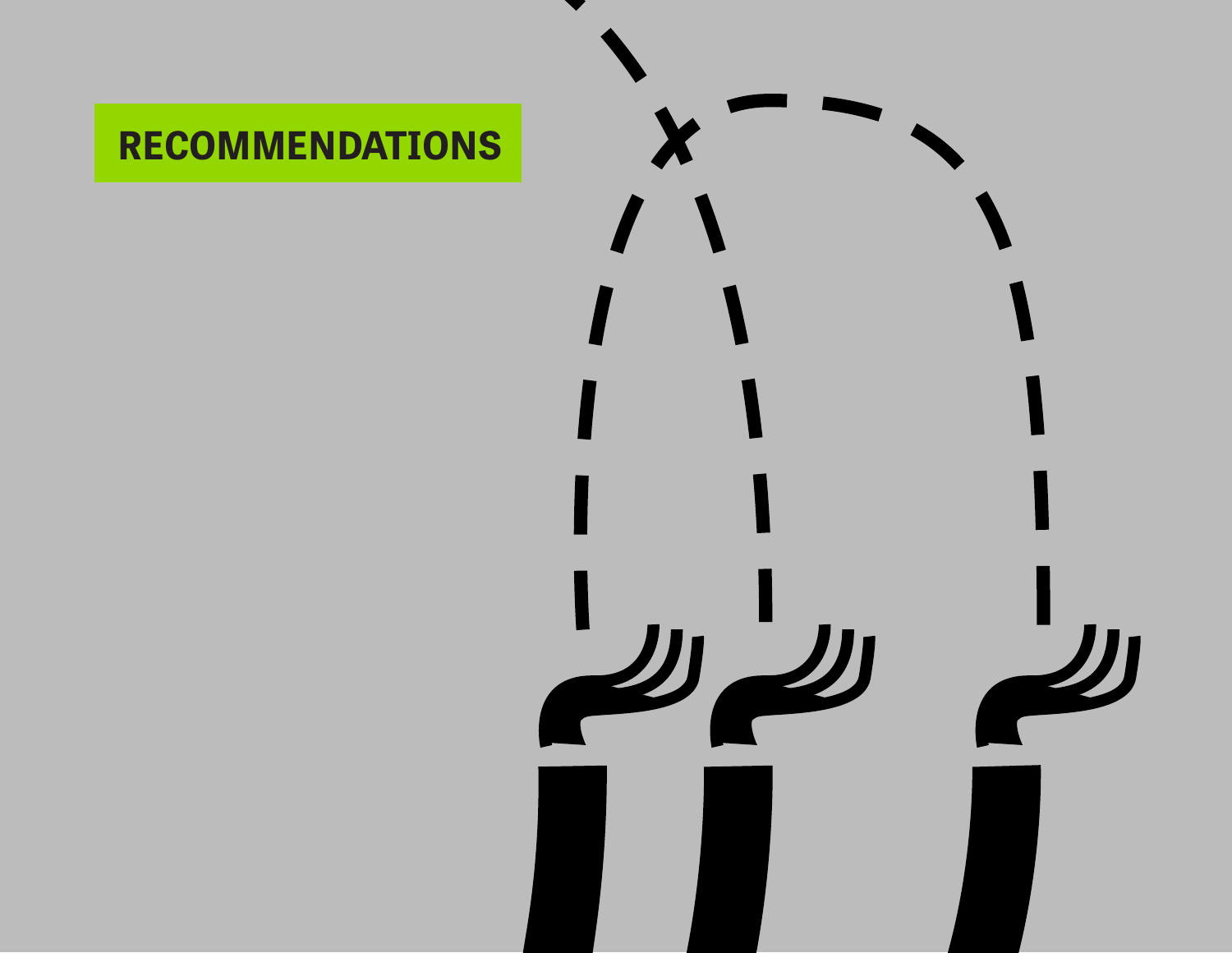This section outlines a series of recommendations for advancing the sustainability and<br>effectiveness of individual civic startups as well as the broader civic tech field. They<br>address needs and opportunities that frequentl effectiveness of individual civic startups as well as the broader civic tech field. They address needs and opportunities that frequently surfaced during conversations with founders and funders. The recommendations are grouped into three areas:

**•Competencies:** Strengthening skills and capacities.

**•Capital:** Attracting more and different types of funding and funders.

**•Collaboration:** Promoting fieldwide infrastructure and collective action.

# **Competencies**

The research illuminated the variety of skills and experiences needed by organizations in this space to survive and thrive. The founding teams of the enterprises that have grown the most have paired technology skills with valuable experience in government or the social sector. However, the research identified a clear skills gap at many organizations in the field. A few discrete areas for founders and funders to invest in skill development include:

# *Business planning*

Several civic tech organizations, especially nonprofits, have launched without a meaningful business plan or earned revenue strategy. They often focus exclusively on the technology and the challenge it will address but do not emphasize

business modeling at the outset. Yet, the research establishes the importance of clearly identifying revenue sources and targets as well as capital requirements from the outset.

For starters, New Media Ventures' **[recent white](http://www.newmediaventures.org/making-money-impact/)  [paper, "Making Money for Impact,"](http://www.newmediaventures.org/making-money-impact/)** provides a good primer on potential revenue models and best practices for cultivating them.

Furthermore, founding teams with neither financial experience nor the budget to hire a chief financial officer or staff with a business background should pursue—and funders should support—alternative approaches for developing business planning and financial management capacity. Viable approaches include:

• Business planning resources (such as toolkits and webinars) to guide the process and develop skills.

- o **[Business Model Canvas,](https://strategyzer.com/canvas/business-model-canvas) [Bridgespan](https://www.bridgespan.org/insights/library/pay-what-it-takes/nonprofit-cost-analysis-introduction)  [Group financial analysis toolkit](https://www.bridgespan.org/insights/library/pay-what-it-takes/nonprofit-cost-analysis-introduction)  and [business planning resources,](https://www.bridgespan.org/insights/library/strategy-development/nonprofit-business-planning-resources) [Nonprofit Finance Fund Real Cost](http://fullcostproject.org)  [Project](http://fullcostproject.org)**
- Skilled volunteerism organizations could be a great way for nonprofits to enlist pro

 bono professionals to support financial planning and forecasting. o **[Catchafire](http://www.Catchafire.org), [Taproot Foundation](https://www.taprootfoundation.org)**

# *Sales*

Despite several business models relying on sales to government and enterprise clients, startups in this space often launch without any dedicated sales staff. This "if we build it, they will come" mantra simply is not working. Complex and cumbersome government procurement processes make sales to government clients that much more daunting.

Hiring sales staff with relevant sector experience, particularly for organizations selling to government, is imperative for startups with SaaS and enterprise sales business models. Sales experience should be considered as vital as technology expertise when launching, rather than a trailing need to be addressed down the road. Funders meanwhile can serve a valuable role by "de-risking" the sales process, by funding pilot engagements with government and other clients disinclined to pay for services they view as risky in the short term but open to funding future work on the basis of a successful trial run. Knight

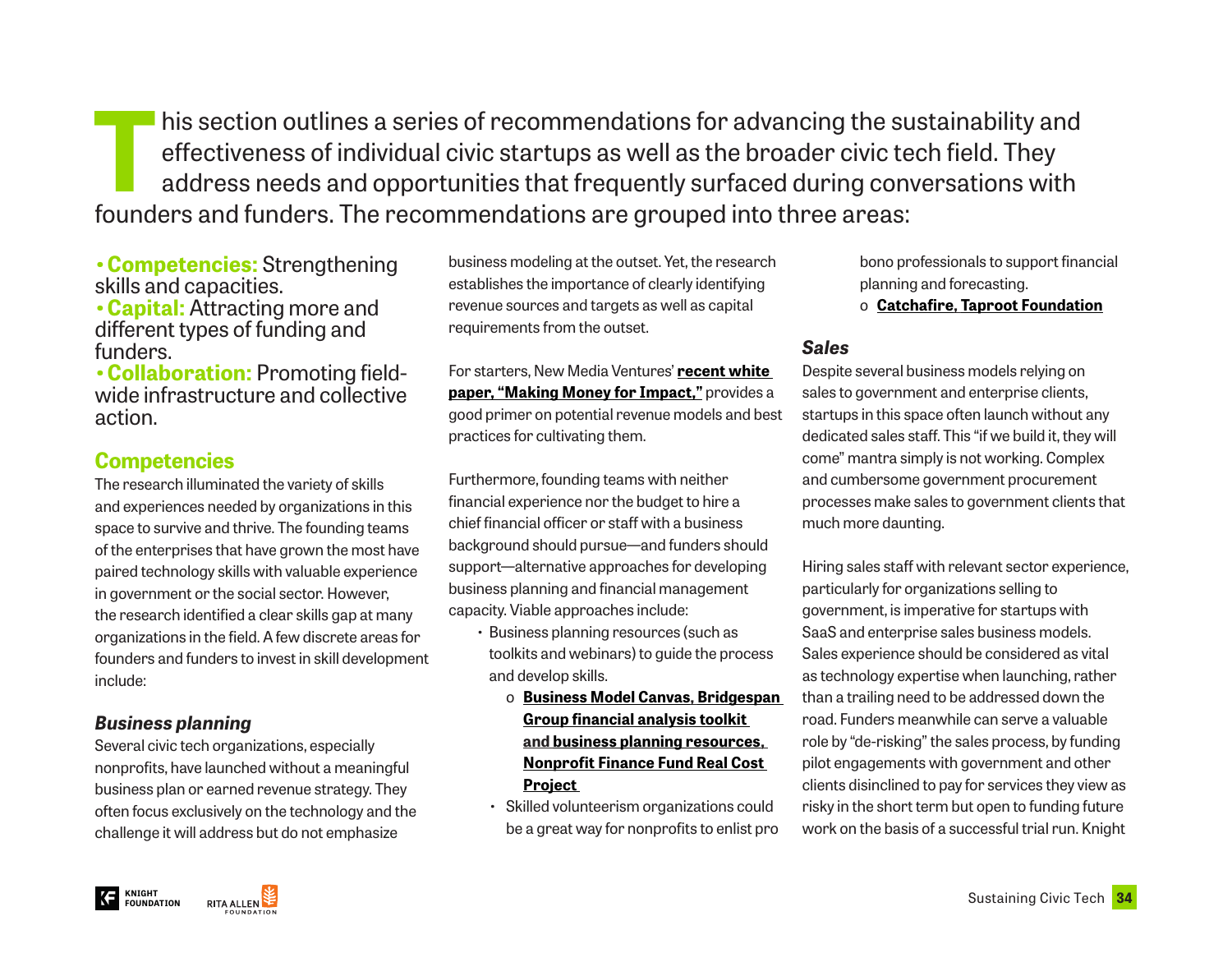of city governments to work with **[Citymart](http://www.citymart.com/)**, a company helping to reform and improve the way cities conduct the procurement process. Another example of this practice is Dodge Foundation funding for nonprofit newsrooms to use audienceengagement platform **[Hearken](https://www.wearehearken.com/)**.

# *Fundraising*

Small-dollar donations have been an overlooked, likely underused revenue source among civicminded nonprofits. Though launching and maintaining small-donor campaigns require effort and resources, civic nonprofits and their funders should explore ways to experiment with the cultivation of individual donors as nonprofits have done in many other parts of the social sector.

Most immediately, civic nonprofits are incredibly well-positioned to tap into a sizable group of individuals and funders looking for ways to channel their support since the 2016 election. Journalism organizations have capitalized on this opportunity with many reporting a surge in donors and members in the months following the election. Knight Foundation sought to multiply the surge of donor interest in journalism through the **[Knight News Match,](https://knightfoundation.org/newsmatch)** which offered matching funds to journalism nonprofits that broadened their donor base, and Knight and the Democracy Fund recently expanded this initiative. Funders could instigate donor development and broaden the pool of capital for civic tech through matching funds and incentive-based approaches.

More broadly, public and nonprofit journalism fundraising could prove an instructive model for civic nonprofits. NPR stations have a long track record of appealing to donors through the utility they provide (that is, donors are listeners) and through a common identity as members of the community. Civic tech organizations offer very similar value propositions in terms of providing a valuable utility and associating their work with a specific community (especially those with a geographic focus) that they could use to make the case to donors. **[Local News Lab's Crowdfunding](http://localnewslab.org/guide/crowdfunding/)  [Guide](http://localnewslab.org/guide/crowdfunding/)** covers several lessons and examples from journalism crowdfunding campaigns that are quite applicable to civic tech.

Finally, though previously discussed issues of access and privilege present challenges to founders seeking to access highly flexible angel capital, successful founders have dedicated time, effort and capital to position themselves to receive funding from angel investors and high net worth donors. Key tactics that founders should adopt include:

- Crafting a compelling and tight elevator pitch about the organization's vision, work and potential for impact. (This **[First](http://firstround.com/review/the-fundraising-wisdom-that-helped-our-founders-raise-18b-in-follow-on-capital/)  [Round blog post](http://firstround.com/review/the-fundraising-wisdom-that-helped-our-founders-raise-18b-in-follow-on-capital/)** synthesizes an excellent set of insights and recommendations about pitching to venture funders.)
- Building a list of people that includes potential funders as well as nonfunder allies who can validate your work. To identify potential funders, find out who

 has funded organizations doing similar work or addressing similar themes.

- Attending industry events and conferences frequented by people on the list. Leverage networks for introductions in advance to speakers and attendees, and inquire with conference organizers about speaking opportunities to build awareness about the organization.
- Applying to pitch competitions and open calls for funding. Though these usually offer only limited amounts of funding, they help organizations hone their pitch, form new funding relationships and validate their organizations in the eyes of future funders.

# *Measuring and communicating impact*

Civic tech organizations largely need to improve their ability to tell compelling and comprehensible stories about their impact. On a more cosmetic level, organizations can do more to frame their work and outcomes in a way that resonates with beneficiaries and current and potential funders. The research suggested that descriptions of the work as addressing key civic infrastructure can come off as esoteric or amorphous, and that some organizations may be better served discussing how they can have impact in specific issue areas. While not every organization will be able to pitch its impact in terms of attributable, plausible, concrete outcomes, this is an underused tactic in the civic tech sector.

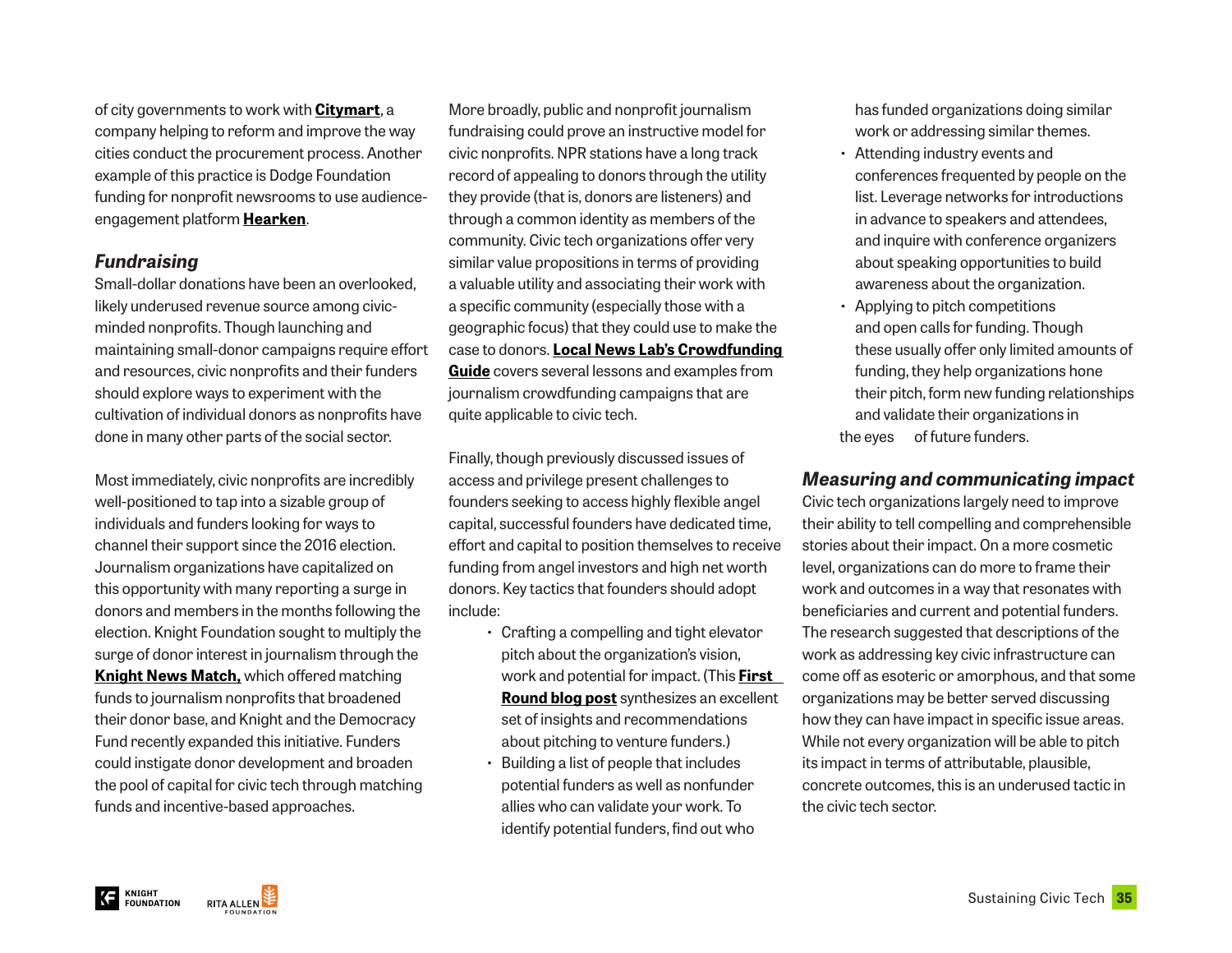The crux of the challenge, though, lies in the limited ability of civic tech organizations to measure their impact. A **[study conducted by ethnographer](https://www.slideshare.net/mysociety/the-state-of-civic-tech-impact-in-the-us)  [and strategist Kate Krontiris on behalf](https://www.slideshare.net/mysociety/the-state-of-civic-tech-impact-in-the-us)** 

**[of Omidyar Network](https://www.slideshare.net/mysociety/the-state-of-civic-tech-impact-in-the-us)** effectively chronicled dynamics relating to impact measurement in the space. Successful organizations concentrated early on building measurement and evaluation approaches that generated data, which in turn enabled them to increase effectiveness internally and communicate results externally. For nonprofits, clear evidence of impact is crucial over time for attracting follow-on growth funding from philanthropic and impact investors. But proven results are equally important for for-profits that are often selling services to enterprise and government clients skeptical of new entrants and seeking validation from previous engagements.

Civic startups and their funders need to invest in strengthening measurement and evaluation capabilities. Potential resources for organizations looking to enhance their impact measurement approach include:

- Knight Foundation partnered with Network Impact to produce a series of products (**["Assessing Civic Tech,](https://kf-site-production.s3.amazonaws.com/publications/pdfs/000/000/179/original/NI_Knight_CivicTechAssessment_Mar2015.pdf)**" "**[How](http://www.networkimpact.org/wp-content/uploads/2014/10/NetworkImpact_CivicTechAssessment_Mar2015.pdf)  [to Measure Success,](http://www.networkimpact.org/wp-content/uploads/2014/10/NetworkImpact_CivicTechAssessment_Mar2015.pdf)**" "**[Assessing Civic](http://www.networkimpact.org/civictechresources/)  [Tech: Additional Tools & Resources](http://www.networkimpact.org/civictechresources/)**").
- Civic Hall's "**[A Lever and a Place to](https://civichall.org/books/lever/) [Stand,](https://civichall.org/books/lever/)**" funded by Rita Allen Foundation, includes case studies of civic tech impact.
- MySociety convenes **[TICTeC](https://www.mysociety.org/research/tictec-2016/) [\(The Impacts of Civic Technology](https://www.mysociety.org/research/tictec-2016/)**

## **[Conference\)](https://www.mysociety.org/research/tictec-2016/)** each year and curates **[related research tools](https://www.mysociety.org/research/)** that serve as useful resources.

• Many online resources and tools support nonprofit impact measurement and evaluation capacity, such as **[The](https://www.bridgespan.org/insights/library/nonprofit-management-tools-and-trends/intended-impact-theory-of-change) [Bridgespan Group's Intended Impact/](https://www.bridgespan.org/insights/library/nonprofit-management-tools-and-trends/intended-impact-theory-of-change) [Theory of Change Toolkit](https://www.bridgespan.org/insights/library/nonprofit-management-tools-and-trends/intended-impact-theory-of-change) and [Root Cause's "Building a Performance](http://www.rootcause.org/resources2/building-a-performance-measurement-system-a-how-to-guide)  [Measurement System: A How-To](http://www.rootcause.org/resources2/building-a-performance-measurement-system-a-how-to-guide)  [Guide."](http://www.rootcause.org/resources2/building-a-performance-measurement-system-a-how-to-guide)**

# **Capital**

Very few philanthropic and venture funders invest in the field. Founders report that they quickly exhaust the pool of existing funders, and competition for available resources is high. The space needs to attract more funding and promote greater coordination among funders.

# **Attracting Investors**

# *Appeal to issue area philanthropic funders*

A limited number of funders will ever self-identify as "civic tech funders," so organizations should cultivate support from funders of specific issue areas (such as economic development and education) whose interests are advanced by their work. For instance, Code for America has created focus areas in health, safety and justice, and economic development with targeted outcomes that include increasing enrollment in California's food assistance program and reducing

incarceration for low-level offenders. Civic tech solutions are still very much at the heart of what the organization supports, but by framing its outcome on issue areas, Code has attracted capital from funders supporting specific issues areas, such as California Health Care Foundation and Molina Foundation. Similarly, Civic Hall Labs is working with Robert Wood Johnson Foundation on a "lab" focused on public health.

# *Entice traditional democracy funders*

Only a small portion of traditional democracy funders currently supports technological approaches to civic engagement. Civic tech funders should reach out to traditional democracy funders (including members of the Democracy Funders group) to identify opportunities where civic tech funding could advance their strategies.

# *Build networks of angel investors and high net worth donors*

Angel investors could provide highly valuable unrestricted capital for the civic tech space yet have been an infrequent source of funding (many of the more financially successful nonprofits in this space attracted support from wealthy donors in their early stages). Funders should consider supporting networks, convenings and programs that increase the visibility and connectedness of civic tech startups to angel investors and high net worth donors, particularly those in Silicon Valley and those working in the technology industry. New Media Ventures (NMV) has grown a network of progressive angel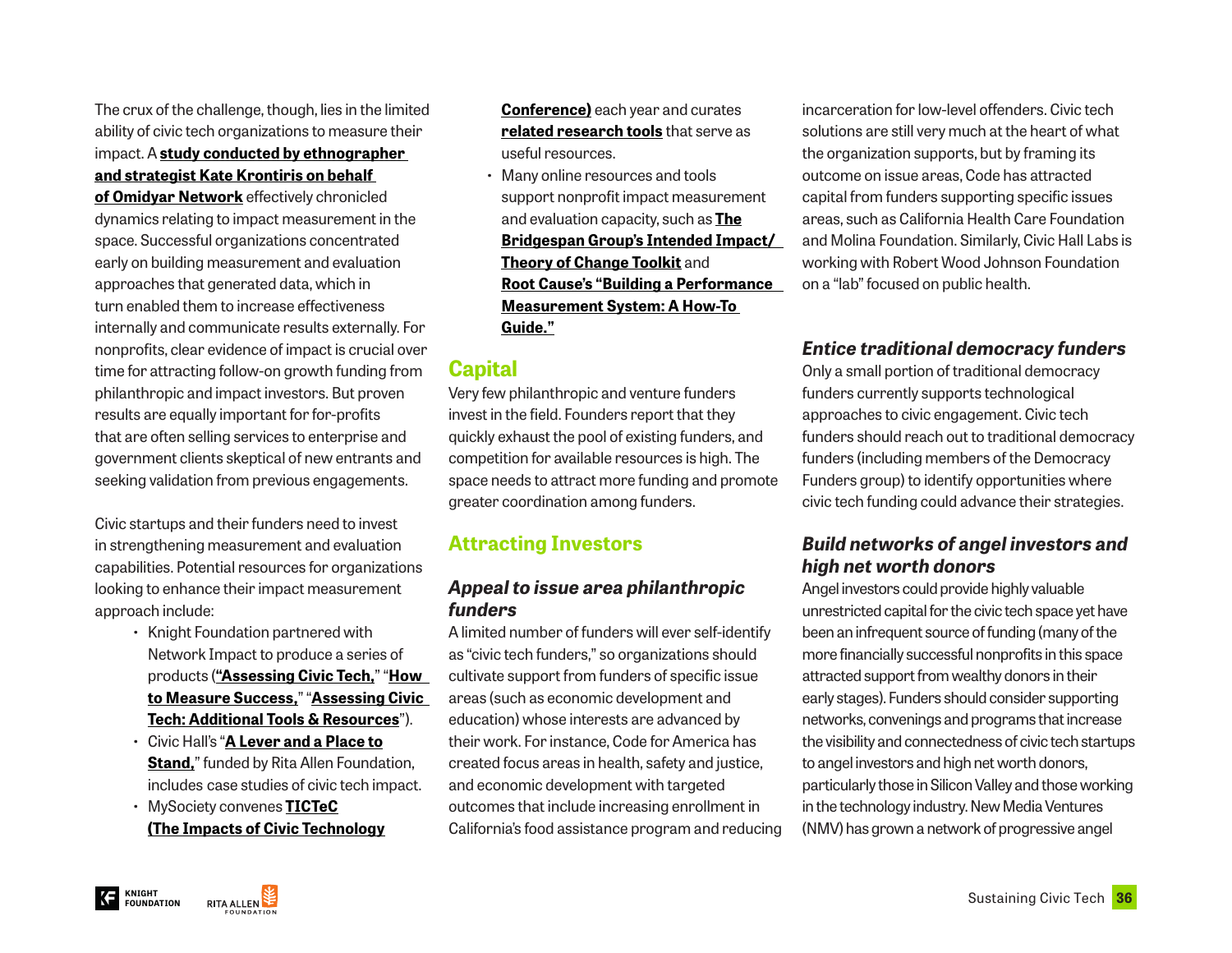investors supporting for-profit and nonprofit media startups; its network has supported some of the fastest-growing startups in the online engagement space, including Upworthy and CrowdTangle, which was recently acquired by Facebook. To facilitate connections, funders might also consider organizing "road shows" to shop investments in their portfolios among potential investors, as well as incorporating angel investors and high net worth donors into collaborative rounds as described in the "Collaborate on investments" recommendation below.

# *Make inroads to the impact investing community*

Increasingly, a segment of the investing community is describing itself as engaging in impact investing, or investing in companies, organizations and funds with the intention to generate a measurable, beneficial social or environmental impact in addition to a more traditional financial return. Individual, venture capital and institutional investors can all consider themselves impact investors.

Given the growing importance and influence of this emerging field in the broader social sector, it is interesting to note that little funding for civic tech to date has come from the impact investing community. One notable exception is **[Change.org;](http://change.org/)** its investor group includes impact investors such as Omidyar Network, Obvious Ventures and Rethink Impact, along with traditional angel investors such as LinkedIn's Reid Hoffman, Yahoo's Jerry Yang, and Twitter's Ev Williams.

However, there has not been much impact investment so far in civic tech. Some foundations have also made limited impact style for-profit investments (as in Knight Foundation's investments in Change.org, and PublicStuff and the Omidyar Network's support of SeeClickFix and Citymart).

Civic tech founders and funders should consider targeting the impact investing community through events and forums, particularly **[SOCAP](http://socialcapitalmarkets.net/)** and its annual impact investing conference, which offers a **[social entrepreneurs scholarship](https://teconocpgk.formstack.com/forms/socap17_socent_application)**, as well as events curated by the **[Global Impact Investing](https://thegiin.org/news-and-events/)  [Network.](https://thegiin.org/news-and-events/)** 

## *De-risk venture investments*

Foundation funding, including grants and programrelated investments (PRI), could more intentionally fund experimentation with for-profit companies in the field that could ultimately receive funding from private investors. Philanthropic investments in the earliest phases of the education technology market were instrumental and helped fertilize the sector's readiness for an influx of venture money. For example, Knight Foundation's PRI funded Citimart to work with several cities on transforming their procurement processes, both offering an immediate social value and demonstrating the market potential for its services (Citimart has gone on to raise private capital). Because philanthropic funders have limited capital and tend to shift their resources over time, it's vital they fund opportunities with an eye toward their ability to encourage more sustainable sources of funding beyond their own investment.

# **Increasing Funding Effectiveness**

## *Collaborate on investments*

Civic tech funders often invest in isolation but should seek opportunities to coordinate their support. One opportunity is to develop a pooled fund to invest growth capital into high-potential civic startups (for example, **[Latin American Alliance for Civic](http://www.prnewswire.com/news-releases/omidyar-network-invests-29m-in-new-latin-american-alliance-for-civic-technology-to-accelerate-and-scale-innovation-across-the-region-300408596.html)  [Technology\).](http://www.prnewswire.com/news-releases/omidyar-network-invests-29m-in-new-latin-american-alliance-for-civic-technology-to-accelerate-and-scale-innovation-across-the-region-300408596.html)** Alternatively, funders could explicitly co-fund grant-making initiatives, with a recent example being New Media Ventures' **[recent open](http://www.newmediaventures.org/6th-innovation-fund-open-call/)  [call](http://www.newmediaventures.org/6th-innovation-fund-open-call/)**, which has attracted additional investment from Omidyar Network, Open Society Foundations and a network of impact angel investors.

Meanwhile, the field may be able to pursue more of a "round" mentality for funding civic startups. Similar to venture capital rounds, foundations could co-invest in civic nonprofits in order to synch their infusions of build capital and avoid all-too-common patterns of funders driving misaligned priorities and requirements through their individual investments. At the same time, more founders should further consider pitching the round concept to their existing core funders.

Funders might also consider thematic funds focused on a particular population served, a type of business model, geography or other strategic factor.

## *Provide growth capital*

Philanthropic foundations should consider adapting their funding approaches to account for the needs of tech startups. For starters, foundations

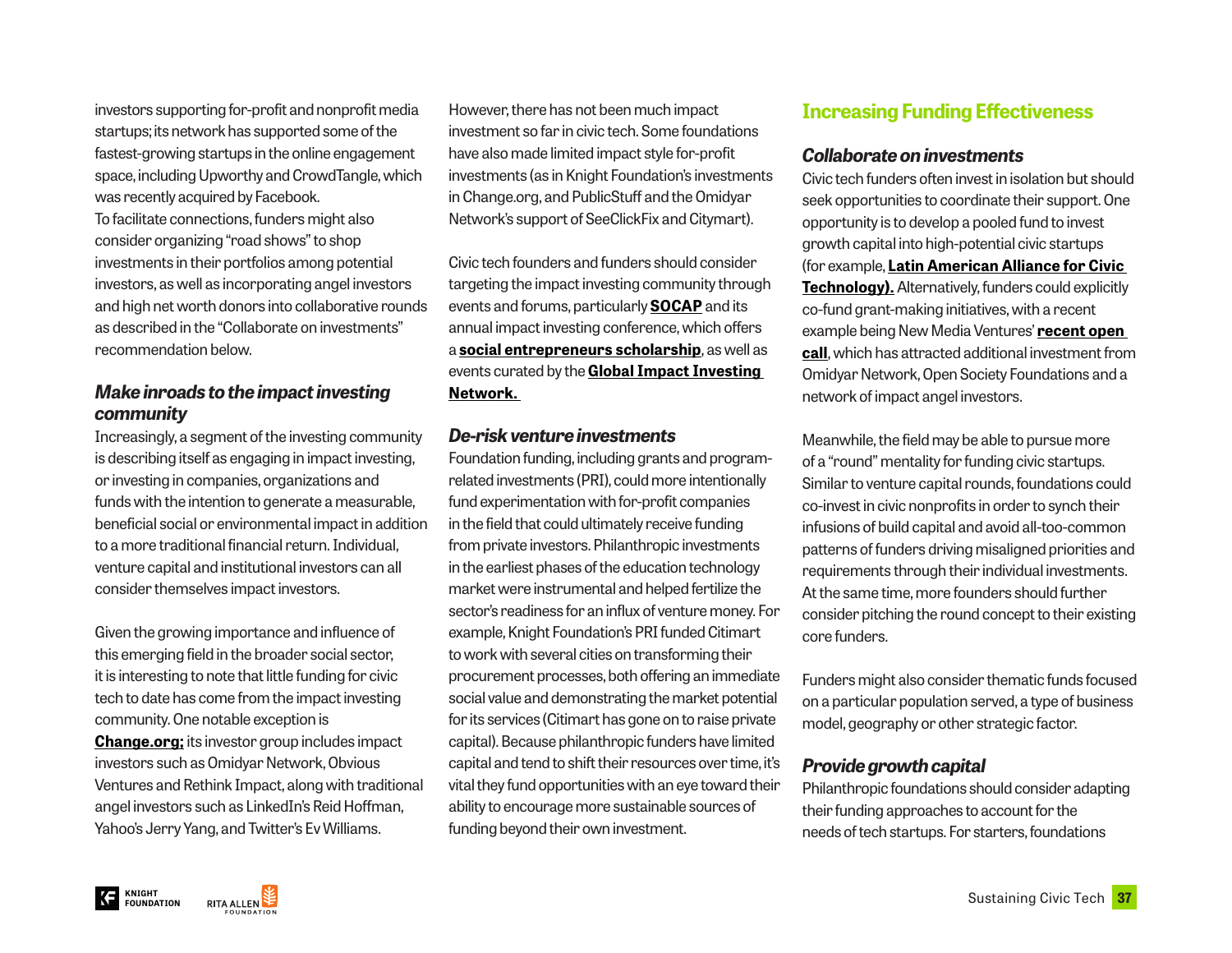should provide more "build" capital to civic tech nonprofits that enable them to develop the skills and abilities outlined among the Competencies recommendations. Small amounts of flexible investment in the early stages, in lieu of restricted program-specific grants, may result in longer-term sustainability, adaptability, and greater overall social and financial return on investment. This would align with the growing cadre of philanthropy experts calling for "**[pay-what-it-takes philanthropy,](https://ssir.org/up_for_debate/article/pay_what_it_takes_philanthropy)**" which **[removes traditional limits to overhead rates and](https://nonprofitquarterly.org/2016/01/25/why-funding-overhead-is-not-the-real-issue-the-case-to-cover-full-costs/)  [institutes more accurate methods for determining](https://nonprofitquarterly.org/2016/01/25/why-funding-overhead-is-not-the-real-issue-the-case-to-cover-full-costs/)  [the true full costs](https://nonprofitquarterly.org/2016/01/25/why-funding-overhead-is-not-the-real-issue-the-case-to-cover-full-costs/)** of successful organizations. In increasing build capital, foundations are also in a position to provide funding to more a diverse pool of founders than the privileged constituencies currently supported by angels.

### *Develop tech investment expertise*

Foundations should also consider ways to strengthen their own technological know-how to effectively fund in this field. Several interviewees noted that low levels of technological awareness had led their funders to inadvertently encourage poor decisions about program design (for example, programming languages and database architecture), with lasting negative impacts. Short of hiring program staff with deeper technical knowledge, foundations can take steps such as funding part-time technologists, fellows or informal code reviews that enhance their technological acumen for investing in and supporting more successful grantees (the **[Ford Foundation](https://www.fordfoundation.org/ideas/equals-change-blog/posts/technologists-for-social-justice-why-ford-is-hiring-more-tech-fellows/)  [Technology Fellows program some components](https://www.fordfoundation.org/ideas/equals-change-blog/posts/technologists-for-social-justice-why-ford-is-hiring-more-tech-fellows/)**  **[of this recommendation and continues to evolve\)](https://www.fordfoundation.org/ideas/equals-change-blog/posts/technologists-for-social-justice-why-ford-is-hiring-more-tech-fellows/)**. Foundations should also consider ways of co-funding and sharing these resources.

# **Exploring alternative finance mechanisms**

Foundations in other fields have pushed beyond traditional grant-making and PRIs and begun to deploy new methods of funding that inject their grantees with needed growth capital. Though most civic tech organizations have yet to reach the maturity needed to use these new financing mechanisms, funders may still be interested in further exploring their viability as their grantees and the broader field matures.

## *Outcomes-based financing*

Pay-for-performance contracts and pay-forsuccess vehicles such as social impact bonds are future potential sources of capital for civic tech. Continued government budget pressures and focus on meaningful and measurable impact in the social sector are leading to heightened focus on outcomes as requirements for funding. As this trend continues, it is plausible that the ability to track and capture outcomes and impact data, to use that data for continuous improvement and to provide transparent reporting will become more important in accessing funding and investment. While pay-forsuccess efforts in civic tech may be several years off, investments today in building outcomes capacity and infrastructure of individual organizations and the field can help the sector prepare to accept these potential capital sources. More detailed information

on pay-for-success can be found on Nonprofit Finance Fund's website, **[www.payforsuccess.org](http://www.payforsuccess.org/)**.

## *Debt financing*

Debt products have not been explored extensively in the civic tech sector but could provide a diversity of funding options for more sophisticated organizations. One example is a revolving loan fund, which can help small and midsized grantees bridge gaps in funding, weather financial setbacks and implement new strategies. Repaid loans then fund loans to other groups, meaning that the original capital in the fund can be re-lent several times over. For example, the Nonprofit Finance Funddesigned and -managed **[Mellon Loan Fund,](http://www.nonprofitfinancefund.org/page/mellon-loan-fund)** which supports arts and cultural heritage organizations, has leveraged its initial loan capital 3.5 times since its inception in 2009. For earlier stage investments, a mixed grant and loan fund might be appropriate. In such an arrangement, grant funding might be devoted to technical assistance to assess and build the investment readiness of recipient early stage organizations; loan capital could then be deployed to organizations that have demonstrated sufficient readiness. Other debt products, including loan guarantees (a promise to repay an investee's debt in the case of default) and subordinated debt (a type of loan repaid after all other types of loans and debts are paid), can allow an investee to secure additional funding from other lenders that might otherwise charge higher interest rates or not be willing to lend at all.

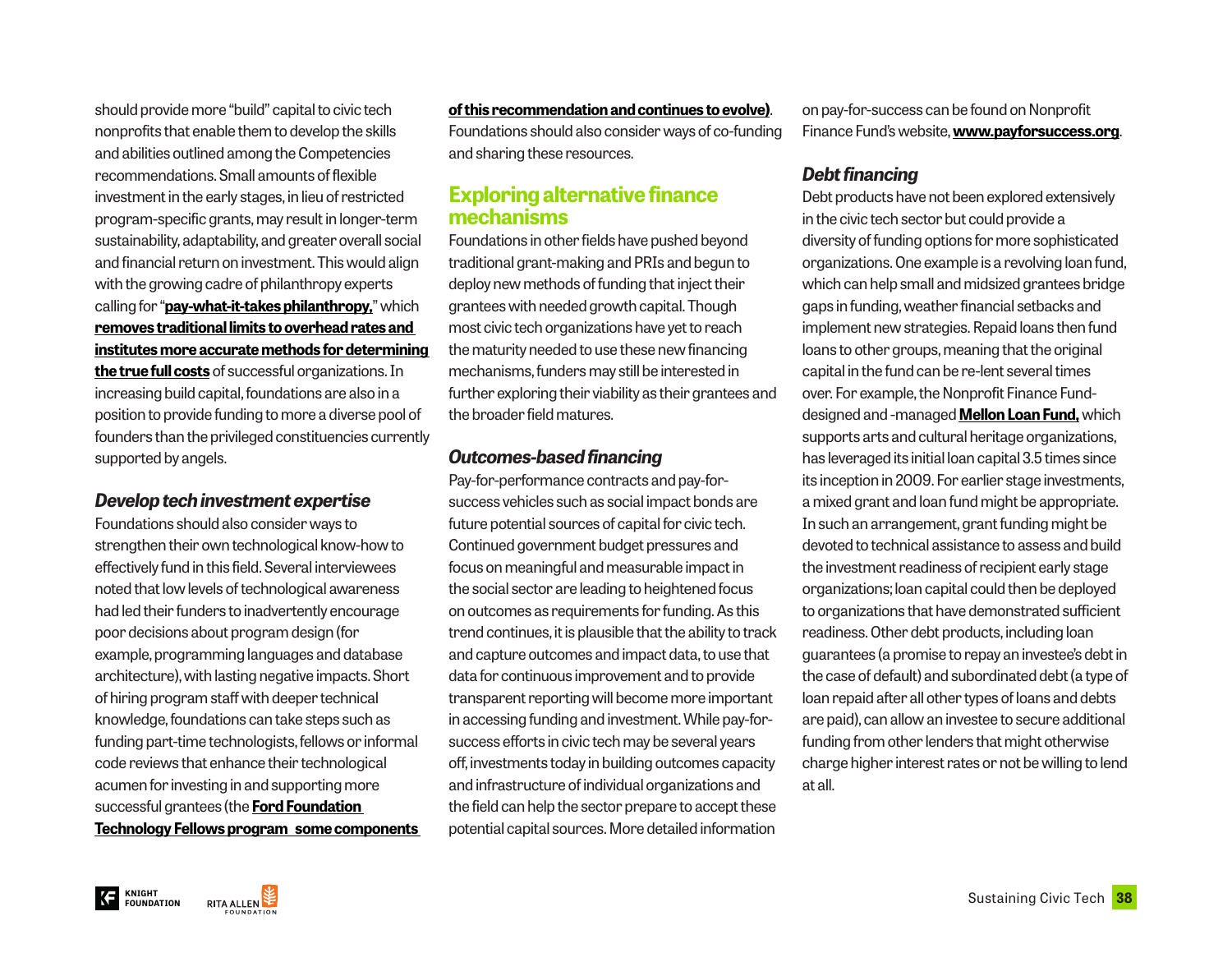# **Collaboration**

The maturation of civic tech as a field will depend on greater collaboration and coordination. Thankfully, a number of organizations (for example Civic Hall, Code for America, Data and Society, and mySociety) provide vital infrastructure for the civic tech sector. Nevertheless, several needs in the field present opportunities for funders to support existing and new fieldbuilding organizations and approaches that enhance coordination, collaboration and competencies in civic tech.

## *Incubators and accelerators*

There is a promising opportunity to form or partner with incubators and accelerators focused on civic tech startups. Incubators and accelerators have played a crucial role in the nascent stages of other fields and serve several important functions.

First, incubators and accelerators could help early civic tech startups with prototyping and assessing market fit. Many civic tech startups have launched with an orientation toward developing a solution but without a firm grasp of the need and size of the intended market. Incubators and accelerators would enable startups to create and launch products while building their skills and networks. Furthermore, these programs could support product design processes that enable startups to gather meaningful feedback from advisers in the field, technologists and, perhaps most important,

users. (The Civic User Testing Groups such as those in **[Chicago](http://www.cutgroup.org/)** and **[Miami](http://cutgroup.miami/)** could serve as a model.)

Meanwhile, incubator and accelerator programs could catalyze more, and more effective, funding for civic tech (see Capital recommendations above). By developing and showcasing a pipeline of promising early-stage companies, these programs could recruit new investors to the space. Additionally, these programs could serve as valuable forums for connecting and bridging funders across the venture and philanthropic funding spectrum.

The focus of several programs overlaps with the civic tech space. Startup incubator **[1776](https://www.1776.vc/)**, which has a Cities track, seeks out scalable social enterprises and offers a mix of nonmonetary supports and seed stage investments. Urban Us provides venture funding to companies seeking to make cities better and operates the Urban-X accelerator. The **[Tumml](http://www.tumml.org/)** startup hub provides resources to early stage entrepreneurs tackling major urban challenges. Fast Forward, a nonprofit technology accelerator in Silicon Valley, recently began accepting civic technology startups; its latest demo day was double-oversubscribed, and participants in the 2016 class raised \$5.7 million in follow-on funding in the first three months after the accelerator.

## *Shared sales and fundraising services*

Perhaps the most unifying challenge experienced by civic startups relates to sales processes and capacities. All organizations selling to government, not just civic tech startups, can speak to the problems with government procurement processes and the frustrations caused. Several initiatives are underway to encourage reforms to government procurement.

Tactically, though, funders and practitioners in civic tech can begin overcoming sales challenges in a few ways. First, startups often lack insights about government procurement processes and the networks needed to connect to government decision-makers. Funders could be playing a greater role demystifying procurement processes and facilitating introductions to potential government users. This could take the form of building crosscutting entities that bridge civic startups with potential government clients.

Another reason that civic startups, especially nonprofits, struggle with sales is that they lack the capital to hire full-time sales staff, let alone a sales team experienced in selling to government clients. The founder tends to be the person overseeing the company, managing tech development and selling the product. Funders could invest in outsourced sales teams that support sales functions across several civic startups.

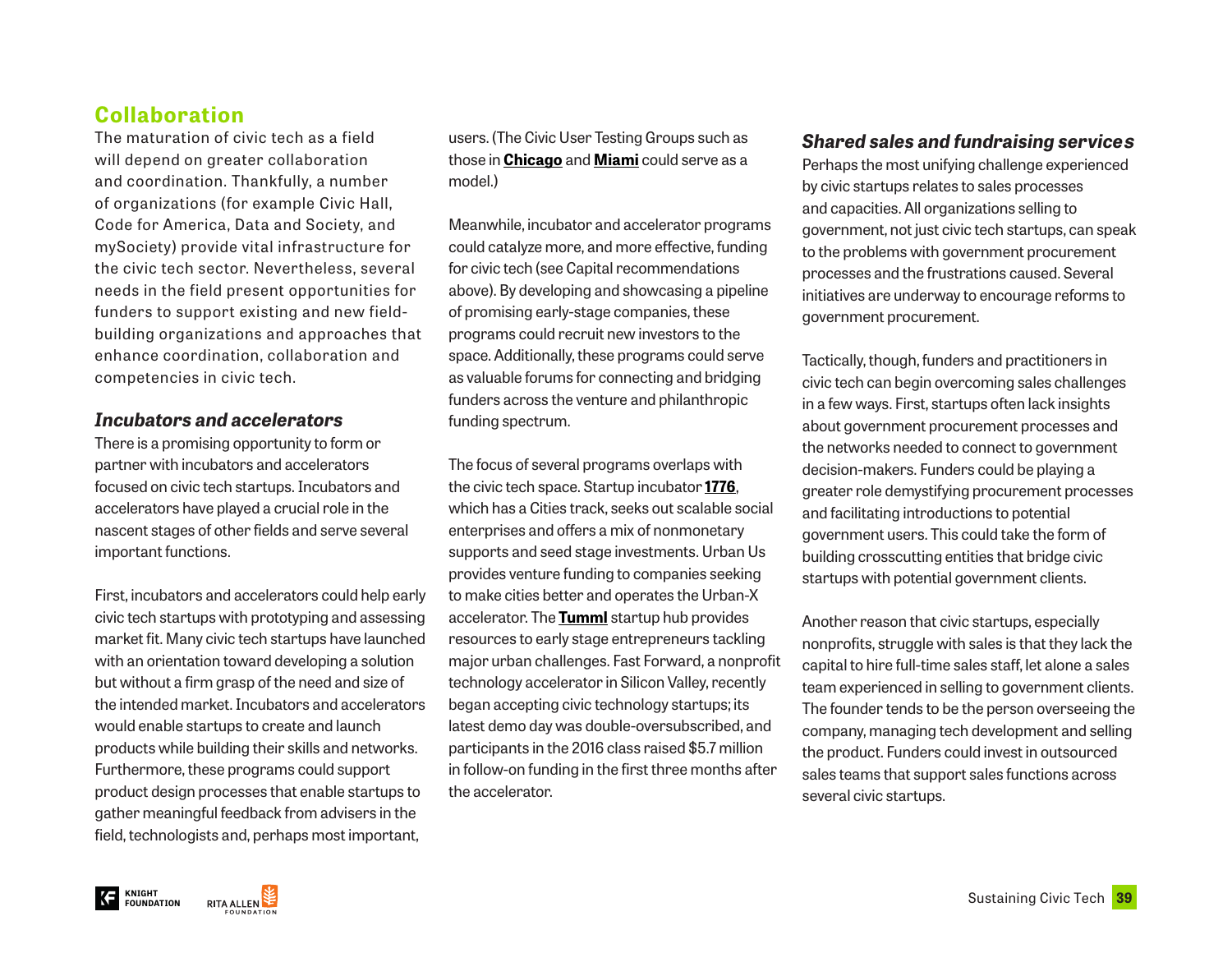Similarly, nonprofit selling to individual donors (fundraising) may also benefit from outsourcing this capacity and considering a shared-service model; for example, several public broadcasting organizations partner on fundraising through the **[Contributor Development Partnership](https://ssir.org/articles/entry/collaborative_fundraising)**, which helps with reducing their overhead and promotes benchmarking and learning about effective tactics across organizations.





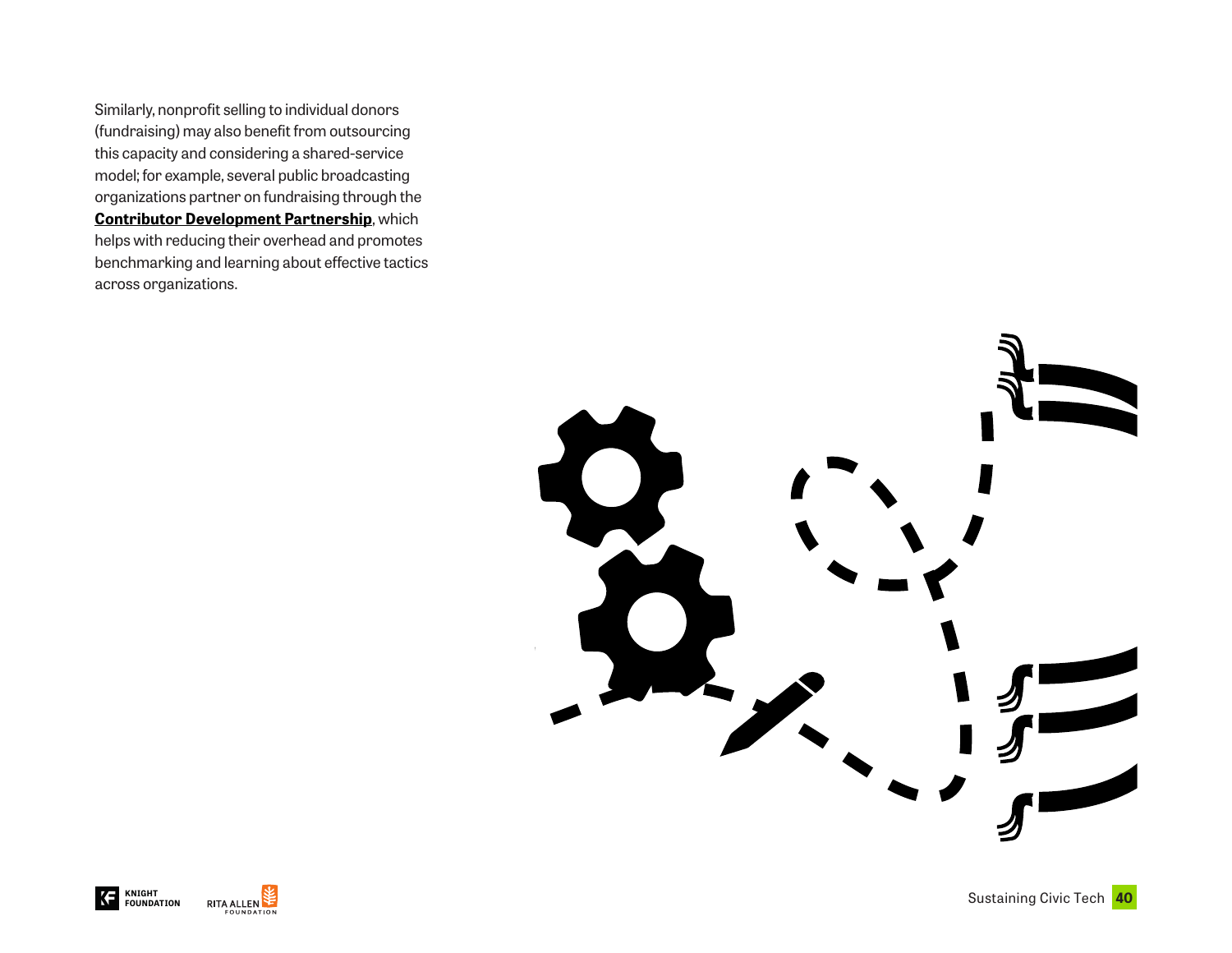